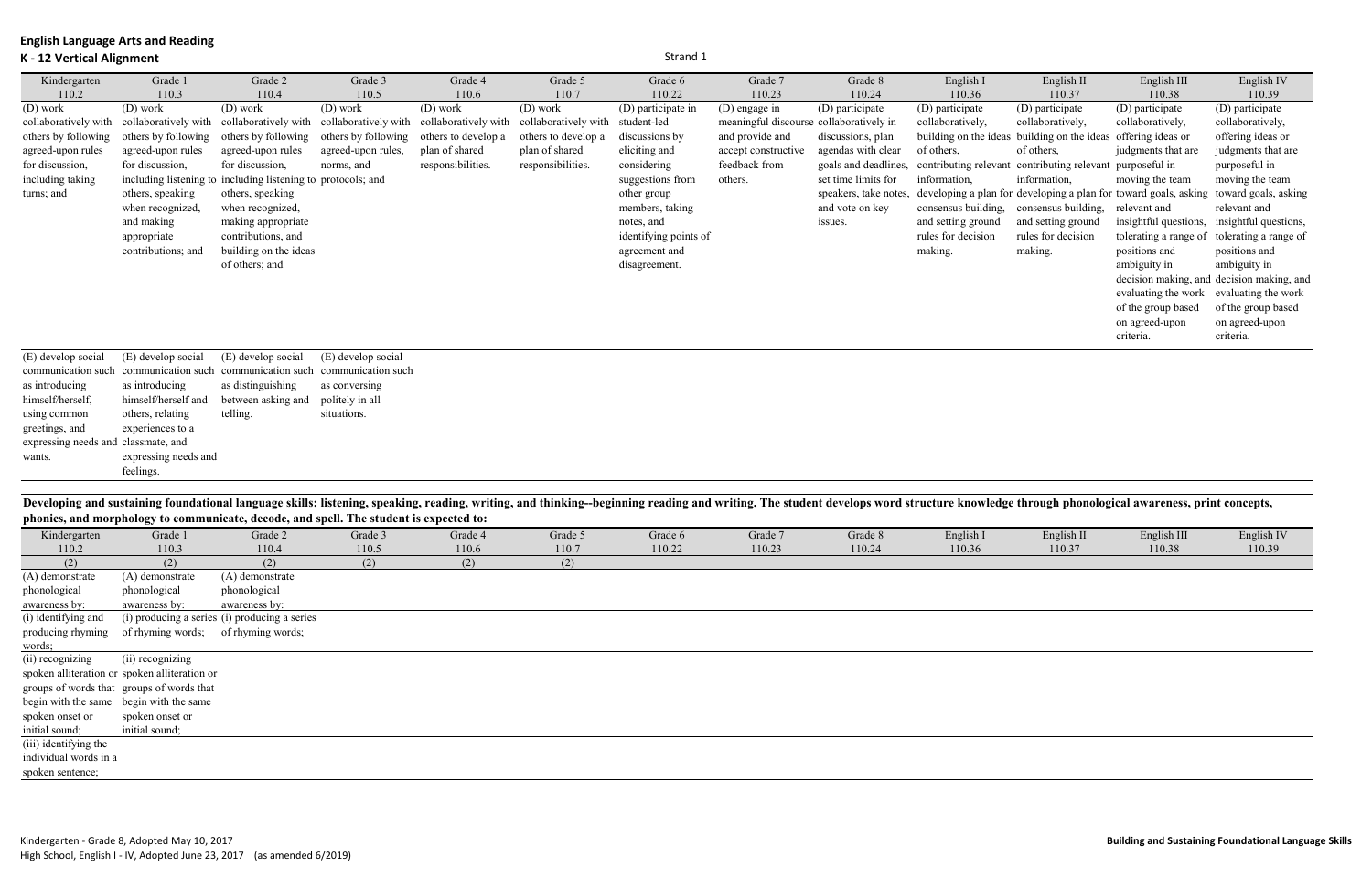| English $\Pi$ | English III | English IV |
|---------------|-------------|------------|
| 110.37        | 110.38      | 110.39     |
|               |             |            |
|               |             |            |
|               |             |            |
|               |             |            |
|               |             |            |
|               |             |            |
|               |             |            |
|               |             |            |
|               |             |            |
|               |             |            |
|               |             |            |
|               |             |            |
|               |             |            |
|               |             |            |
|               |             |            |
|               |             |            |
|               |             |            |
|               |             |            |
|               |             |            |
|               |             |            |
|               |             |            |
|               |             |            |
|               |             |            |
|               |             |            |
|               |             |            |
|               |             |            |
|               |             |            |
|               |             |            |
|               |             |            |
|               |             |            |
|               |             |            |
|               |             |            |
|               |             |            |
|               |             |            |
|               |             |            |
|               |             |            |
|               |             |            |
|               |             |            |
|               |             |            |
|               |             |            |
|               |             |            |
|               |             |            |
|               |             |            |
|               |             |            |
|               |             |            |
|               |             |            |
|               |             |            |
|               |             |            |
|               |             |            |
|               |             |            |
|               |             |            |
|               |             |            |
|               |             |            |

**English Language Arts and Reading K - 12 Vertical Alignment** Strand 1 Kindergarten 110.2 Grade 1 110.3 Grade 2 110.4 Grade 3 110.5 Grade 4 110.6 Grade 5 110.7 Grade 6 110.22 Grade 7 110.23 Grade 8 110.24 English I 110.36 (iv) identifying syllables in spoken words; (iii) distinguishing between long and short vowel sounds in one-syllable words; (ii) distinguishing between long and short vowel sounds in one-syllable and multi-syllable words; (v) blending syllables to form multisyllabic words; (vi) segmenting multisyllabic words into syllables; (vii) blending spoken (iv) recognizing the (iii) recognizing the onsets and rimes to change in spoken form simple words; word when a specified phoneme is specified phoneme is added, changed, or added, changed, or removed; change in spoken word when a removed; and (viii) blending spoken phonemes to form one-syllable words; (v) blending spoken phonemes to form one-syllable words, including initial and/or final consonant blends; (ix) manipulating syllables within a multisyllabic word; and (vi) manipulating phonemes within base words; and (iv) manipulating phonemes within base words; (x) segmenting spoken one-syllable words into individual words of three to phonemes; (vii) segmenting spoken one-syllable five phonemes into individual phonemes, including words with initial and/or final consonant blends; (B) demonstrate and apply phonetic knowledge by: (B) demonstrate and (B) demonstrate and (A) demonstrate and apply phonetic knowledge by: apply phonetic knowledge by: apply phonetic knowledge by: (A) demonstrate and (A) demonstrate and apply phonetic knowledge by: apply phonetic knowledge by: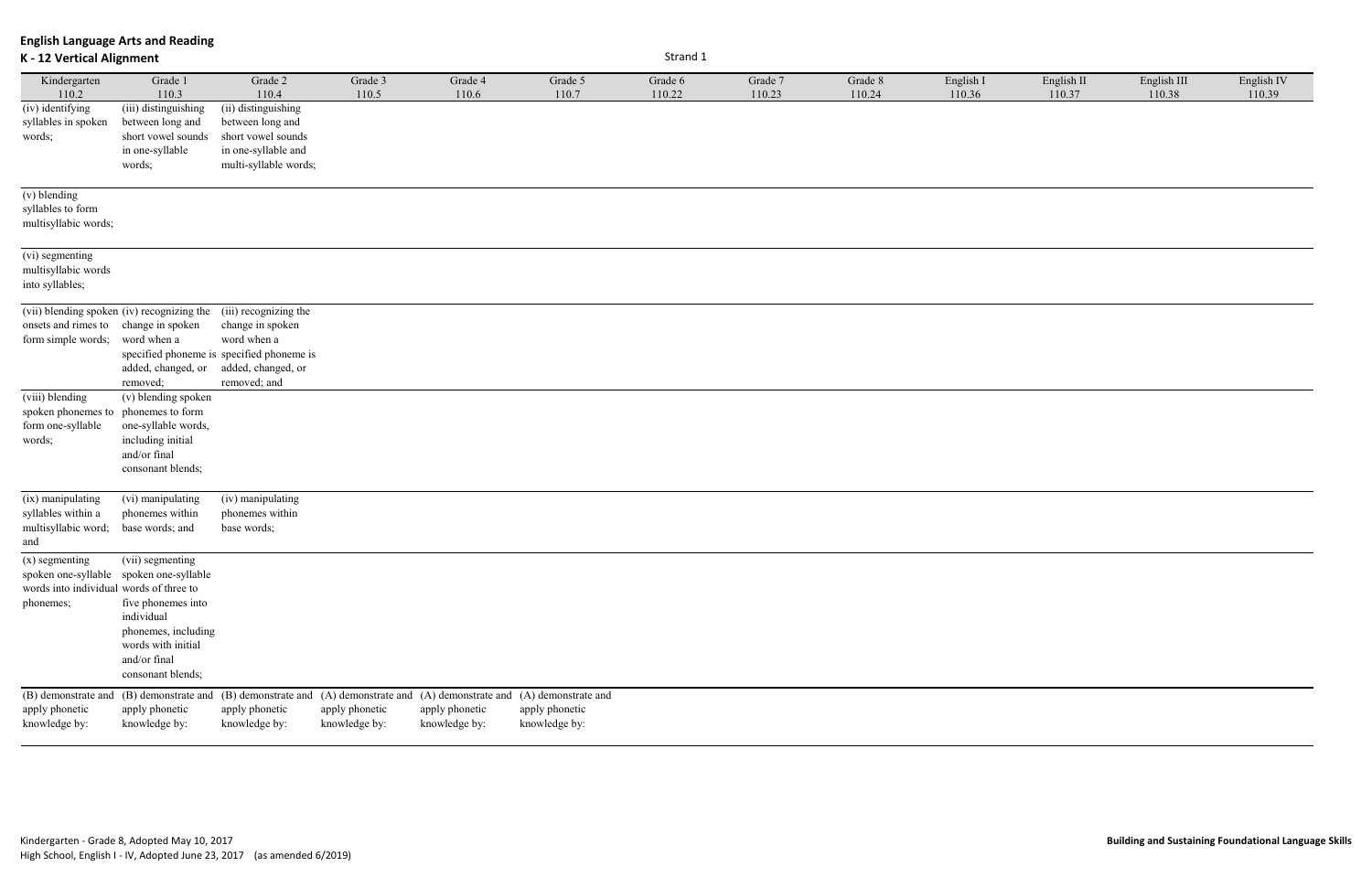## **K - 12 Vertical Alignment** Strand 1

| English II | English III | English IV |
|------------|-------------|------------|
| 110.37     | 110.38      | 110.39     |
|            |             |            |

| Kindergarten                             | Grade 1                                                    | Grade 2                 | Grade 3               | Grade 4                                                                          | Grade 5                                      | Grade 6 | Grade 7 | Grade 8 | English I |
|------------------------------------------|------------------------------------------------------------|-------------------------|-----------------------|----------------------------------------------------------------------------------|----------------------------------------------|---------|---------|---------|-----------|
| 110.2                                    | 110.3                                                      | 110.4                   | 110.5                 | 110.6                                                                            | 110.7                                        | 110.22  | 110.23  | 110.24  | 110.36    |
| (i) identifying and                      | (i) decoding words                                         | (i) decoding words      | (i) decoding          | (i) decoding words                                                               | (i) decoding words                           |         |         |         |           |
| matching the                             | in isolation and in                                        | with short, long, or    | multisyllabic words   | with specific                                                                    | with consonant                               |         |         |         |           |
|                                          | common sounds that context by applying                     | variant vowels,         | with multiple sound-  |                                                                                  | orthographic patterns changes, including /t/ |         |         |         |           |
| letters represent;                       | common letter sound trigraphs, and                         |                         | spelling patterns     | and rules, including to /sh/ such as in                                          |                                              |         |         |         |           |
|                                          | correspondences;                                           | blends;                 | such as eigh, ough,   | regular and irregular select and selection                                       |                                              |         |         |         |           |
|                                          |                                                            |                         | and en;               | plurals;                                                                         | and /k/ to /sh/ such                         |         |         |         |           |
|                                          |                                                            |                         |                       |                                                                                  | as music and                                 |         |         |         |           |
|                                          |                                                            |                         |                       |                                                                                  | musician;                                    |         |         |         |           |
|                                          |                                                            |                         |                       |                                                                                  |                                              |         |         |         |           |
| (ii) using letter-                       | (ii) decoding words                                        | (ii) decoding words     |                       |                                                                                  |                                              |         |         |         |           |
| sound relationships                      | with initial and final                                     | with silent letters     |                       |                                                                                  |                                              |         |         |         |           |
| to decode, including consonant blends,   |                                                            | such as knife and       |                       |                                                                                  |                                              |         |         |         |           |
| VC, CVC, CCVC,                           | digraphs, and                                              | gnat;                   |                       |                                                                                  |                                              |         |         |         |           |
| and CVCC words;                          | trigraphs;                                                 |                         |                       |                                                                                  |                                              |         |         |         |           |
|                                          | (iii) recognizing that (iii) decoding words (iii) decoding |                         | (ii) decoding         | (ii) decoding                                                                    | (ii) decoding                                |         |         |         |           |
| new words are                            | with closed                                                | multisyllabic words     |                       |                                                                                  | multisyllabic words                          |         |         |         |           |
|                                          |                                                            |                         | multisyllabic words   | multisyllabic words                                                              |                                              |         |         |         |           |
| created when letters                     | syllables; open                                            | with closed             | with closed           | with closed                                                                      | with closed                                  |         |         |         |           |
| are changed, added,                      | syllables; VCe                                             | syllables; open         | syllables; open       | syllables; open                                                                  | syllables; open                              |         |         |         |           |
| or deleted such as it - syllables; vowel |                                                            | syllables; VCe          | syllables; VCe        | syllables; VCe                                                                   | syllables; VCe                               |         |         |         |           |
| pit - tip - tap; and                     | teams, including                                           | syllables; vowel        | syllables; vowel      | syllables; vowel                                                                 | syllable; vowel                              |         |         |         |           |
|                                          | vowel digraphs and                                         | teams, including        | teams, including      | teams, including                                                                 | teams, including                             |         |         |         |           |
|                                          | diphthongs; and r-                                         | digraphs and            | digraphs and          | digraphs and                                                                     | digraphs and                                 |         |         |         |           |
|                                          | controlled syllables;                                      | diphthongs; r-          | diphthongs; r-        | diphthongs; r-                                                                   | diphthongs; r-                               |         |         |         |           |
|                                          |                                                            | controlled syllables;   | controlled syllables; | controlled syllables;                                                            | controlled syllables;                        |         |         |         |           |
|                                          |                                                            | and final stable        | and final stable      | and final stable                                                                 | and final stable                             |         |         |         |           |
|                                          |                                                            | syllables;              | syllables;            | syllables;                                                                       | syllables;                                   |         |         |         |           |
|                                          | (iv) using knowledge (iv) decoding                         |                         | (iii) decoding        |                                                                                  |                                              |         |         |         |           |
|                                          | of base words to                                           | compound words,         | compound words,       |                                                                                  |                                              |         |         |         |           |
|                                          | decode common                                              | contractions, and       | contractions, and     |                                                                                  |                                              |         |         |         |           |
|                                          | compound words                                             | common                  | abbreviations;        |                                                                                  |                                              |         |         |         |           |
|                                          | and contractions;                                          | abbreviations;          |                       |                                                                                  |                                              |         |         |         |           |
|                                          |                                                            |                         |                       |                                                                                  |                                              |         |         |         |           |
|                                          |                                                            |                         |                       | (v) decoding words (iv) decoding words (iii) decoding words (iii) decoding words |                                              |         |         |         |           |
|                                          |                                                            | using knowledge of      | using knowledge of    | using advanced                                                                   | using advanced                               |         |         |         |           |
|                                          |                                                            | syllable division       | syllable division     | knowledge of                                                                     | knowledge of                                 |         |         |         |           |
|                                          |                                                            | patterns such as        | patterns such as      | syllable division                                                                | syllable division                            |         |         |         |           |
|                                          |                                                            | VCCV, VCV, and          | VCCV, VCV, and        | patterns such as VV; patterns;                                                   |                                              |         |         |         |           |
|                                          |                                                            | VCCCV;                  | VCCCV with accent     |                                                                                  |                                              |         |         |         |           |
|                                          |                                                            |                         | shifts;               |                                                                                  |                                              |         |         |         |           |
|                                          | (v) decoding words                                         | (vi) decoding words     | (v) decoding words    | (iv) decoding words                                                              | (iv) decoding words                          |         |         |         |           |
|                                          | with inflectional                                          | with prefixes,          | using knowledge of    | using knowledge of                                                               | using advanced                               |         |         |         |           |
|                                          |                                                            | including un-, re-,     |                       |                                                                                  | knowledge of the                             |         |         |         |           |
|                                          | endings, including -<br>ed, -s, and -es; and               | and dis-, and           | prefixes;             | prefixes;                                                                        | influence of prefixes                        |         |         |         |           |
|                                          |                                                            | inflectional endings,   |                       |                                                                                  | and suffixes on base                         |         |         |         |           |
|                                          |                                                            |                         |                       |                                                                                  | words; and                                   |         |         |         |           |
|                                          |                                                            | including -s, -es, -ed, |                       |                                                                                  |                                              |         |         |         |           |
|                                          |                                                            | -ing, -er, and -est;    |                       |                                                                                  |                                              |         |         |         |           |
|                                          |                                                            | and                     |                       |                                                                                  |                                              |         |         |         |           |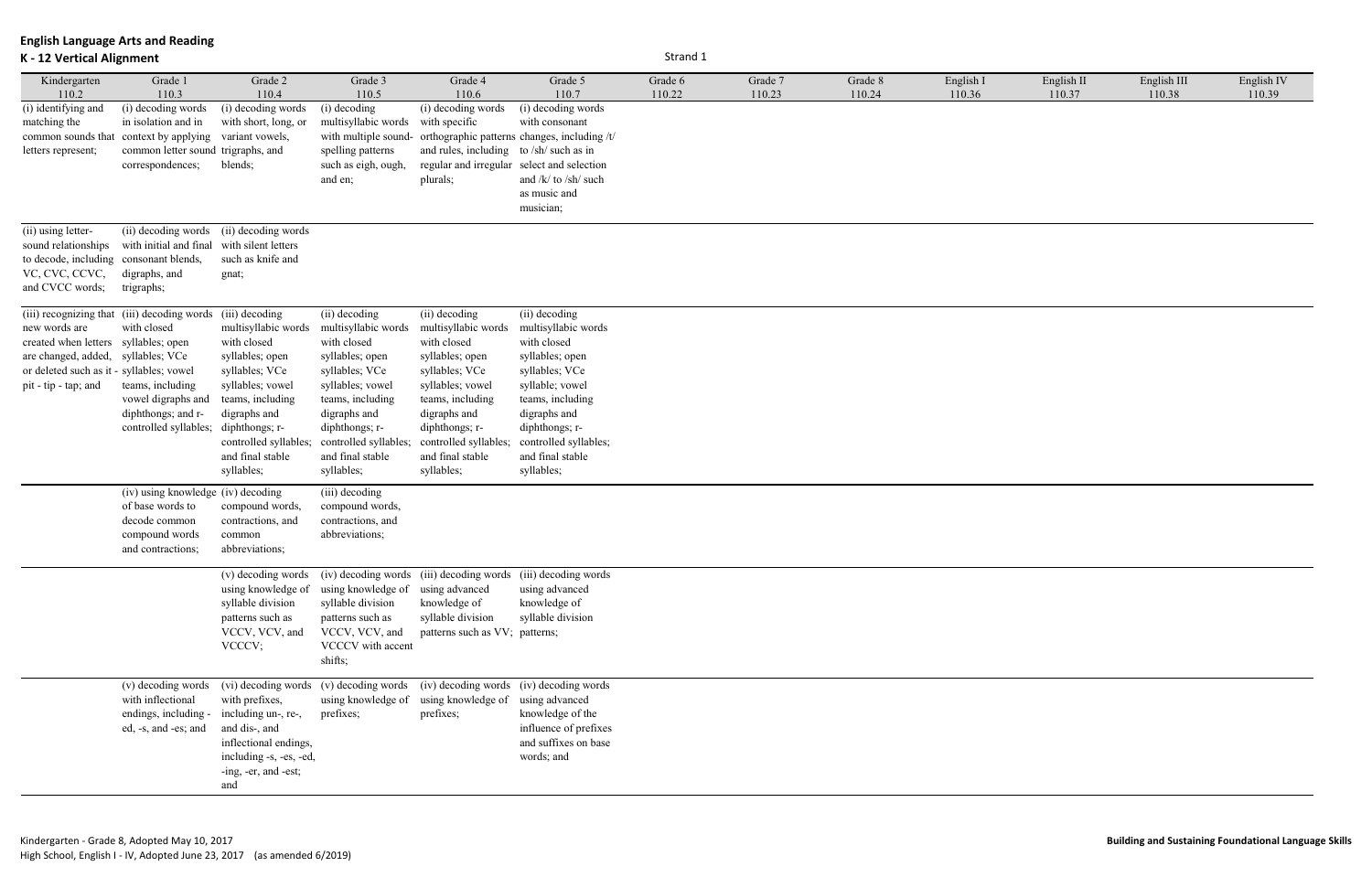## **K - 12 Vertical Alignment** Strand 1

| English II | English III | English IV |  |
|------------|-------------|------------|--|
| 110.37     | 110.38      | 110.39     |  |
|            |             |            |  |

| Kindergarten                                                                                          | Grade 1                                                                                                                                                                           | Grade 2                                                                                                                                                                                  | Grade 3                                                                                                                                                                                                                      | Grade 4                                                                                                                                                                                                                               | Grade 5                                                                                                                                                                                                                      | Grade 6 | Grade 7 | Grade 8 | English I |
|-------------------------------------------------------------------------------------------------------|-----------------------------------------------------------------------------------------------------------------------------------------------------------------------------------|------------------------------------------------------------------------------------------------------------------------------------------------------------------------------------------|------------------------------------------------------------------------------------------------------------------------------------------------------------------------------------------------------------------------------|---------------------------------------------------------------------------------------------------------------------------------------------------------------------------------------------------------------------------------------|------------------------------------------------------------------------------------------------------------------------------------------------------------------------------------------------------------------------------|---------|---------|---------|-----------|
| 110.2                                                                                                 | 110.3                                                                                                                                                                             | 110.4                                                                                                                                                                                    | 110.5<br>(vi) decoding words<br>using knowledge of<br>suffixes, including<br>base words such as<br>y to i, and doubling y to i, and doubling                                                                                 | 110.6<br>(v) decoding words<br>using knowledge of<br>suffixes, including<br>how they can change how they can change<br>base words such as<br>dropping e, changing dropping e, changing<br>final consonants; and final consonants; and | 110.7                                                                                                                                                                                                                        | 110.22  | 110.23  | 110.24  | 110.36    |
| (iv) identifying and<br>reading at least 25<br>high-frequency<br>words from a<br>research-based list; | (vi) identifying and<br>reading at least 100<br>high-frequency<br>words from a<br>research-based list;                                                                            | (vii) identifying and<br>reading high-<br>frequency words<br>from a research-<br>based list;                                                                                             | (vii) identifying and<br>reading high-<br>frequency words<br>from a research-<br>based list;                                                                                                                                 | (vi) identifying and<br>reading high-<br>frequency words<br>from a research-<br>based list;                                                                                                                                           | (v) identifying and<br>reading high-<br>frequency words<br>from a research-<br>based list;                                                                                                                                   |         |         |         |           |
| (C) demonstrate and<br>apply spelling<br>knowledge by:                                                | (C) demonstrate and<br>apply spelling<br>knowledge by:                                                                                                                            | (C) demonstrate and<br>apply spelling<br>knowledge by:                                                                                                                                   | (B) demonstrate and<br>apply spelling<br>knowledge by:                                                                                                                                                                       | (B) demonstrate and<br>apply spelling<br>knowledge by:                                                                                                                                                                                | (B) demonstrate and<br>apply spelling<br>knowledge by:                                                                                                                                                                       |         |         |         |           |
| (i) spelling words<br>with VC, CVC, and<br>CCVC;                                                      | (i) spelling words<br>with closed syllables, syllable and<br>open syllables, VCe multisyllabic words<br>syllables, vowel<br>teams, and r-<br>controlled syllables; syllables; VCe | (i) spelling one-<br>with closed<br>syllables; open<br>syllables; vowel<br>teams, including<br>digraphs and<br>diphthongs; r-<br>controlled syllables;<br>and final stable<br>syllables; | (i) spelling<br>multisyllabic words<br>with closed<br>syllables; open<br>syllables; VCe<br>syllables; vowel<br>teams, including<br>digraphs and<br>diphthongs; r-<br>controlled syllables;<br>and final stable<br>syllables; | (i) spelling<br>multisyllabic words<br>with closed<br>syllables; open<br>syllables; VCe<br>syllables; vowel<br>teams, including<br>digraphs and<br>diphthongs; r-<br>controlled syllables;<br>and final stable<br>syllables;          | (i) spelling<br>multisyllabic words<br>with closed<br>syllables; open<br>syllables; VCe<br>syllables; vowel<br>teams, including<br>digraphs and<br>diphthongs; r-<br>controlled syllables;<br>and final stable<br>syllables; |         |         |         |           |
|                                                                                                       | (ii) spelling words<br>with initial and final<br>consonant blends,<br>digraphs, and<br>trigraphs;                                                                                 | (ii) spelling words<br>with silent letters<br>such as knife and<br>gnat;                                                                                                                 | (ii) spelling<br>homophones;                                                                                                                                                                                                 | (ii) spelling<br>homophones;                                                                                                                                                                                                          | (ii) spelling words<br>with consonant<br>changes, including /t/<br>to /sh/ such as in<br>select and selection<br>and /k/ to /sh/ such<br>as music and<br>musician;                                                           |         |         |         |           |
|                                                                                                       |                                                                                                                                                                                   | (iii) spelling<br>compound words,<br>contractions, and<br>common<br>abbreviations;                                                                                                       | (iii) spelling<br>compound words,<br>contractions, and<br>abbreviations;                                                                                                                                                     |                                                                                                                                                                                                                                       |                                                                                                                                                                                                                              |         |         |         |           |
| (ii) spelling words<br>using sound-spelling<br>patterns; and                                          | (iii) spelling words<br>using sound-spelling multisyllabic words<br>patterns; and                                                                                                 | (iv) spelling<br>with multiple sound-<br>spelling patterns;                                                                                                                              | (iv) spelling<br>multisyllabic words<br>with multiple sound-<br>spelling patterns;                                                                                                                                           | (iii) spelling<br>multisyllabic words<br>with multiple sound-<br>spelling patterns;                                                                                                                                                   | (iii) spelling<br>multisyllabic words<br>with multiple sound-<br>spelling patterns;                                                                                                                                          |         |         |         |           |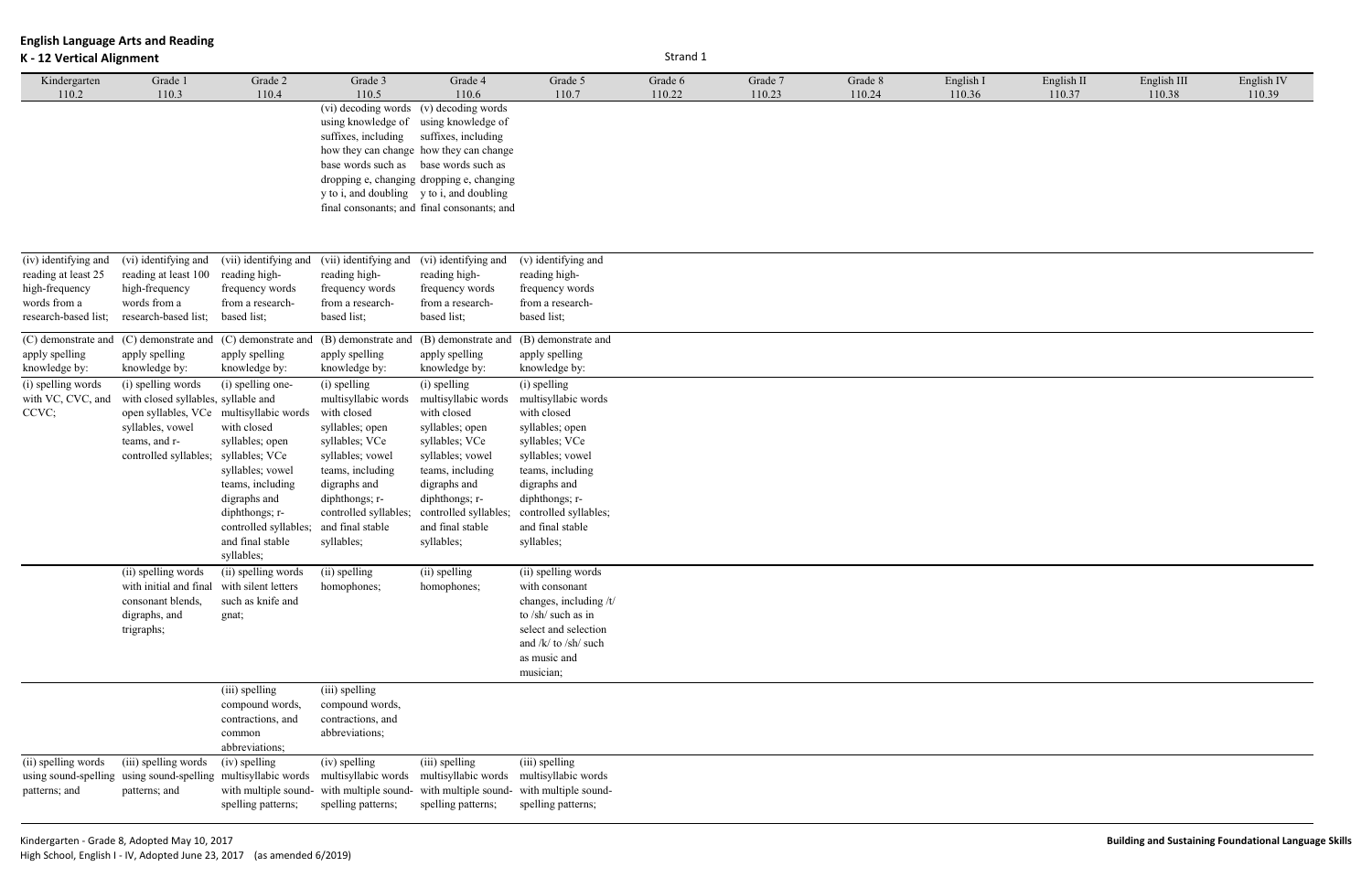## **K - 12 Vertical Alignment** Strand 1

| English II | English III | English IV |
|------------|-------------|------------|
| 110.37     | 110.38      | 110.39     |
|            |             |            |

| Kindergarten                                                                                                                                                            | Grade 1                                                                                                               | Grade 2                                                                                                                                                               | Grade 3                                                                                                                | Grade 4                                                                                                                                                  | Grade 5                                                                                                                                                                                                                                                                | Grade 6 | Grade 7 | Grade 8 | English I |
|-------------------------------------------------------------------------------------------------------------------------------------------------------------------------|-----------------------------------------------------------------------------------------------------------------------|-----------------------------------------------------------------------------------------------------------------------------------------------------------------------|------------------------------------------------------------------------------------------------------------------------|----------------------------------------------------------------------------------------------------------------------------------------------------------|------------------------------------------------------------------------------------------------------------------------------------------------------------------------------------------------------------------------------------------------------------------------|---------|---------|---------|-----------|
| 110.2                                                                                                                                                                   | 110.3                                                                                                                 | 110.4<br>(v) spelling words<br>using knowledge of<br>syllable division<br>patterns, including<br>words with double<br>consonants in the<br>middle of the word;<br>and | 110.5<br>(v) spelling words<br>using knowledge of<br>syllable division<br>patterns such as<br>VCCV, VCV, and<br>VCCCV; | 110.6<br>(iv) spelling words<br>using advanced<br>knowledge of<br>syllable division<br>patterns;                                                         | 110.7<br>(iv) spelling words<br>using advanced<br>knowledge of<br>syllable division<br>patterns;                                                                                                                                                                       | 110.22  | 110.23  | 110.24  | 110.36    |
| (iii) spelling high-<br>frequency words<br>from a research-<br>based list;                                                                                              | (iv) spelling high-<br>frequency words<br>from a research-<br>based list;                                             | (vi) spelling words<br>with prefixes,<br>including un-, re-,<br>and dis-, and<br>inflectional endings,<br>including -s, -es, -ed,<br>-ing, -er, and -est;             | (vi) spelling words<br>using knowledge of<br>prefixes; and                                                             | (v) spelling words<br>using knowledge of<br>prefixes; and                                                                                                | (v) spelling words<br>using knowledge of<br>prefixes; and                                                                                                                                                                                                              |         |         |         |           |
|                                                                                                                                                                         |                                                                                                                       |                                                                                                                                                                       | (vii) spelling words<br>using knowledge of<br>suffixes, including<br>base words such as<br>final consonants;           | (vi) spelling words<br>using knowledge of<br>suffixes, including<br>base words such as<br>y to i, and doubling y to i, and doubling y to i, and doubling | (vi) spelling words<br>using knowledge of<br>suffixes, including<br>how they can change how they can change how they can change<br>base words such as<br>dropping e, changing dropping e, changing dropping e, changing<br>final consonants; and final consonants; and |         |         |         |           |
| (D) demonstrate<br>print awareness by:                                                                                                                                  | (D) demonstrate<br>print awareness by<br>identifying the<br>information that<br>different parts of a<br>book provide; |                                                                                                                                                                       |                                                                                                                        |                                                                                                                                                          |                                                                                                                                                                                                                                                                        |         |         |         |           |
| (i) identifying the<br>front cover, back<br>cover, and title page<br>of a book;                                                                                         |                                                                                                                       |                                                                                                                                                                       |                                                                                                                        |                                                                                                                                                          |                                                                                                                                                                                                                                                                        |         |         |         |           |
| (ii) holding a book<br>right side up, turning<br>pages correctly, and<br>knowing that reading<br>moves from top to<br>bottom and left to<br>right with return<br>sweep; |                                                                                                                       |                                                                                                                                                                       |                                                                                                                        |                                                                                                                                                          |                                                                                                                                                                                                                                                                        |         |         |         |           |

**Building and Sustaining Foundational Language Skills: Beginning Reading & Writing**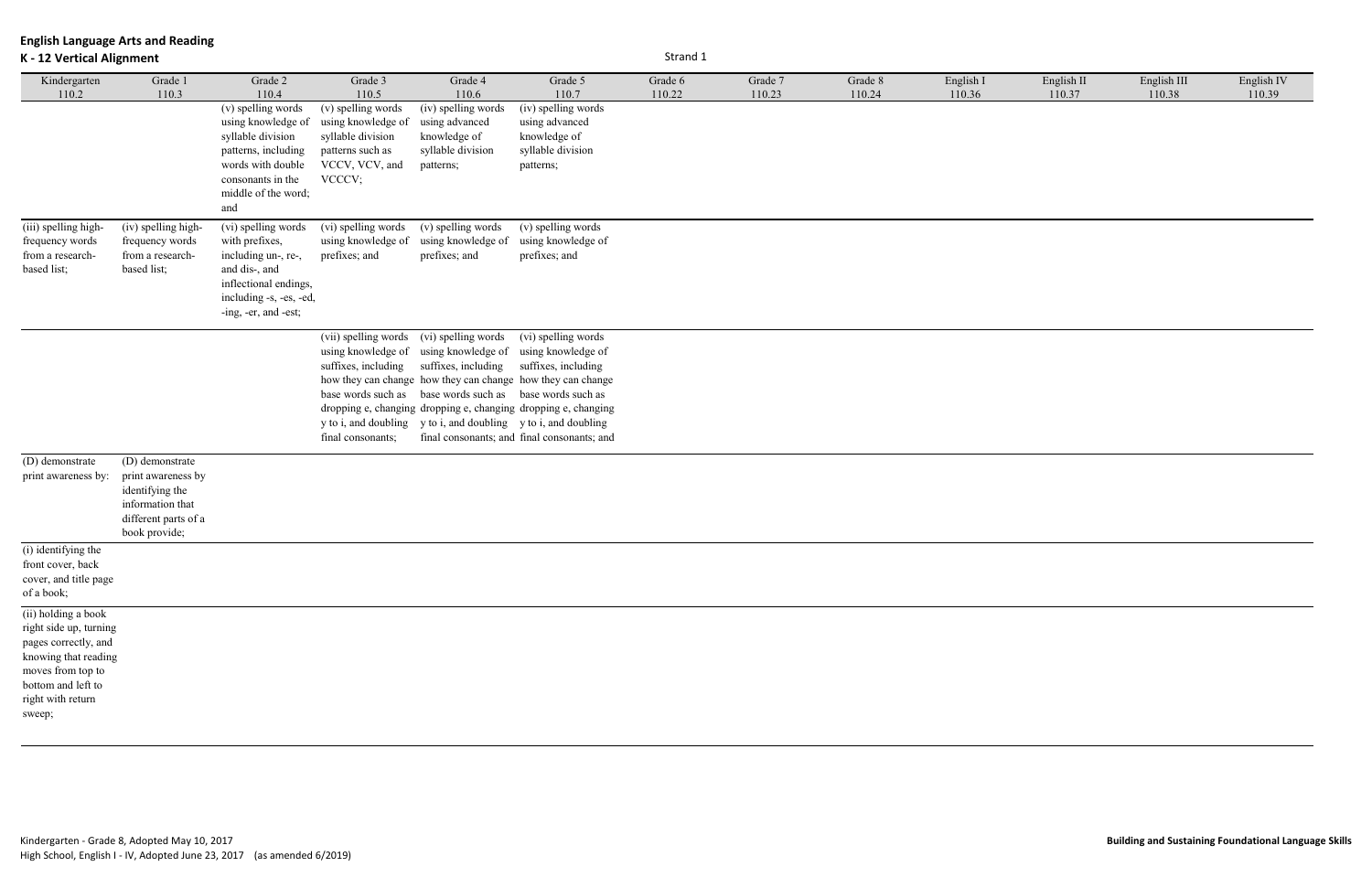| K - 12 Vertical Alignment                                                                                                             |                                                                                                                                          |                                                                                                                                        |                                                                                                                                                                               | Strand 1         |                      |                   |                   |                   |                     |                      |                       |                                 |
|---------------------------------------------------------------------------------------------------------------------------------------|------------------------------------------------------------------------------------------------------------------------------------------|----------------------------------------------------------------------------------------------------------------------------------------|-------------------------------------------------------------------------------------------------------------------------------------------------------------------------------|------------------|----------------------|-------------------|-------------------|-------------------|---------------------|----------------------|-----------------------|---------------------------------|
| Kindergarten<br>110.2                                                                                                                 | Grade 1<br>110.3                                                                                                                         | Grade 2<br>110.4                                                                                                                       | Grade 3<br>110.5                                                                                                                                                              | Grade 4<br>110.6 | Grade 5<br>110.7     | Grade 6<br>110.22 | Grade 7<br>110.23 | Grade 8<br>110.24 | English I<br>110.36 | English II<br>110.37 | English III<br>110.38 | English <sub>IV</sub><br>110.39 |
| (iii) recognizing that<br>sentences are<br>comprised of words<br>separated by spaces<br>and recognizing<br>word boundaries;           |                                                                                                                                          |                                                                                                                                        |                                                                                                                                                                               |                  |                      |                   |                   |                   |                     |                      |                       |                                 |
| (iv) recognizing the<br>difference between a<br>letter and a printed<br>word; and                                                     |                                                                                                                                          |                                                                                                                                        |                                                                                                                                                                               |                  |                      |                   |                   |                   |                     |                      |                       |                                 |
| (v) identifying all<br>uppercase and<br>lowercase letters;<br>and                                                                     |                                                                                                                                          |                                                                                                                                        |                                                                                                                                                                               |                  |                      |                   |                   |                   |                     |                      |                       |                                 |
|                                                                                                                                       | (E) alphabetize a<br>first or second letter use a dictionary or<br>and use a dictionary glossary to find<br>to find words; and           | (D) alphabetize a<br>series of words to the series of words and<br>words; and                                                          | (C) alphabetize a<br>series of words to the<br>third letter; and                                                                                                              |                  |                      |                   |                   |                   |                     |                      |                       |                                 |
| (E) develop<br>handwriting by<br>accurately forming<br>all uppercase and<br>lowercase letters<br>using appropriate<br>directionality. | (F) develop<br>handwriting by<br>printing words,<br>sentences, and<br>answers legibly<br>leaving appropriate<br>spaces between<br>words. | (E) develop<br>handwriting by<br>accurately forming<br>all cursive letters<br>using appropriate<br>strokes when<br>connecting letters. | (D) write complete (C) write legibly in<br>words, thoughts, and cursive to complete cursive.<br>answers legibly in<br>cursive leaving<br>appropriate spaces<br>between words. | assignments.     | (C) write legibly in |                   |                   |                   |                     |                      |                       |                                 |

|                       |                       |                                         |                      |                      |                      | Developing and sustaining foundational language skills: listening, speaking, reading, writing, and thinking--vocabulary. The student uses newly acquired vocabulary expressively. The student is expected to: |                      |                      |                    |                                                                  |                      |                                           |
|-----------------------|-----------------------|-----------------------------------------|----------------------|----------------------|----------------------|---------------------------------------------------------------------------------------------------------------------------------------------------------------------------------------------------------------|----------------------|----------------------|--------------------|------------------------------------------------------------------|----------------------|-------------------------------------------|
|                       |                       |                                         |                      |                      |                      |                                                                                                                                                                                                               |                      |                      |                    |                                                                  |                      |                                           |
| Kindergarten          | Grade 1               | Grade 2                                 | Grade 3              | Grade 4              | Grade 5              | Grade 6                                                                                                                                                                                                       | Grade 7              | Grade 8              | English I          | English II                                                       | English III          | English IV                                |
| 110.2                 | 110.3                 | 110.4                                   | 110.5                | 110.6                | 110.7                | 110.22                                                                                                                                                                                                        | 110.23               | 110.24               | 110.36             | 110.37                                                           | 110.38               | 110.39                                    |
| (3)                   | (3)                   | (3)                                     | (3)                  | (3)                  | (3)                  | (2)                                                                                                                                                                                                           | (2)                  | (2)                  | (2)                | (2)                                                              | (2)                  | (2)                                       |
| (A) use a resource    | (A) use a resource    | $(A)$ use print or                      | $(A)$ use print or   | $(A)$ use print or   | $(A)$ use print or   | $(A)$ use print or                                                                                                                                                                                            | $(A)$ use print or   | $(A)$ use print or   | $(A)$ use print or | $(A)$ use print or                                               | $(A)$ use print or   | $(A)$ use print or                        |
| such as a picture     | such as a picture     | digital resources to                    | digital resources to | digital resources to | digital resources to | digital resources to                                                                                                                                                                                          | digital resources to | digital resources to | digital resources  | digital resources                                                | digital resources to | digital resources to                      |
| dictionary or digital | dictionary or digital | determine meaning                       | determine meaning,   | determine meaning,   | determine meaning,   | determine the                                                                                                                                                                                                 | determine the        | determine the        |                    | such as glossaries or such as glossaries or clarify and validate |                      | clarify and validate                      |
| resource to find      | resource to find      | and pronunciation of syllabication, and |                      | syllabication, and   | syllabication,       | meaning,                                                                                                                                                                                                      | meaning,             | meaning,             |                    | technical dictionaries technical dictionaries understanding of   |                      | understanding of                          |
| words;                | words;                | unknown words;                          | pronunciation;       | pronunciation;       | pronunciation, and   | syllabication,                                                                                                                                                                                                | syllabication,       | syllabication,       | to clarify and     | to clarify and                                                   |                      | multiple meanings of multiple meanings of |
|                       |                       |                                         |                      |                      | word origin;         | pronunciation, word                                                                                                                                                                                           | pronunciation, word  | pronunciation, word  | validate           | validate                                                         | advanced             | advanced                                  |
|                       |                       |                                         |                      |                      |                      | origin, and part of                                                                                                                                                                                           | origin, and part of  | origin, and part of  |                    | understanding of the understanding of the vocabulary;            |                      | vocabulary;                               |
|                       |                       |                                         |                      |                      |                      | speech;                                                                                                                                                                                                       | speech;              | speech;              | precise and        | precise and                                                      |                      |                                           |
|                       |                       |                                         |                      |                      |                      |                                                                                                                                                                                                               |                      |                      |                    | appropriate meaning appropriate meaning                          |                      |                                           |
|                       |                       |                                         |                      |                      |                      |                                                                                                                                                                                                               |                      |                      | of technical or    | of technical or                                                  |                      |                                           |
|                       |                       |                                         |                      |                      |                      |                                                                                                                                                                                                               |                      |                      | discipline-based   | discipline-based                                                 |                      |                                           |
|                       |                       |                                         |                      |                      |                      |                                                                                                                                                                                                               |                      |                      |                    |                                                                  |                      |                                           |
|                       |                       |                                         |                      |                      |                      |                                                                                                                                                                                                               |                      |                      | vocabulary;        | vocabulary;                                                      |                      |                                           |
|                       |                       |                                         |                      |                      |                      |                                                                                                                                                                                                               |                      |                      |                    |                                                                  |                      |                                           |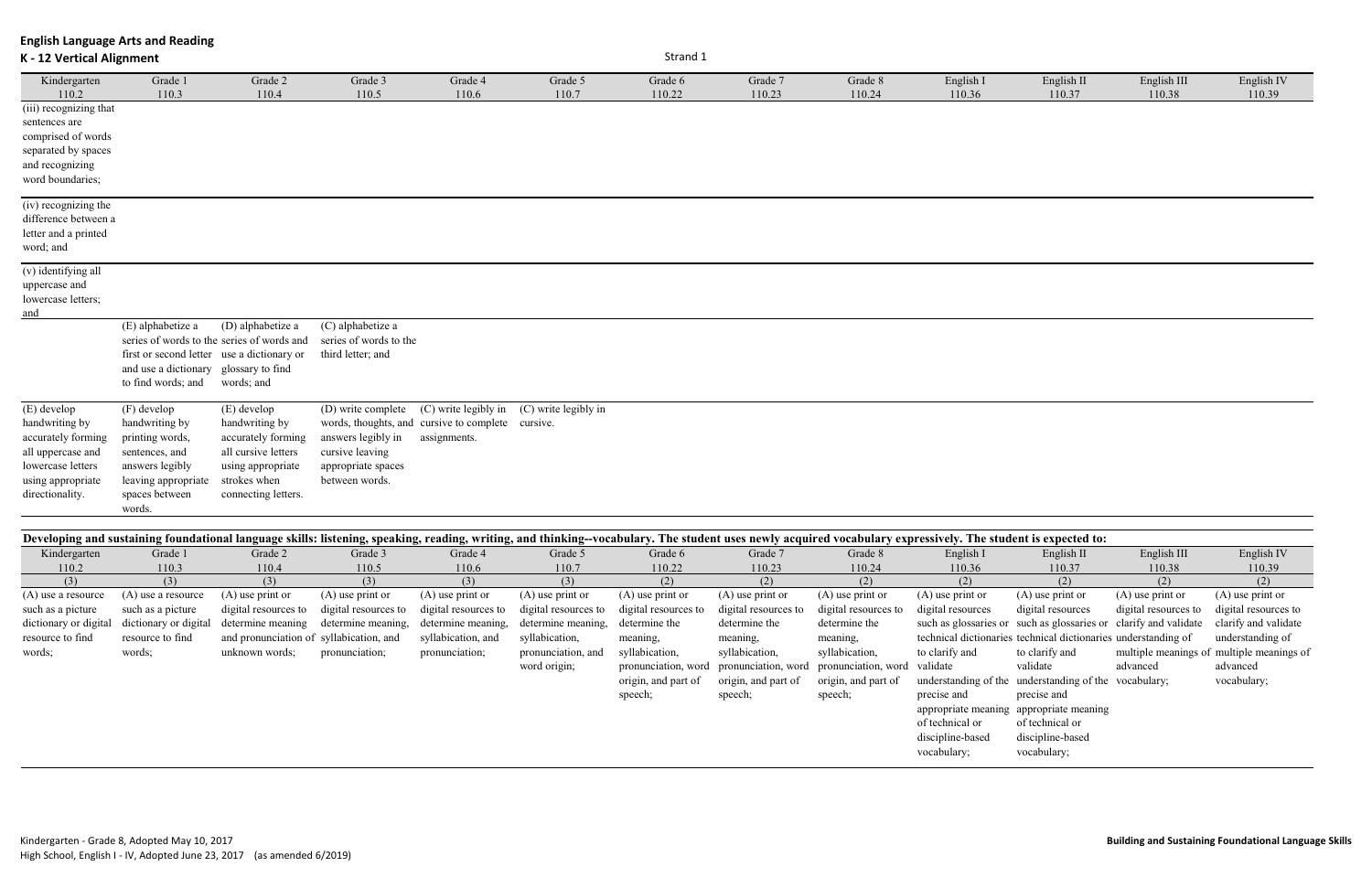## **K - 12 Vertical Alignment** Strand 1

| Kindergarten          | Grade 1                                                       | Grade 2                                          | Grade 3                                  | Grade 4                                                                         | Grade 5                                                                                     | Grade 6                | Grade 7                          | Grade 8              | English I                                                                               | English II                               | English III         | English IV          |
|-----------------------|---------------------------------------------------------------|--------------------------------------------------|------------------------------------------|---------------------------------------------------------------------------------|---------------------------------------------------------------------------------------------|------------------------|----------------------------------|----------------------|-----------------------------------------------------------------------------------------|------------------------------------------|---------------------|---------------------|
| 110.2                 | 110.3                                                         | 110.4                                            | 110.5                                    | 110.6                                                                           | 110.7                                                                                       | 110.22                 | 110.23                           | 110.24               | 110.36                                                                                  | 110.37                                   | 110.38              | 110.39              |
| (B) use illustrations | (B) use illustrations                                         | (B) use context                                  | (B) use context                          | $(B)$ use context                                                               | (B) use context                                                                             | (B) use context such   | (B) use context such             | (B) use context      | (B) analyze context                                                                     | (B) analyze context                      | (B) analyze context | (B) analyze context |
| and texts the student | and texts the student                                         | within and beyond a                              | within and beyond a                      | within and beyond a                                                             | within and beyond a                                                                         | as definition,         | as contrast or cause             | within or beyond a   | to distinguish                                                                          | to distinguish among to draw conclusions |                     | to draw conclusions |
| is able to read or    | is able to read or                                            | sentence to                                      | sentence to                              | sentence to                                                                     | sentence to                                                                                 | analogy, and           | and effect to clarify            | paragraph to clarify | between the                                                                             | denotative,                              | about nuanced       | about nuanced       |
| hear to learn or      | hear to learn or                                              | determine the                                    | determine the                            | determine the                                                                   | determine the                                                                               | examples to clarify    | the meaning of                   | the meaning of       | denotative and                                                                          | connotative, and                         | meanings such as in | meanings such as in |
| clarify word          | clarify word                                                  | meaning of                                       | meaning of                               | relevant meaning of                                                             | relevant meaning of                                                                         | the meaning of         | words; and                       | unfamiliar or        | connotative                                                                             | figurative meanings                      | imagery; and        | imagery; and        |
| meanings; and         | meanings;                                                     | unfamiliar words;                                | unfamiliar words and unfamiliar words or |                                                                                 | unfamiliar words or                                                                         | words: and             |                                  | ambiguous words;     | meanings of words;                                                                      | of words; and                            |                     |                     |
|                       |                                                               |                                                  | multiple-meaning                         | multiple-meaning                                                                | multiple-meaning                                                                            |                        |                                  | and                  | and                                                                                     |                                          |                     |                     |
|                       |                                                               |                                                  | words:                                   | words;                                                                          | words;                                                                                      |                        |                                  |                      |                                                                                         |                                          |                     |                     |
|                       | (C) identify the                                              | (C) identify the                                 | (C) identify the                         | (C) determine the                                                               | (C) identify the                                                                            | (C) determine the      | (C) determine the                | (C) determine the    | (C) determine the                                                                       | (C) determine the                        | (C) determine the   | (C) determine the   |
|                       | meaning of words                                              | meaning of and use                               | meaning of and use                       | meaning of and use                                                              | meaning of and use                                                                          | meaning and usage      | meaning and usage                | meaning and usage    | meaning of foreign                                                                      | meaning of foreign                       | meaning of foreign  | meaning of foreign  |
|                       | with the affixes -s, -                                        | words with affixes                               | words with affixes                       | words with affixes                                                              | words with affixes                                                                          | of grade-level         | of grade-level                   | of grade-level       | words or phrases                                                                        | words or phrases                         | words or phrases    | words or phrases    |
|                       | ed, and -ing; and                                             | un-, re-, -ly, -er, and - such as im- $(into)$ , |                                          | such as mis-, sub-, -                                                           | such as trans-, super-                                                                      | academic English       | academic English                 | academic English     | used frequently in                                                                      | used frequently in                       | used frequently in  | used frequently in  |
|                       |                                                               | est (comparative and non-, dis-, in- (not,       |                                          | ment, and -ity/ty and                                                           | , -ive, and -logy and                                                                       | words derived from     | words derived from               | words derived from   | English such as bona English such as pas                                                |                                          | English such as ad  | English such as ad  |
|                       |                                                               | superlative), and -                              | non), pre-, -ness, -y,                   | roots such as auto,                                                             | roots such as geo and Greek and Latin                                                       |                        | Greek and Latin                  | Greek and Latin      | fide, caveat, carte                                                                     | de deux, status quo,                     | hoc, faux pas, non  | nauseum, in loco    |
|                       |                                                               | ion/tion/sion; and                               | and -ful; and                            | graph, and meter;                                                               | photo; and                                                                                  | roots such as          | roots such as omni,              |                      | roots such as ast, qui, blanche, tête-à-tête, déjà vu, avant-garde, sequitur, and modus |                                          |                     | parentis, laissez-  |
|                       |                                                               |                                                  |                                          | and                                                                             |                                                                                             | mis/mit, bene, man,    | log/logue, gen,                  | path, mand/mend,     | bon appétit, and quid and coup d'état.                                                  |                                          | operandi.           | faire, and caveat   |
|                       |                                                               |                                                  |                                          |                                                                                 |                                                                                             | vac, scrib/script, and | vid/vis, phil, luc, and and duc. |                      | pro quo.                                                                                |                                          |                     | emptor.             |
|                       |                                                               |                                                  |                                          |                                                                                 |                                                                                             | jur/jus.               | sens/sent.                       |                      |                                                                                         |                                          |                     |                     |
| (C) identify and use  | (D) identify and use                                          |                                                  |                                          |                                                                                 | (D) identify, use, and (D) identify, use, and (D) identify, use, and (D) identify, use, and |                        |                                  |                      |                                                                                         |                                          |                     |                     |
| words that name       | words that name                                               |                                                  |                                          | explain the meaning explain the meaning explain the meaning explain the meaning |                                                                                             |                        |                                  |                      |                                                                                         |                                          |                     |                     |
| actions; directions;  | actions, directions,                                          | of antonyms,                                     | of antonyms,                             | of homophones such of adages and puns.                                          |                                                                                             |                        |                                  |                      |                                                                                         |                                          |                     |                     |
|                       | positions; sequences; positions, sequences, synonyms, idioms, |                                                  | synonyms, idioms,                        | as reign/rain.                                                                  |                                                                                             |                        |                                  |                      |                                                                                         |                                          |                     |                     |
| categories such as    | categories, and                                               | and homographs in                                | homophones, and                          |                                                                                 |                                                                                             |                        |                                  |                      |                                                                                         |                                          |                     |                     |
| colors, shapes, and   | locations.                                                    | context.                                         | homographs in a                          |                                                                                 |                                                                                             |                        |                                  |                      |                                                                                         |                                          |                     |                     |
| textures; and         |                                                               |                                                  | text.                                    |                                                                                 |                                                                                             |                        |                                  |                      |                                                                                         |                                          |                     |                     |
| locations.            |                                                               |                                                  |                                          |                                                                                 |                                                                                             |                        |                                  |                      |                                                                                         |                                          |                     |                     |
|                       |                                                               |                                                  |                                          |                                                                                 |                                                                                             |                        |                                  |                      |                                                                                         |                                          |                     |                     |

| Developing and sustaining foundational language skills: listening, speaking, reading, writing, and thinking--fluency. The student reads grade-level text with fluency and comprehension. The student is expected to: |                     |                     |                                         |                                                                                         |                     |                                                             |                    |                                                                |           |            |             |            |
|----------------------------------------------------------------------------------------------------------------------------------------------------------------------------------------------------------------------|---------------------|---------------------|-----------------------------------------|-----------------------------------------------------------------------------------------|---------------------|-------------------------------------------------------------|--------------------|----------------------------------------------------------------|-----------|------------|-------------|------------|
| Kindergarten                                                                                                                                                                                                         | Grade 1             | Grade 2             | Grade 3                                 | Grade 4                                                                                 | Grade 5             | Grade 6                                                     | Grade 7            | Grade 8                                                        | English I | English II | English III | English IV |
| 110.2                                                                                                                                                                                                                | 110.3               | 110.4               | 110.5                                   | 110.6                                                                                   | 110.7               | 110.22                                                      | 110.23             | 110.24                                                         | 110.36    | 110.37     | 110.38      | 110.39     |
|                                                                                                                                                                                                                      | (4)                 | (4)                 | (4)                                     | (4)                                                                                     | (4)                 | (3)                                                         | (3)                |                                                                |           |            |             |            |
|                                                                                                                                                                                                                      |                     |                     |                                         | $(A)$ use appropriate $(A)$ use appropriate $(A)$ use appropriate $(A)$ use appropriate | (A) use appropriate | (A) adjust fluency                                          | (A) adjust fluency | (A) adjust fluency                                             |           |            |             |            |
|                                                                                                                                                                                                                      | fluency (rate,      | fluency (rate,      | fluency (rate,                          | fluency (rate,                                                                          | fluency (rate,      |                                                             |                    | when reading grade- when reading grade- when reading grade-    |           |            |             |            |
|                                                                                                                                                                                                                      | accuracy, and       | accuracy, and       | accuracy, and                           | accuracy, and                                                                           | accuracy, and       | level text based on level text based on level text based on |                    |                                                                |           |            |             |            |
|                                                                                                                                                                                                                      | prosody) when       | prosody) when       | prosody) when                           | prosody) when                                                                           | prosody) when       |                                                             |                    | the reading purpose. the reading purpose. the reading purpose. |           |            |             |            |
|                                                                                                                                                                                                                      | reading grade-level | reading grade-level | reading grade-level reading grade-level |                                                                                         | reading grade-level |                                                             |                    |                                                                |           |            |             |            |
|                                                                                                                                                                                                                      | text.               | text.               | text.                                   | text.                                                                                   | text.               |                                                             |                    |                                                                |           |            |             |            |

| Developing and sustaining foundational language skills: listening, speaking, reading, writing, and thinking-self-sustained reading. The student reads grade-appropriate texts independently. The student is expected to: |                      |                      |                      |                                         |                      |                      |                                                                                                                         |                      |                      |                      |                      |                      |
|--------------------------------------------------------------------------------------------------------------------------------------------------------------------------------------------------------------------------|----------------------|----------------------|----------------------|-----------------------------------------|----------------------|----------------------|-------------------------------------------------------------------------------------------------------------------------|----------------------|----------------------|----------------------|----------------------|----------------------|
| Kindergarten                                                                                                                                                                                                             | Grade 1              | Grade 2              | Grade 3              | Grade 4                                 | Grade 5              | Grade 6              | Grade 7                                                                                                                 | Grade 8              | English I            | English II           | English III          | English IV           |
| 110.2                                                                                                                                                                                                                    | 110.3                | 110.4                | 110.5                | 110.6                                   | 110.7                | 110.22               | 110.23                                                                                                                  | 110.24               | 110.36               | 110.37               | 110.38               | 110.39               |
|                                                                                                                                                                                                                          | (5)                  | (5)                  | (5)                  |                                         |                      |                      |                                                                                                                         |                      |                      | (3)                  | (3)                  |                      |
| (A) self-select text                                                                                                                                                                                                     | (A) self-select text | (A) self-select text | (A) self-select text | (A) self-select text                    | (A) self-select text | (A) self-select text | (A) self-select text                                                                                                    | (A) self-select text | (A) self-select text | (A) self-select text | (A) self-select text | (A) self-select text |
| and interact                                                                                                                                                                                                             | and interact         | and read             | and read             | and read                                | and read             | and read             | and read                                                                                                                | and read             | and read             | and read             | and read             | and read             |
| independently with                                                                                                                                                                                                       | independently with   | independently for a  |                      | independently for a independently for a | independently for a  | independently for a  | independently for a independently for a independently for a independently for a independently for a independently for a |                      |                      |                      |                      |                      |
| text for increasing                                                                                                                                                                                                      | text for increasing  | sustained period of  |                      | sustained period of sustained period of | sustained period of  | sustained period of  | sustained period of sustained period of                                                                                 |                      | sustained period of  | sustained period of  | sustained period of  | sustained period of  |
| periods of time.                                                                                                                                                                                                         | periods of time.     | time.                | tıme.                | time.                                   | time.                | time.                | tıme.                                                                                                                   | time.                | time.                | time.                | time.                | time.                |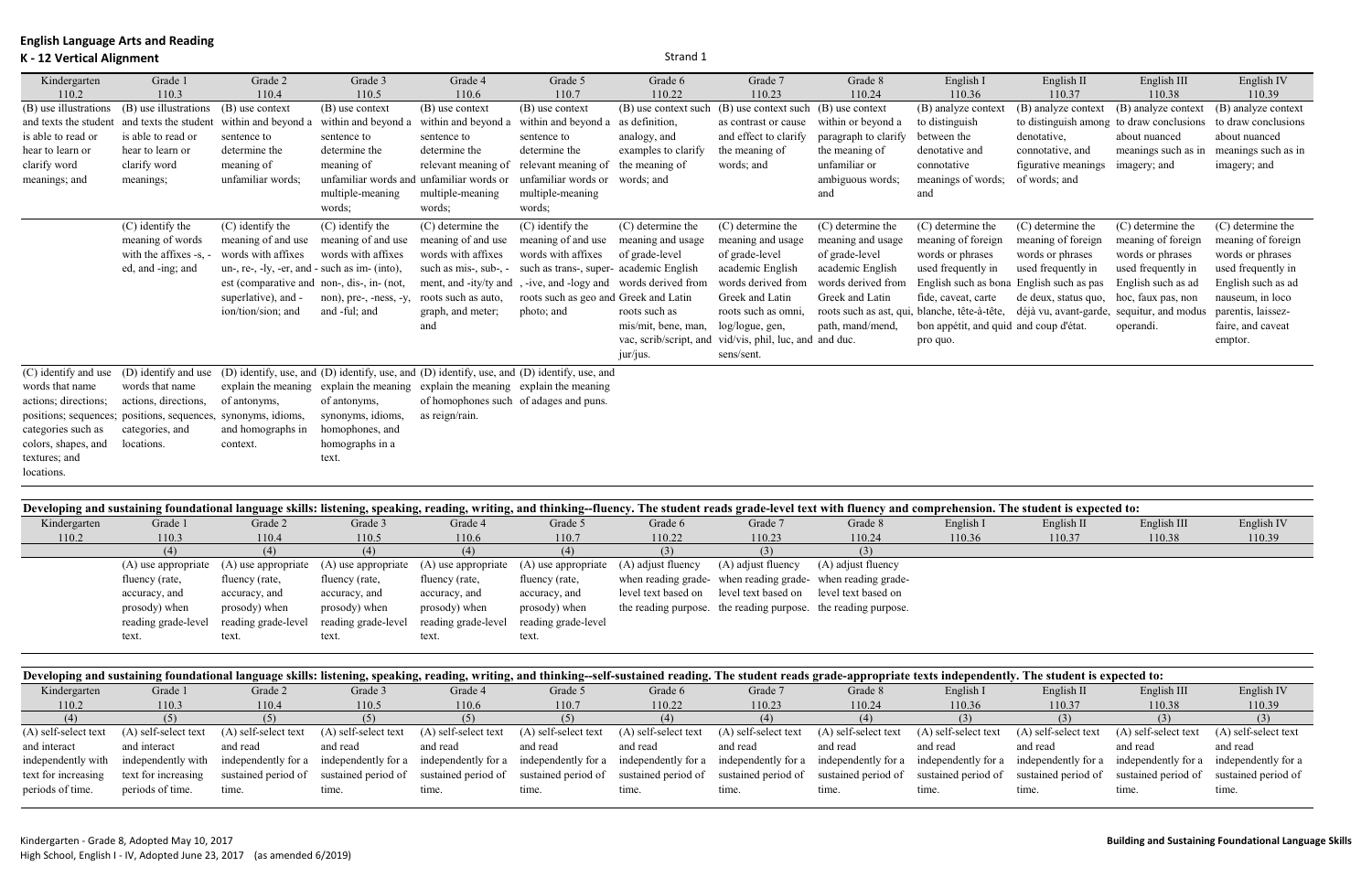|                                               |                                                |                       |                       |                                                                                                                                                                                                                                |                       |                                           |                                             |                      |                                                                |                      | Comprehension skills: listening, speaking, reading, writing, and thinking using multiple texts. The student uses metacognitive skills to both develop and deepen comprehension of increasingly complex texts. The student is e |                      |
|-----------------------------------------------|------------------------------------------------|-----------------------|-----------------------|--------------------------------------------------------------------------------------------------------------------------------------------------------------------------------------------------------------------------------|-----------------------|-------------------------------------------|---------------------------------------------|----------------------|----------------------------------------------------------------|----------------------|--------------------------------------------------------------------------------------------------------------------------------------------------------------------------------------------------------------------------------|----------------------|
| Kindergarten                                  | Grade 1                                        | Grade 2               | Grade 3               | Grade 4                                                                                                                                                                                                                        | Grade 5               | Grade 6                                   | Grade 7                                     | Grade 8              | English I                                                      | English II           | English III                                                                                                                                                                                                                    | English IV           |
| 110.2                                         | 110.3                                          | 110.4                 | 110.5                 | 110.6                                                                                                                                                                                                                          | 110.7                 | 110.22                                    | 110.23                                      | 110.24               | 110.36                                                         | 110.37               | 110.38                                                                                                                                                                                                                         | 110.39               |
| (5)                                           | (6)                                            | (6)                   | (6)                   | (6)                                                                                                                                                                                                                            | (6)                   | (5)                                       | (5)                                         | (5)                  | (4)                                                            | (4)                  | (4)                                                                                                                                                                                                                            | (4)                  |
|                                               |                                                |                       |                       |                                                                                                                                                                                                                                |                       |                                           |                                             |                      |                                                                |                      | (A) establish purpose (A) establish purpose (A) establish purpose (A) establish purpose (A) establish purpose (A) establish purpose (A) establish purpose (A) establish purpose (A) establish purpose (A) establish purpose (A |                      |
| for reading assigned                          | for reading assigned                           | for reading assigned  | for reading assigned  | for reading assigned                                                                                                                                                                                                           | for reading assigned  | for reading assigned for reading assigned |                                             | for reading assigned | for reading assigned                                           | for reading assigned | for reading assigned                                                                                                                                                                                                           | for reading assigned |
| and self-selected                             | and self-selected                              | and self-selected     | and self-selected     | and self-selected                                                                                                                                                                                                              | and self-selected     | and self-selected text; and self-selected |                                             | and self-selected    | and self-selected                                              | and self-selected    | and self-selected                                                                                                                                                                                                              | and self-selected    |
| texts with adult                              | texts with adult                               | texts;                | texts;                | texts;                                                                                                                                                                                                                         | texts;                |                                           | texts;                                      | texts;               | texts;                                                         | texts;               | texts;                                                                                                                                                                                                                         | texts;               |
| assistance;                                   | assistance;                                    |                       |                       |                                                                                                                                                                                                                                |                       |                                           |                                             |                      |                                                                |                      |                                                                                                                                                                                                                                |                      |
| (B) generate                                  | (B) generate                                   | (B) generate          | (B) generate          | (B) generate                                                                                                                                                                                                                   | (B) generate          | (B) generate                              | (B) generate                                | (B) generate         | (B) generate                                                   | (B) generate         | (B) generate                                                                                                                                                                                                                   | (B) generate         |
| questions about text                          | questions about text                           | questions about text  | questions about text  | questions about text                                                                                                                                                                                                           | questions about text  | questions about text                      | questions about text                        | questions about text | questions about text                                           | questions about text | questions about text                                                                                                                                                                                                           | questions about text |
| before, during, and                           | before, during, and                            | before, during, and   | before, during, and   | before, during, and                                                                                                                                                                                                            | before, during, and   | before, during, and                       | before, during, and                         | before, during, and  | before, during, and                                            | before, during, and  | before, during, and                                                                                                                                                                                                            | before, during, and  |
| after reading to                              | after reading to                               | after reading to      | after reading to      | after reading to                                                                                                                                                                                                               | after reading to      | after reading to                          | after reading to                            | after reading to     | after reading to                                               | after reading to     | after reading to                                                                                                                                                                                                               | after reading to     |
|                                               |                                                |                       |                       |                                                                                                                                                                                                                                |                       |                                           |                                             |                      |                                                                |                      | deepen understanding deepen understanding deepen understanding deepen understanding deepen understanding deepen understanding deepen understanding deepen understanding deepen understanding deepen understanding deepen under |                      |
|                                               |                                                |                       |                       |                                                                                                                                                                                                                                |                       |                                           |                                             |                      |                                                                |                      | and gain information and gain information and gain information; and gain information; and gain information; and gain information; and gain information; and gain information; and gain information; and gain information; and  |                      |
| with adult assistance; with adult assistance; |                                                |                       |                       |                                                                                                                                                                                                                                |                       |                                           |                                             |                      |                                                                |                      |                                                                                                                                                                                                                                |                      |
| (C) make and                                  |                                                |                       |                       |                                                                                                                                                                                                                                |                       |                                           |                                             |                      |                                                                |                      | (C) make and correct (C) make and correct (C) make and correct (C) make and correct (C) make and correct (C) make and correct (C) make and correct (C) make and correct (C) make and correct (C) make and correct (C) make and |                      |
| confirm predictions                           | or confirm                                     | or confirm            | or confirm            | or confirm                                                                                                                                                                                                                     | or confirm            | or confirm                                | or confirm                                  | or confirm           | or confirm                                                     | or confirm           | or confirm                                                                                                                                                                                                                     | or confirm           |
| using text features                           |                                                |                       |                       |                                                                                                                                                                                                                                |                       |                                           |                                             |                      |                                                                |                      | predictions using text predictions using text predictions using text predictions using text predictions using text predictions using text predictions using text predictions using text predictions using text predictions usi |                      |
| and structures with                           | features,                                      | features,             | features,             | features,                                                                                                                                                                                                                      | features,             | features,                                 | features,                                   | features,            | features,                                                      | features,            | features,                                                                                                                                                                                                                      | features,            |
| adult assistance;                             | characteristics of                             | characteristics of    | characteristics of    | characteristics of                                                                                                                                                                                                             | characteristics of    | characteristics of                        | characteristics of                          | characteristics of   | characteristics of                                             | characteristics of   | characteristics of                                                                                                                                                                                                             | characteristics of   |
|                                               | genre, and structures                          |                       |                       |                                                                                                                                                                                                                                |                       |                                           |                                             |                      |                                                                |                      | genre, and structures; genre, and structures; genre, and structures; genre, and structures; genre, and structures; genre, and structures; genre, and structures; genre, and structures; genre, and structures; genre, and stru |                      |
|                                               | with adult assistance;                         |                       |                       |                                                                                                                                                                                                                                |                       |                                           |                                             |                      |                                                                |                      |                                                                                                                                                                                                                                |                      |
| (D) create mental                             | (D) create mental                              | (D) create mental     | (D) create mental     | (D) create mental                                                                                                                                                                                                              | (D) create mental     | (D) create mental                         | (D) create mental                           | (D) create mental    | (D) create mental                                              | (D) create mental    | (D) create mental                                                                                                                                                                                                              | (D) create mental    |
| images to deepen                              | images to deepen                               | images to deepen      | images to deepen      | images to deepen                                                                                                                                                                                                               | images to deepen      | images to deepen                          | images to deepen                            | images to deepen     | images to deepen                                               | images to deepen     | images to deepen                                                                                                                                                                                                               | images to deepen     |
| understanding with                            | understanding with                             | understanding;        | understanding;        | understanding;                                                                                                                                                                                                                 | understanding;        | understanding;                            | understanding;                              | understanding;       | understanding;                                                 | understanding;       | understanding;                                                                                                                                                                                                                 | understanding;       |
| adult assistance;                             | adult assistance;                              |                       |                       |                                                                                                                                                                                                                                |                       |                                           |                                             |                      |                                                                |                      |                                                                                                                                                                                                                                |                      |
|                                               |                                                |                       |                       |                                                                                                                                                                                                                                |                       |                                           |                                             |                      |                                                                |                      | (E) make connections (E) make connections (E) make connections (E) make connections (E) make connections (E) make connections (E) make connections (E) make connections (E) make connections (E) make connections (E) make con |                      |
| to personal                                   | to personal                                    | to personal           | to personal           | to personal                                                                                                                                                                                                                    | to personal           | to personal                               | to personal                                 | to personal          | to personal                                                    | to personal          | to personal                                                                                                                                                                                                                    | to personal          |
| experiences, ideas in                         | experiences, ideas in                          | experiences, ideas in | experiences, ideas in | experiences, ideas in                                                                                                                                                                                                          | experiences, ideas in | experiences, ideas in                     | experiences, ideas in experiences, ideas in |                      | experiences, ideas in                                          |                      | experiences, ideas in experiences, ideas in experiences, ideas in                                                                                                                                                              |                      |
| other texts, and                              | other texts, and                               | other texts, and      | other texts, and      | other texts, and                                                                                                                                                                                                               | other texts, and      | other texts, and                          | other texts, and                            | other texts, and     | other texts, and                                               | other texts, and     | other texts, and                                                                                                                                                                                                               | other texts, and     |
| society with adult                            | society with adult                             | society;              | society;              | society;                                                                                                                                                                                                                       | society;              | society;                                  | society;                                    | society;             | society;                                                       | society;             | society;                                                                                                                                                                                                                       | society;             |
| assistance;                                   | assistance;                                    |                       |                       |                                                                                                                                                                                                                                |                       |                                           |                                             |                      |                                                                |                      |                                                                                                                                                                                                                                |                      |
|                                               |                                                |                       |                       |                                                                                                                                                                                                                                |                       |                                           |                                             |                      |                                                                |                      | (F) make inferences (F) make inferences (F) make inferences (F) make inferences (F) make inferences (F) make inferences (F) make inferences (F) make inferences (F) make inferences (F) make inferences (F) make inferences (F |                      |
|                                               |                                                |                       |                       |                                                                                                                                                                                                                                |                       |                                           |                                             |                      |                                                                |                      | and use evidence to and use evidence to and use evidence to and use evidence to and use evidence to and use evidence to and use evidence to and use evidence to and use evidence to and use evidence to and use evidence to an |                      |
| support                                       | support                                        | support               | support               | support                                                                                                                                                                                                                        | support               | support                                   | support                                     | support              | support                                                        | support              | support                                                                                                                                                                                                                        | support              |
| understanding with                            | understanding with                             | understanding;        | understanding;        | understanding;                                                                                                                                                                                                                 | understanding;        | understanding;                            | understanding;                              | understanding;       | understanding;                                                 | understanding;       | understanding;                                                                                                                                                                                                                 | understanding;       |
| adult assistance;                             | adult assistance;                              |                       |                       |                                                                                                                                                                                                                                |                       |                                           |                                             |                      |                                                                |                      |                                                                                                                                                                                                                                |                      |
| (G) evaluate details                          |                                                |                       |                       | (G) evaluate details (G) evaluate details (G) evaluate details (G) evaluate details (G) evaluate details (G) evaluate details (G) evaluate details (G) evaluate details (G) evaluate details (G) evaluate details (G) evaluate |                       |                                           |                                             |                      | (G) evaluate details (G) evaluate details (G) evaluate details |                      |                                                                                                                                                                                                                                | (G) evaluate details |
| to determine what is                          |                                                |                       |                       | to determine what is read to determine key read to determine key read to determine key read to determine key read to determine key read to determine key read to determine key read to determine key read to determine key rea |                       |                                           |                                             |                      |                                                                |                      |                                                                                                                                                                                                                                | read to analyze key  |
|                                               | most important with most important with ideas; |                       | ideas;                | ideas;                                                                                                                                                                                                                         | ideas;                | ideas;                                    | ideas;                                      | ideas;               | ideas;                                                         | ideas;               | key ideas;                                                                                                                                                                                                                     | ideas;               |
| adult assistance;                             | adult assistance;                              |                       |                       |                                                                                                                                                                                                                                |                       |                                           |                                             |                      |                                                                |                      |                                                                                                                                                                                                                                |                      |
|                                               |                                                |                       |                       |                                                                                                                                                                                                                                |                       |                                           |                                             |                      |                                                                |                      |                                                                                                                                                                                                                                |                      |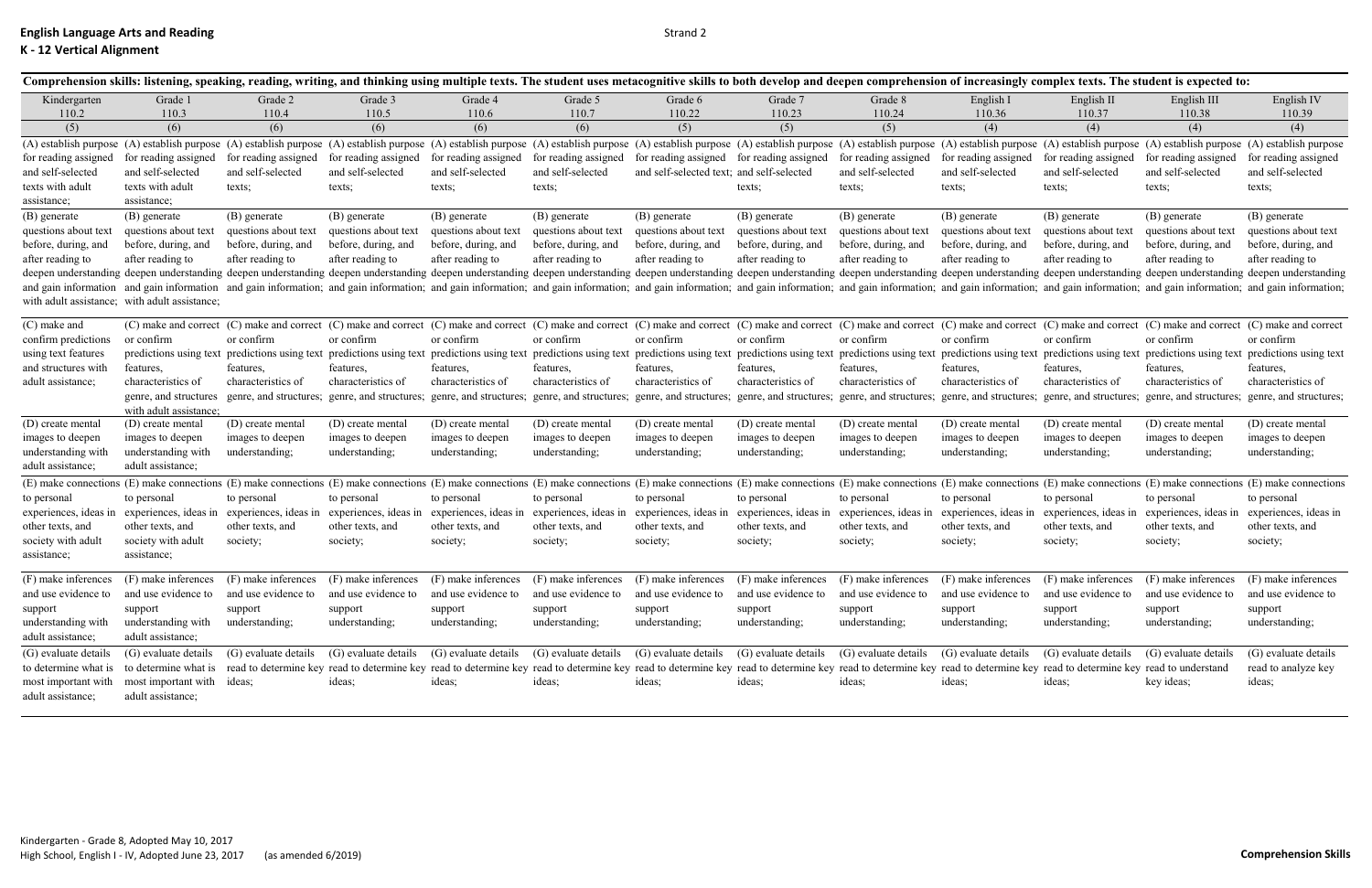| Kindergarten           | Grade 1                                 | Grade 2               | Grade 3               | Grade 4               | Grade 5               | Grade 6               | Grade 7               | Grade 8               | English I            | English II                        | English III           | English IV                                    |
|------------------------|-----------------------------------------|-----------------------|-----------------------|-----------------------|-----------------------|-----------------------|-----------------------|-----------------------|----------------------|-----------------------------------|-----------------------|-----------------------------------------------|
| 110.2                  | 110.3                                   | 110.4                 | 110.5                 | 110.6                 | 110.7                 | 110.22                | 110.23                | 110.24                | 110.36               | 110.37                            | 110.38                | 110.39                                        |
| (H) synthesize         | (H) synthesize                          | (H) synthesize        | (H) synthesize        | (H) synthesize        | (H) synthesize        | (H) synthesize        | (H) synthesize        | (H) synthesize        | (H) synthesize       | (H) synthesize                    | (H) synthesize        | (H) synthesize                                |
| information to create  | information to create                   | information to create | information to create | information to create | information to create | information to create | information to create | information to create | information from two | information from                  | information from a    | information from a                            |
| new understanding      | new understanding                       | new understanding;    | new understanding;    | new understanding;    | new understanding;    | new understanding;    | new understanding;    | new understanding:    | texts to create new  | multiple texts to                 | variety of text types | variety of text types                         |
| with adult assistance; | with adult assistance; and              |                       | and                   | and                   | and                   | and                   | and                   | and                   | understanding; and   | create new                        | to create new         | to create new                                 |
| and                    | and                                     |                       |                       |                       |                       |                       |                       |                       |                      | understanding; and                | understanding; and    | understanding; and                            |
|                        |                                         |                       |                       |                       |                       |                       |                       |                       |                      |                                   |                       |                                               |
| (I) monitor            | (I) monitor                             | (I) monitor           | (I) monitor           | (I) monitor           | (I) monitor           | (I) monitor           | (I) monitor           | (I) monitor           | (I) monitor          | (I) monitor                       | (I) monitor           | (I) monitor                                   |
| comprehension and      | comprehension and                       | comprehension and     | comprehension and     | comprehension and     | comprehension and     | comprehension and     | comprehension and     | comprehension and     | comprehension and    | comprehension and                 | comprehension and     | comprehension and                             |
| make adjustments       | make adjustments                        | make adjustments      | make adjustments      | make adjustments      | make adjustments      | make adjustments      | make adjustments      | make adjustments      | make adjustments     | make adjustments                  | make adjustments      | make adjustments                              |
| such as re-reading,    | such as re-reading.                     | such as re-reading,   | such as re-reading,   | such as re-reading,   | such as re-reading,   | such as re-reading,   | such as re-reading,   | such as re-reading,   | such as re-reading.  | such as re-reading.               | such as re-reading,   | such as re-reading,                           |
| using background       | using background                        | using background      | using background      | using background      | using background      | using background      | using background      | using background      | using background     | using background                  | using background      | using background                              |
| knowledge, checking    | knowledge, checking knowledge, checking |                       | knowledge, asking     | knowledge, asking     | knowledge, asking     | knowledge, asking     | knowledge, asking     | knowledge, asking     | knowledge, asking    | knowledge, asking                 | knowledge, asking     | knowledge, asking                             |
| for visual cues, and   | for visual cues, and                    | for visual cues, and  | questions, and        | questions, and        | questions, and        | questions, and        | questions, and        | questions, and        | questions, and       | questions, and                    |                       | questions, annotating, questions, annotating, |
| asking questions       | asking questions                        | asking questions      | annotating when       | annotating when       | annotating when       | annotating when       | annotating when       | annotating when       | annotating when      | annotating when                   | and using outside     | and using outside                             |
| when understanding     | when understanding                      | when understanding    | understanding breaks  | understanding breaks  | understanding breaks  | understanding breaks  | understanding breaks  | understanding breaks  | understanding breaks | understanding breaks sources when |                       | sources when                                  |
| breaks down with       | breaks down.                            | breaks down.          | down.                 | down.                 | down.                 | down.                 | down.                 | down.                 | down.                | down.                             |                       | understanding breaks understanding breaks     |
| adult assistance.      |                                         |                       |                       |                       |                       |                       |                       |                       |                      |                                   | down.                 | down.                                         |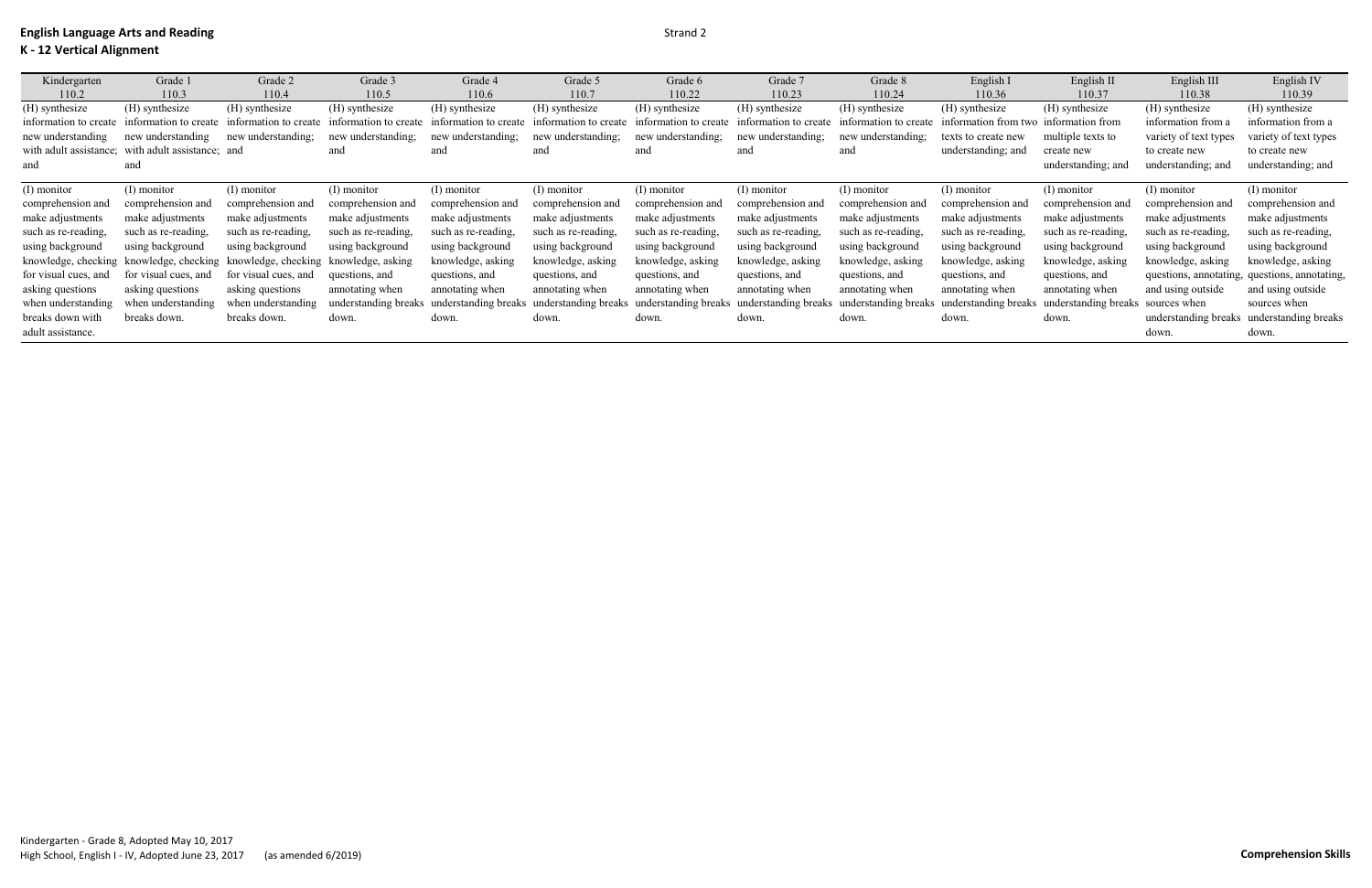|                       | Response skills: listening, speaking, reading, writing, and thinking using multiple texts. The student responds to an increasingly challenging variety of sources that are read, heard, or viewed. The student is expected to: |                                       |                                          |                                                                                      |                                            |                      |                      |                      |                      |                      |                       |                                                                                     |
|-----------------------|--------------------------------------------------------------------------------------------------------------------------------------------------------------------------------------------------------------------------------|---------------------------------------|------------------------------------------|--------------------------------------------------------------------------------------|--------------------------------------------|----------------------|----------------------|----------------------|----------------------|----------------------|-----------------------|-------------------------------------------------------------------------------------|
| Kindergarten          | Grade 1                                                                                                                                                                                                                        | Grade 2                               | Grade 3                                  | Grade 4                                                                              | Grade 5                                    | Grade 6              | Grade 7              | Grade 8              | English I            | English II           | English III           | English IV                                                                          |
| 110.2                 | 110.3                                                                                                                                                                                                                          | 110.4                                 | 110.5                                    | 110.6                                                                                | 110.7                                      | 110.22               | 110.23               | 110.24               | 110.36               | 110.37               | 110.38                | 110.39                                                                              |
| (6)                   | (7)                                                                                                                                                                                                                            | (7)                                   | (7)                                      | (7)                                                                                  | (7)                                        | (6)                  | (6)                  | (6)                  | (5)                  | (5)                  | (5)                   | (5)                                                                                 |
| (A) describe          | (A) describe                                                                                                                                                                                                                   | (A) describe                          | (A) describe                             | (A) describe                                                                         | (A) describe                               | (A) describe         | (A) describe         | (A) describe         | (A) describe         | (A) describe         | (A) describe          | (A) describe                                                                        |
|                       | personal connections personal connections personal connections personal connections personal connections personal connections personal connections personal connections personal connections personal connections personal con |                                       |                                          |                                                                                      |                                            |                      |                      |                      |                      |                      |                       |                                                                                     |
| to a variety of       | to a variety of                                                                                                                                                                                                                | to a variety of                       | to a variety of                          | to a variety of                                                                      | to a variety of                            | to a variety of      | to a variety of      | to a variety of      | to a variety of      | to a variety of      | to a variety of       | to a variety of                                                                     |
| sources;              | sources;                                                                                                                                                                                                                       | sources;                              | sources, including                       | sources, including<br>self-selected texts;                                           | sources, including<br>self-selected texts; | sources, including   | sources, including   | sources, including   | sources, including   | sources, including   | sources, including    | sources, including                                                                  |
|                       |                                                                                                                                                                                                                                |                                       | self-selected texts;                     |                                                                                      |                                            | self-selected texts; | self-selected texts; | self-selected texts; | self-selected texts; | self-selected texts; | self-selected texts;  | self-selected texts;                                                                |
| (B) provide an oral.  | (B) write brief                                                                                                                                                                                                                | (B) write brief                       | (B) write a response (B) write responses |                                                                                      | (B) write responses                        | (B) write responses  | (B) write responses  | (B) write responses  | (B) write responses  | (B) write responses  | (B) write responses   | (B) write responses                                                                 |
| pictorial, or written | comments on literary                                                                                                                                                                                                           | comments on literary to a literary or |                                          | that demonstrate                                                                     | that demonstrate                           | that demonstrate     | that demonstrate     | that demonstrate     | that demonstrate     | that demonstrate     | that demonstrate      | that demonstrate                                                                    |
| response to a text;   | or informational                                                                                                                                                                                                               | or informational                      | informational text                       | understanding of                                                                     | understanding of                           | understanding of     | understanding of     | understanding of     | understanding of     | understanding of     | analysis of texts,    | analysis of texts,                                                                  |
|                       | texts;                                                                                                                                                                                                                         | texts that                            | that demonstrates an                     | texts, including                                                                     | texts, including                           | texts, including     | texts, including     | texts, including     | texts, including     | texts, including     |                       | including comparing including comparing                                             |
|                       |                                                                                                                                                                                                                                | demonstrate an                        | understanding of a                       | comparing and                                                                        | comparing and                              | comparing sources    | comparing sources    | comparing sources    | comparing texts      | comparing texts      | texts within and      | texts within and                                                                    |
|                       |                                                                                                                                                                                                                                | understanding of the text;            |                                          | contrasting ideas                                                                    | contrasting ideas                          | within and across    | within and across    | within and across    | within and across    | within and across    | across genres;        | across genres;                                                                      |
|                       |                                                                                                                                                                                                                                | text;                                 |                                          | across a variety of                                                                  | across a variety of                        | genres;              | genres;              | genres;              | genres;              | genres;              |                       |                                                                                     |
|                       |                                                                                                                                                                                                                                |                                       |                                          | sources;                                                                             | sources;                                   |                      |                      |                      |                      |                      |                       |                                                                                     |
|                       | (C) use text evidence (C) use text evidence (C) use text evidence (C) use text evidence (C) use text evidence (C) use text evidence (C) use text evidence (C) use text evidence (C) use text evidence (C) use text evidence (C |                                       |                                          |                                                                                      |                                            |                      |                      |                      |                      |                      |                       |                                                                                     |
| to support an         | to support an                                                                                                                                                                                                                  | to support an                         | to support an                            | to support an                                                                        | to support an                              | to support an        | to support an        | to support an        | and original         | and original         | and original          | and original                                                                        |
| appropriate           | appropriate                                                                                                                                                                                                                    | appropriate                           | appropriate                              | appropriate                                                                          | appropriate                                | appropriate          | appropriate          | appropriate          | commentary to        | commentary to        | commentary to         | commentary to                                                                       |
| response;             | response;                                                                                                                                                                                                                      | response;                             | response;                                | response;                                                                            | response;                                  | response;            | response;            | response;            | support a            | support an           | support an analytic   | support an                                                                          |
|                       |                                                                                                                                                                                                                                |                                       |                                          |                                                                                      |                                            |                      |                      |                      | comprehensive        | interpretive         | response;             | evaluative response;                                                                |
|                       |                                                                                                                                                                                                                                |                                       |                                          |                                                                                      |                                            |                      |                      |                      | response;            | response;            |                       |                                                                                     |
| (D) retell texts in   | (D) retell texts in                                                                                                                                                                                                            | (D) retell and                        | (D) retell and                           | (D) retell,                                                                          | $(D)$ retell,                              | (D) paraphrase and   | (D) paraphrase and   | (D) paraphrase and   | (D) paraphrase and   | (D) paraphrase and   | (D) paraphrase and    | (D) paraphrase and                                                                  |
| ways that maintain    | ways that maintain                                                                                                                                                                                                             | paraphrase texts in                   | paraphrase texts in                      | paraphrase, or                                                                       | paraphrase, or                             | summarize texts in   | summarize texts in   | summarize texts in   | summarize texts in   | summarize texts in   | summarize texts in    | summarize texts in                                                                  |
| meaning;              | meaning;                                                                                                                                                                                                                       | ways that maintain                    | ways that maintain                       | summarize texts in                                                                   | summarize texts in                         | ways that maintain   | ways that maintain   | ways that maintain   | ways that maintain   | ways that maintain   | ways that maintain    | ways that maintain                                                                  |
|                       |                                                                                                                                                                                                                                | meaning and logical                   | meaning and logical                      | ways that maintain                                                                   | ways that maintain                         | meaning and logical  | meaning and logical  | meaning and logical  | meaning and logical  | meaning and logical  | meaning and logical   | meaning and logical                                                                 |
|                       |                                                                                                                                                                                                                                | order;                                | order;                                   | meaning and logical                                                                  | meaning and logical                        | order;               | order;               | order;               | order;               | order;               | order;                | order;                                                                              |
|                       |                                                                                                                                                                                                                                |                                       |                                          | order;                                                                               | order;                                     |                      |                      |                      |                      |                      |                       |                                                                                     |
| (E) interact with     | (E) interact with                                                                                                                                                                                                              | (E) interact with                     | (E) interact with                        | (E) interact with                                                                    | (E) interact with                          | (E) interact with    | (E) interact with    | (E) interact with    | (E) interact with    | (E) interact with    | (E) interact with     | (E) interact with                                                                   |
| sources in            | sources in                                                                                                                                                                                                                     | sources in                            | sources in                               | sources in                                                                           | sources in                                 | sources in           | sources in           | sources in           | sources in           | sources in           | sources in            | sources in                                                                          |
| meaningful ways       | meaningful ways                                                                                                                                                                                                                | meaningful ways                       | meaningful ways                          | meaningful ways                                                                      | meaningful ways                            | meaningful ways      | meaningful ways      | meaningful ways      | meaningful ways      | meaningful ways      | meaningful ways       | meaningful ways                                                                     |
| such as illustrating  | such as illustrating                                                                                                                                                                                                           | such as illustrating                  | such as notetaking.                      | such as notetaking,                                                                  | such as notetaking,                        | such as notetaking,  | such as notetaking,  | such as notetaking.  | such as notetaking.  | such as notetaking,  | such as notetaking.   | such as notetaking,                                                                 |
| or writing; and       | or writing; and                                                                                                                                                                                                                | or writing; and                       | annotating,                              | annotating,                                                                          | annotating,                                | annotating,          | annotating,          | annotating,          | annotating,          | annotating,          | annotating,           | annotating,                                                                         |
|                       |                                                                                                                                                                                                                                |                                       | freewriting, or                          | freewriting, or                                                                      | freewriting, or                            | freewriting, or      | freewriting, or      | freewriting, or      | freewriting, or      | freewriting, or      | freewriting, or       | freewriting, or                                                                     |
|                       |                                                                                                                                                                                                                                |                                       | illustrating;                            | illustrating;                                                                        | illustrating;                              | illustrating;        | illustrating;        | illustrating;        | illustrating;        | illustrating;        | illustrating;         | illustrating;                                                                       |
| (F) respond using     | (F) respond using                                                                                                                                                                                                              | (F) respond using                     | (F) respond using                        | (F) respond using                                                                    | (F) respond using                          | (F) respond using    | (F) respond using    | (F) respond using    | $(F)$ respond using  | (F) respond using    | (F) respond using     | (F) respond using                                                                   |
| newly acquired        | newly acquired                                                                                                                                                                                                                 | newly acquired                        | newly acquired                           | newly acquired                                                                       | newly acquired                             | newly acquired       | newly acquired       | newly acquired       |                      |                      |                       | acquired content and acquired content and acquired content and acquired content and |
| vocabulary as         | vocabulary as                                                                                                                                                                                                                  | vocabulary as                         | vocabulary as                            | vocabulary as                                                                        | vocabulary as                              | vocabulary as        | vocabulary as        | vocabulary as        |                      |                      |                       | academic vocabulary academic vocabulary academic vocabulary academic vocabulary     |
| appropriate.          | appropriate.                                                                                                                                                                                                                   | appropriate.                          | appropriate; and                         | appropriate; and                                                                     | appropriate; and                           | appropriate;         | appropriate;         | appropriate;         | as appropriate;      | as appropriate;      | as appropriate;       | as appropriate;                                                                     |
|                       |                                                                                                                                                                                                                                |                                       |                                          |                                                                                      |                                            |                      |                      |                      |                      |                      |                       |                                                                                     |
|                       |                                                                                                                                                                                                                                |                                       |                                          | (G) discuss specific (G) discuss specific (G) discuss specific (G) discuss and       |                                            |                      | (G) discuss and      | (G) discuss and      | (G) discuss and      | (G) discuss and      | (G) discuss and       | (G) discuss and                                                                     |
|                       |                                                                                                                                                                                                                                |                                       |                                          | ideas in the text that ideas in the text that ideas in the text that write about the |                                            |                      | write about the      | write about the      | write about the      | write about the      | write about the       | write about the                                                                     |
|                       |                                                                                                                                                                                                                                |                                       |                                          | are important to the are important to the are important to the                       |                                            | explicit or implicit | explicit or implicit | explicit or implicit | explicit or implicit | explicit or implicit | explicit and implicit | explicit and implicit                                                               |
|                       |                                                                                                                                                                                                                                |                                       | meaning.                                 | meaning.                                                                             | meaning.                                   | meanings of text;    | meanings of text;    | meanings of text;    | meanings of text;    | meanings of text;    | meanings of text;     | meanings of text;                                                                   |
|                       |                                                                                                                                                                                                                                |                                       |                                          |                                                                                      |                                            |                      |                      |                      |                      |                      |                       |                                                                                     |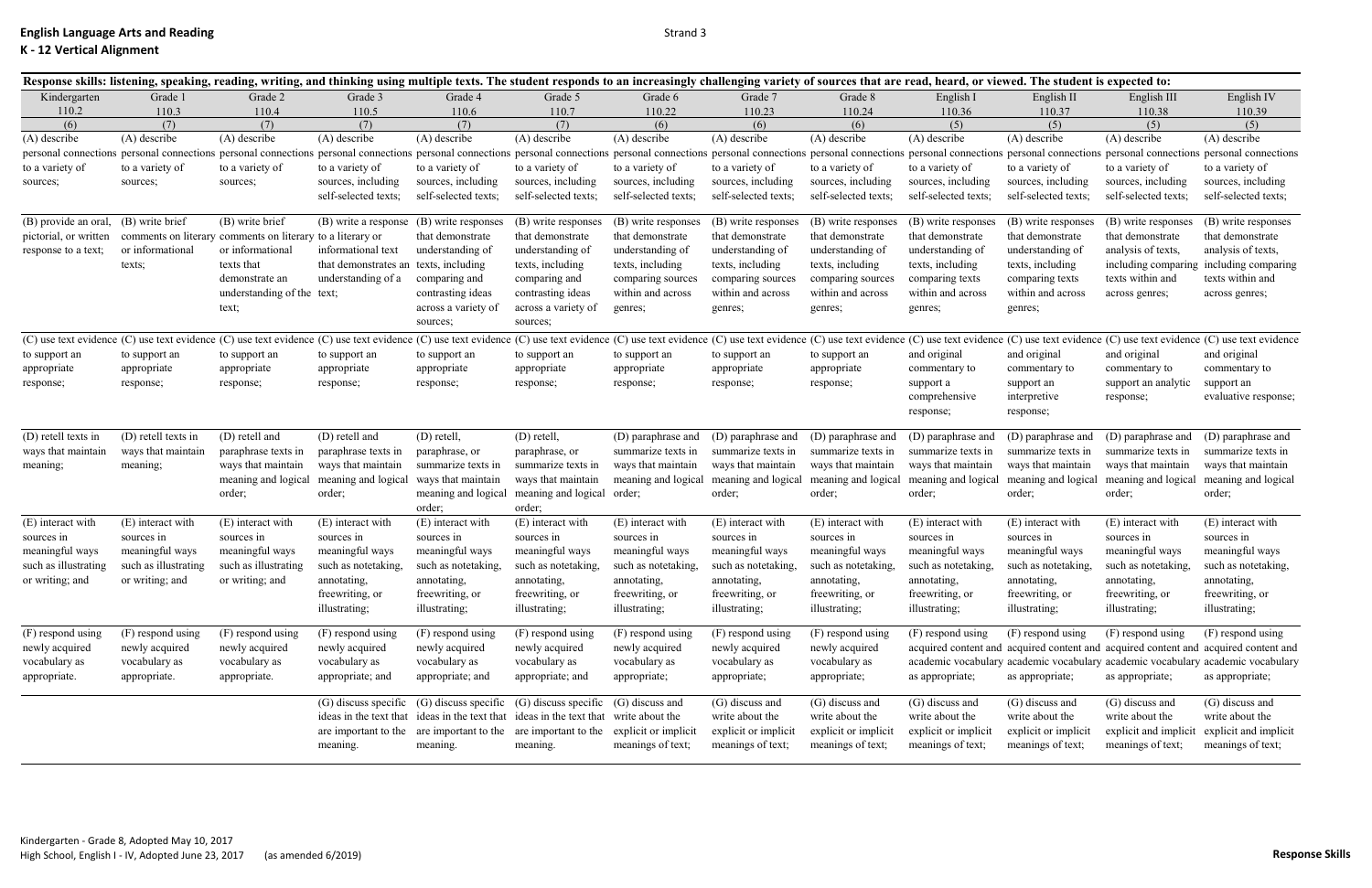## **K - 12 Vertical Alignment**

| Kindergarten | Grade 1 | Grade 2 | Grade 3 | Grade 4 | Grade 5 | Grade 6             | Grade 7                                     | Grade 8               | English I             | English II              | English III          | English IV                                                                                                    |
|--------------|---------|---------|---------|---------|---------|---------------------|---------------------------------------------|-----------------------|-----------------------|-------------------------|----------------------|---------------------------------------------------------------------------------------------------------------|
| 110.2        | 110.3   | 110.4   | 110.5   | 110.6   | 110.7   | 110.22              | 110.23                                      | 110.24                | 110.36                | 110.37                  | 110.38               | 110.39                                                                                                        |
|              |         |         |         |         |         | (H) respond orally  | (H) respond orally                          | (H) respond orally    | (H) respond orally    | (H) respond orally      | (H) respond orally   | (H) respond orally                                                                                            |
|              |         |         |         |         |         | or in writing with  | or in writing with                          | or in writing with    | or in writing with    | or in writing with      | or in writing with   | or in writing with                                                                                            |
|              |         |         |         |         |         |                     | appropriate register, appropriate register, | appropriate register, | appropriate register, | , appropriate register, | appropriate register | appropriate register                                                                                          |
|              |         |         |         |         |         | vocabulary, tone,   | vocabulary, tone,                           | vocabulary, tone,     | vocabulary, tone,     | vocabulary, tone,       | and effective        | and purposeful                                                                                                |
|              |         |         |         |         |         | and voice; and      | and voice; and                              | and voice;            | and voice;            | and voice;              | vocabulary, tone,    | vocabulary, tone,                                                                                             |
|              |         |         |         |         |         |                     |                                             |                       |                       |                         | and voice;           | and voice;                                                                                                    |
|              |         |         |         |         |         | (I) reflect on and  | (I) reflect on and                          | (I) reflect on and    | (I) reflect on and    | (I) reflect on and      | (I) reflect on and   | (I) reflect on and                                                                                            |
|              |         |         |         |         |         | adjust responses as | adjust responses as                         | adjust responses as   | adjust responses      | adjust responses        | adjust responses     | adjust responses                                                                                              |
|              |         |         |         |         |         | new evidence is     | new evidence is                             | new evidence is       |                       |                         |                      | when valid evidence when valid evidence when valid evidence when valid evidence                               |
|              |         |         |         |         |         | presented.          | presented.                                  | presented; and        | warrants; and         | warrants; and           | warrants; and        | warrants; and                                                                                                 |
|              |         |         |         |         |         |                     |                                             |                       |                       |                         |                      |                                                                                                               |
|              |         |         |         |         |         |                     |                                             | (J) defend or         | $(J)$ defend or       | (J) defend or           | $(J)$ defend or      | (J) defend or                                                                                                 |
|              |         |         |         |         |         |                     |                                             | challenge the         | challenge the         | challenge the           | challenge the        | challenge the                                                                                                 |
|              |         |         |         |         |         |                     |                                             |                       |                       |                         |                      | authors' claims using authors' claims using authors' claims using authors' claims using authors' claims using |
|              |         |         |         |         |         |                     |                                             | relevant text         | relevant text         | relevant text           | relevant text        | relevant text                                                                                                 |
|              |         |         |         |         |         |                     |                                             | evidence.             | evidence.             | evidence.               | evidence.            | evidence.                                                                                                     |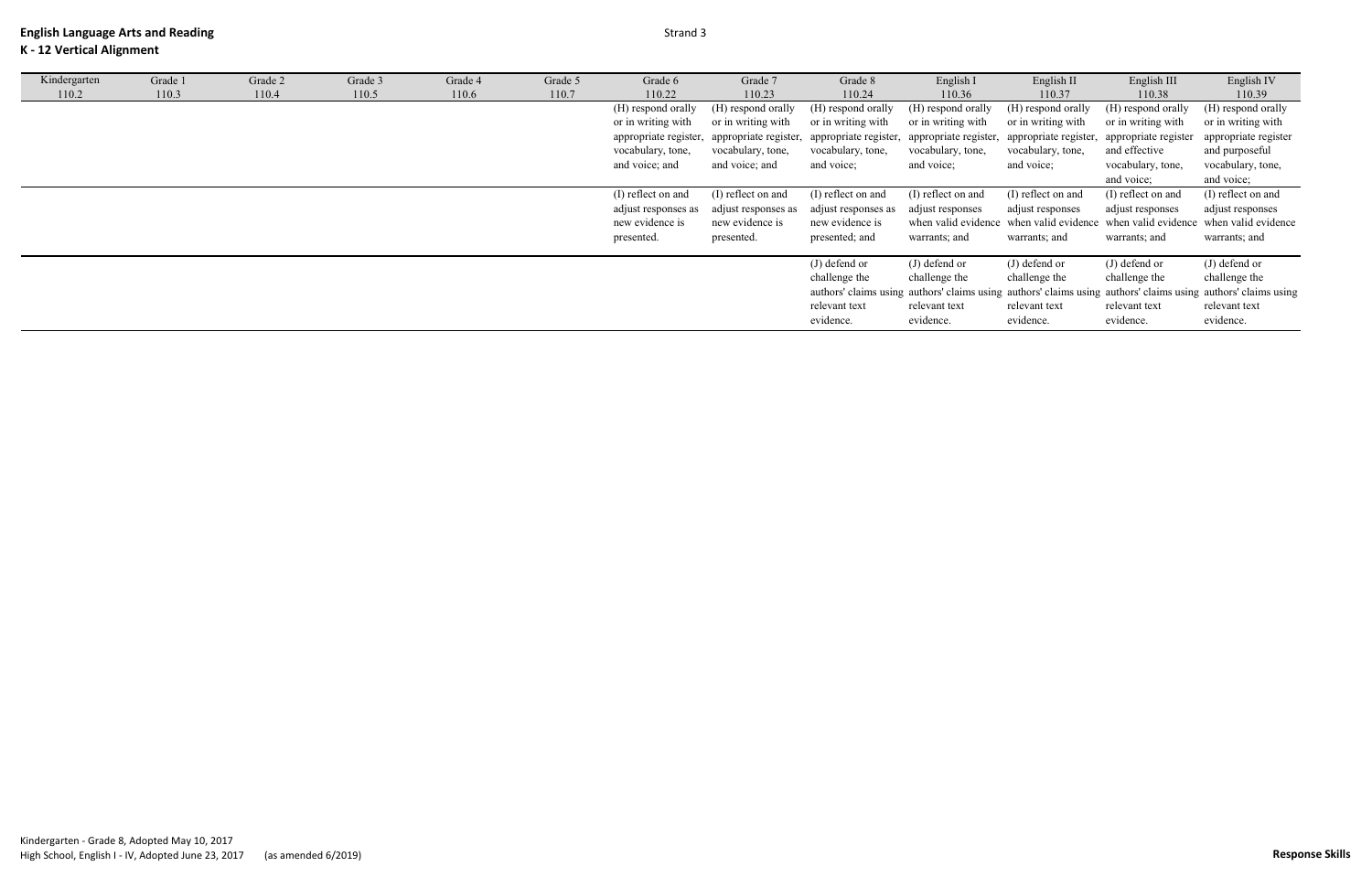|                                                                                                                                                                                          | diverse literary texts. The student is expected to:                                                                                |                                                                                                                                                                                                                      |                                                                                                                   |                                                                                                                    |                                                                                                                   |                                                                                                                                                 |                                                                                                                         |                                                                                                                                                                    |                                                                                                                                                                                                                     |                                                                                                                                                                                                                                           |                                                                                                                                             |                                                                                                                                                                                                                                       |
|------------------------------------------------------------------------------------------------------------------------------------------------------------------------------------------|------------------------------------------------------------------------------------------------------------------------------------|----------------------------------------------------------------------------------------------------------------------------------------------------------------------------------------------------------------------|-------------------------------------------------------------------------------------------------------------------|--------------------------------------------------------------------------------------------------------------------|-------------------------------------------------------------------------------------------------------------------|-------------------------------------------------------------------------------------------------------------------------------------------------|-------------------------------------------------------------------------------------------------------------------------|--------------------------------------------------------------------------------------------------------------------------------------------------------------------|---------------------------------------------------------------------------------------------------------------------------------------------------------------------------------------------------------------------|-------------------------------------------------------------------------------------------------------------------------------------------------------------------------------------------------------------------------------------------|---------------------------------------------------------------------------------------------------------------------------------------------|---------------------------------------------------------------------------------------------------------------------------------------------------------------------------------------------------------------------------------------|
| Kindergarten                                                                                                                                                                             | Grade 1                                                                                                                            | Grade 2                                                                                                                                                                                                              | Grade 3                                                                                                           | Grade 4                                                                                                            | Grade 5                                                                                                           | Grade 6                                                                                                                                         | Grade 7                                                                                                                 | Grade 8                                                                                                                                                            | English I                                                                                                                                                                                                           | English II                                                                                                                                                                                                                                | English III                                                                                                                                 | English IV                                                                                                                                                                                                                            |
| 110.2                                                                                                                                                                                    | 110.3                                                                                                                              | 110.4                                                                                                                                                                                                                | 110.5                                                                                                             | 110.6                                                                                                              | 110.7                                                                                                             | 110.22                                                                                                                                          | 110.23                                                                                                                  | 110.24                                                                                                                                                             | 110.36                                                                                                                                                                                                              | 110.37                                                                                                                                                                                                                                    | 110.38                                                                                                                                      | 110.39                                                                                                                                                                                                                                |
| (7)                                                                                                                                                                                      | (8)                                                                                                                                | (8)                                                                                                                                                                                                                  | (8)                                                                                                               | (8)                                                                                                                | (8)                                                                                                               | (7)                                                                                                                                             | (7)                                                                                                                     | (7)                                                                                                                                                                | (6)                                                                                                                                                                                                                 | (6)                                                                                                                                                                                                                                       | (6)                                                                                                                                         | (6)                                                                                                                                                                                                                                   |
| (A) discuss topics<br>and determine the<br>basic theme using<br>text evidence with<br>adult assistance;                                                                                  | (A) discuss topics                                                                                                                 | (A) discuss topics<br>and determine theme and determine theme of a work,<br>using text evidence using text evidence distinguishing theme text evidence;<br>with adult assistance; with adult assistance; from topic; | (A) infer the theme                                                                                               | (A) infer basic                                                                                                    | (A) infer multiple<br>themes supported by themes within a text<br>using text evidence;                            | (A) infer multiple<br>themes within and<br>across texts using<br>text evidence;                                                                 | (A) infer multiple<br>themes within and<br>across texts using<br>text evidence;                                         | (A) analyze how<br>themes are<br>developed through<br>the interaction of<br>characters and<br>events;                                                              | (A) analyze how<br>themes are<br>developed through<br>characterization and<br>plot in a variety of<br>literary texts;                                                                                               | (A) analyze how<br>themes are<br>developed through<br>characterization and<br>plot, including<br>comparing similar<br>themes in a variety of significance of<br>literary texts<br>representing different variety of literary<br>cultures; | $(A)$ analyze<br>relationships among<br>thematic<br>development,<br>characterization,<br>point of view,<br>setting, and plot in a<br>texts; | $(A)$ analyze<br>relationships among<br>thematic<br>development,<br>characterization,<br>point of view,<br>significance of<br>setting, and plot in a<br>variety of literary<br>texts;                                                 |
| (B) identify and<br>describe the main<br>character(s);                                                                                                                                   | (B) describe the<br>main character(s)<br>and the reason(s) for<br>their actions;                                                   | (B) describe the<br>main character's<br>(characters') internal<br>and external traits;                                                                                                                               | (B) explain the<br>relationships among<br>the major and minor<br>characters;                                      | (B) explain the<br>interactions of the<br>characters and the<br>changes they<br>undergo;                           | (B) analyze the<br>relationships of and<br>conflicts among the<br>characters;                                     | (B) analyze how the (B) analyze how<br>characters' internal<br>and external<br>responses develop<br>the plot;                                   | characters' qualities<br>influence events and<br>resolution of the<br>conflict;                                         | (B) analyze how<br>characters'<br>motivations and<br>behaviors influence<br>events and resolution in works of fiction<br>of the conflict;                          | (B) analyze how<br>authors develop<br>complex yet<br>believable characters<br>through a range of<br>literary devices,<br>including character<br>foils;                                                              | (B) analyze how<br>authors develop<br>complex yet<br>believable<br>characters, including<br>archetypes, through<br>historical and<br>cultural settings and and theme;<br>events;                                                          | (B) analyze how<br>and underlying<br>motivations<br>contribute to mora<br>dilemmas that<br>influence the plot                               | (B) analyze how<br>characters' behaviors characters' behaviors<br>and underlying<br>motivations<br>contribute to moral<br>dilemmas that<br>influence the plot<br>and theme;                                                           |
| (C) describe the<br>elements of plot<br>development,<br>including the main<br>and the resolution for read aloud and<br>texts read aloud with independently; and<br>adult assistance; and | (C) describe plot<br>elements, including<br>the main events, the<br>problem, and the<br>events, the problem, resolution, for texts | (C) describe and<br>understand plot<br>elements, including<br>the main events, the<br>conflict, and the<br>resolution, for texts<br>read aloud and<br>independently; and                                             | (C) analyze plot<br>elements, including<br>the sequence of<br>events, the conflict,<br>and the resolution;<br>and | (C) analyze plot<br>elements, including<br>the rising action,<br>climax, falling<br>action, and<br>resolution; and | (C) analyze plot<br>elements, including<br>rising action, climax<br>falling action, and<br>resolution; and        | (C) analyze plot<br>elements, including<br>rising action, climax,<br>falling action,<br>linear elements such the plot; and<br>as flashback; and | (C) analyze plot<br>elements, including<br>the use of<br>foreshadowing and<br>resolution, and non- suspense, to advance | (C) analyze non-<br>linear plot<br>development such as<br>flashbacks,<br>foreshadowing,<br>plot structures and<br>compare it to linear<br>plot development;<br>and | (C) analyze non-<br>linear plot<br>development such as<br>flashbacks,<br>foreshadowing,<br>subplots, and parallel subplots, and parallel<br>plot structures and<br>compare it to linear<br>plot development;<br>and | (C) analyze isolated<br>scenes and their<br>contribution to the<br>a whole; and                                                                                                                                                           | (C) evaluate how<br>different literary<br>elements shape the<br>success of the plot as author's portrayal of<br>the plot; and               | (C) critique and<br>evaluate how<br>complex plot<br>structures such as<br>subplots contribute<br>to and advance the<br>action; and                                                                                                    |
| (D) describe the<br>setting.                                                                                                                                                             | (D) describe the<br>setting.                                                                                                       | (D) describe the<br>importance of the<br>setting.                                                                                                                                                                    | (D) explain the<br>influence of the<br>setting on the plot.                                                       | (D) explain the<br>influence of the<br>setting, including<br>historical and<br>cultural settings, on<br>the plot.  | (D) analyze the<br>influence of the<br>setting, including<br>historical and<br>cultural settings, on<br>the plot. | setting, including<br>historical and<br>cultural settings,<br>influences character<br>and plot<br>development.                                  | (D) analyze how the (D) analyze how the<br>setting influences<br>character and plot<br>development.                     | values and beliefs of theme.<br>characters.                                                                                                                        | (D) explain how the (D) analyze how the (D) analyze how<br>setting influences the setting influences the historical and                                                                                             | cultural settings<br>influence<br>characterization,<br>plot, and theme<br>across texts.                                                                                                                                                   | the plot,<br>characterization, and<br>theme.                                                                                                | (D) analyze how the (D) evaluate how the<br>historical, social, and historical, social, and<br>economic context of economic context of<br>setting(s) influences setting(s) influences<br>the plot,<br>characterization, and<br>theme. |

Kindergarten - Grade 8, Adopted May 10, 2017 High School, English I - IV, Adopted June 23, 2017 (as amended 6/2019)

Multiple genres: listening, speaking, reading, writing, and thinking using multiple texts--literary elements. The student recognizes and analyzes literary elements within and across increasingly complex traditional, contem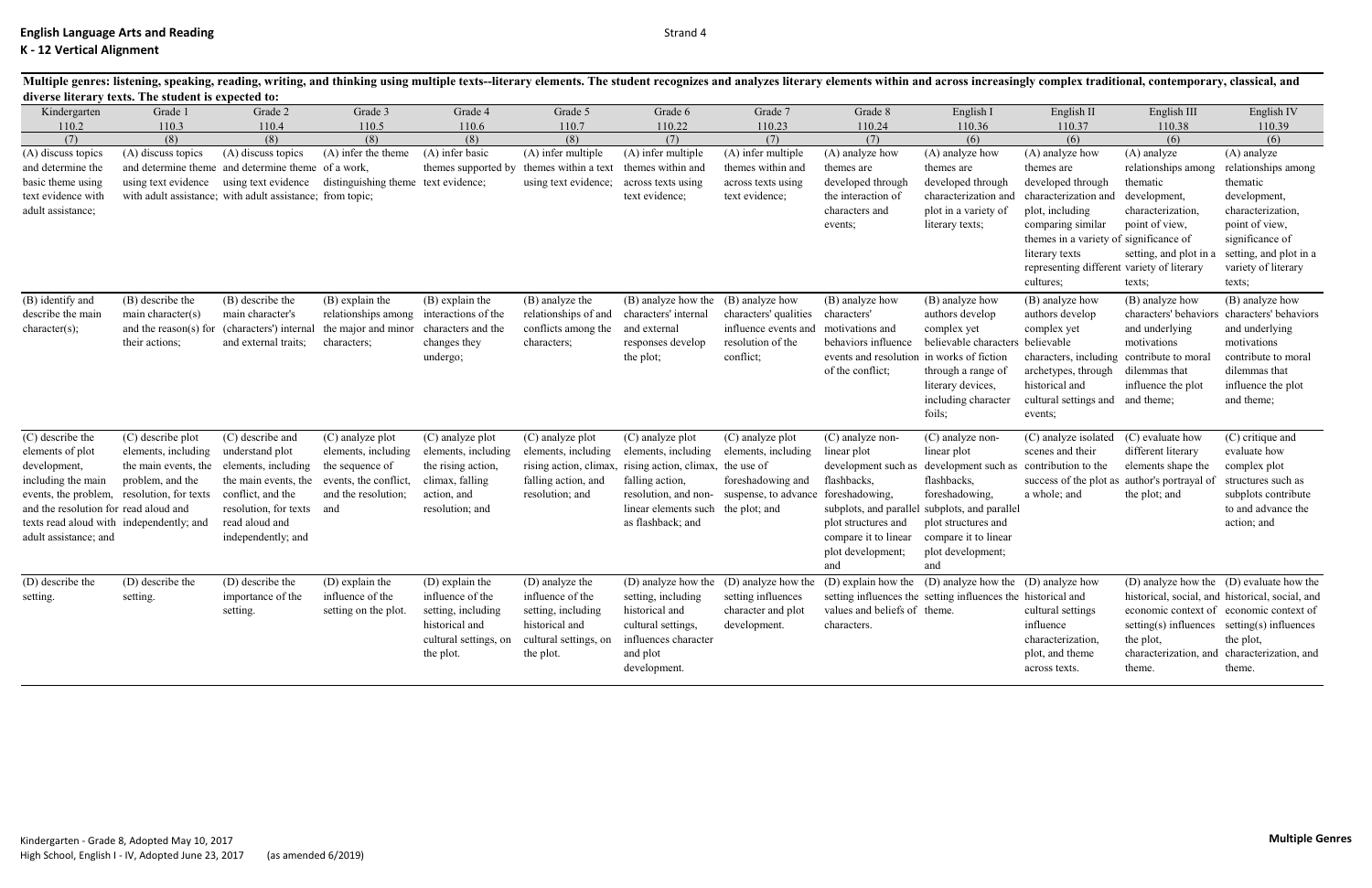**K - 12 Vertical Alignment**

Strand 4

| K - 12 Vertical Alignment |                                                                         |                                      |                       |                                                                                                                                                                                                                               |                                               |                                         |                       |                                                                                              |                                                              |                                               |                                                   |                                                                                     |
|---------------------------|-------------------------------------------------------------------------|--------------------------------------|-----------------------|-------------------------------------------------------------------------------------------------------------------------------------------------------------------------------------------------------------------------------|-----------------------------------------------|-----------------------------------------|-----------------------|----------------------------------------------------------------------------------------------|--------------------------------------------------------------|-----------------------------------------------|---------------------------------------------------|-------------------------------------------------------------------------------------|
| Kindergarten              | Grade 1                                                                 | Grade 2                              | Grade 3               | Grade 4                                                                                                                                                                                                                       | Grade 5                                       | Grade 6                                 | Grade 7               | Grade 8                                                                                      | English I                                                    | English II                                    | English III                                       | English IV                                                                          |
| 110.2                     | 110.3                                                                   | 110.4                                | 110.5                 | 110.6                                                                                                                                                                                                                         | 110.7                                         | 110.22                                  | 110.23                | 110.24                                                                                       | 110.36                                                       | 110.37                                        | 110.38                                            | 110.39                                                                              |
|                           |                                                                         |                                      |                       | Multiple genres: listening, speaking, reading, writing, and thinking using multiple texts-genres. The student recognizes and analyzes genre-specific characteristics, structures, and purposes within and across increasingly |                                               |                                         |                       |                                                                                              |                                                              |                                               |                                                   |                                                                                     |
|                           | contemporary, classical, and diverse texts. The student is expected to: |                                      |                       |                                                                                                                                                                                                                               |                                               |                                         |                       |                                                                                              |                                                              |                                               |                                                   |                                                                                     |
| (8)                       | (9)                                                                     | (9)                                  | (9)                   | (9)                                                                                                                                                                                                                           | (9)                                           | (8)                                     | (8)                   | (8)                                                                                          | (7)                                                          | (7)                                           | (7)                                               | (7)                                                                                 |
| (A) demonstrate           | (A) demonstrate                                                         | (A) demonstrate                      | (A) demonstrate       | (A) demonstrate                                                                                                                                                                                                               | (A) demonstrate                               | (A) demonstrate                         | (A) demonstrate       | (A) demonstrate                                                                              |                                                              |                                               |                                                   | (A) read and respond (A) read and analyze (A) read and analyze (A) read and analyze |
| knowledge of              | knowledge of                                                            | knowledge of                         | knowledge of          | knowledge of                                                                                                                                                                                                                  | knowledge of                                  | knowledge of literary                   | knowledge of literary |                                                                                              | knowledge of literary to American, British, world literature |                                               | American literature                               | British literature                                                                  |
| distinguishing            | distinguishing                                                          | distinguishing                       | distinguishing        | distinguishing                                                                                                                                                                                                                | distinguishing                                | genres such as                          | genres such as        | genres such as                                                                               | and world literature; across literary                        |                                               | across literary                                   | across literary                                                                     |
| characteristics of        | characteristics of                                                      | characteristics of                   | characteristics of    | characteristics of                                                                                                                                                                                                            | characteristics of                            | realistic fiction,                      | realistic fiction,    | realistic fiction,                                                                           |                                                              | periods;                                      | periods;                                          | periods;                                                                            |
| well-known                | well-known                                                              | well-known                           | well-known            | well-known                                                                                                                                                                                                                    | well-known                                    | adventure stories.                      | adventure stories     | adventure stories,                                                                           |                                                              |                                               |                                                   |                                                                                     |
| children's literature     | children's literature                                                   | children's literature                | children's literature | children's literature                                                                                                                                                                                                         | children's literature                         | historical fiction,                     | historical fiction,   | historical fiction,                                                                          |                                                              |                                               |                                                   |                                                                                     |
| such as folktales,        | such as folktales,                                                      | such as folktales,                   | such as folktales,    | such as folktales,                                                                                                                                                                                                            | such as folktales,                            | mysteries, humor,                       | mysteries, humor,     | mysteries, humor,                                                                            |                                                              |                                               |                                                   |                                                                                     |
| fables, fairy tales,      | fables, fairy tales,                                                    | fables, and fairy                    | fables, fairy tales,  | fables, legends,                                                                                                                                                                                                              | fables, legends,                              | and myths;                              | myths, fantasy, and   | fantasy, science                                                                             |                                                              |                                               |                                                   |                                                                                     |
|                           | and nursery rhymes; and nursery rhymes;                                 | tales;                               | legends, and myths;   |                                                                                                                                                                                                                               | myths, and tall tales; myths, and tall tales; |                                         | science fiction;      | fiction, and short                                                                           |                                                              |                                               |                                                   |                                                                                     |
|                           |                                                                         |                                      |                       |                                                                                                                                                                                                                               |                                               |                                         |                       | stories;                                                                                     |                                                              |                                               |                                                   |                                                                                     |
| (B) discuss rhyme         | (B) discuss rhyme,                                                      | (B) explain visual                   | (B) explain rhyme     | (B) explain                                                                                                                                                                                                                   | (B) explain the use                           |                                         |                       | $(B)$ analyze the effect $(B)$ analyze the effect $(B)$ analyze the effect $(B)$ analyze the |                                                              | (B) analyze the                               | (B) analyze                                       | (B) analyze the                                                                     |
| and rhythm in             | rhythm, repetition,                                                     | patterns and                         | scheme, sound         | figurative language                                                                                                                                                                                                           | of sound devices and of meter and             |                                         | of rhyme scheme,      | of graphical elements structure, prosody,                                                    |                                                              | effects of metrics;                           | relationships among                               | effects of sound,                                                                   |
|                           | nursery rhymes and a and alliteration in a                              | structures in a variety devices, and |                       | such as simile,                                                                                                                                                                                                               | figurative language                           | structural elements                     | meter, and graphical  | such as punctuation                                                                          | and graphic elements rhyme schemes;                          |                                               | characteristics of                                | form, figurative                                                                    |
| variety of poems;         | variety of poems;                                                       | of poems;                            | structural elements   | metaphor, and                                                                                                                                                                                                                 | and distinguish                               | such as line breaks in elements such as |                       | and line length in                                                                           | such as line length                                          | types of rhymes such                          | poetry, including                                 | language, graphics,                                                                 |
|                           |                                                                         |                                      | such as stanzas in a  | personification that                                                                                                                                                                                                          | between the poet and poems across a           |                                         | punctuation and       | poems across a                                                                               | and word position in as end, internal,                       |                                               | stanzas, line breaks,                             | and dramatic                                                                        |
|                           |                                                                         |                                      | variety of poems;     | the poet uses to                                                                                                                                                                                                              | the speaker in poems variety of poetic        |                                         | capitalization in     | variety of poetic                                                                            | poems across a                                               | slant, and eye; and                           | speaker, and sound                                | structure in poetry                                                                 |
|                           |                                                                         |                                      |                       | create images;                                                                                                                                                                                                                | across a variety of                           | forms;                                  | poems across a        | forms such as epic,                                                                          | variety of poetic                                            | other conventions in                          | devices in poems                                  | across literary time                                                                |
|                           |                                                                         |                                      |                       |                                                                                                                                                                                                                               | poetic forms;                                 |                                         | variety of poetic     | lyric, and humorous                                                                          | forms:                                                       | poems across a                                | across a variety of                               | periods and cultures;                                                               |
|                           |                                                                         |                                      |                       |                                                                                                                                                                                                                               |                                               |                                         |                       |                                                                                              |                                                              | $\mathcal{L}$ . The contract of $\mathcal{L}$ | $\mathcal{L}$ and $\mathcal{L}$ and $\mathcal{L}$ |                                                                                     |

| (B) discuss rhyme                                                                          | (B) discuss rhyme,                                                                         | (B) explain visual                                                                                                                                | (B) explain rhyme                                                                         | (B) explain                                                                                                           | (B) explain the use                                                                                                                                                                                  |                                                                                                   | $(B)$ analyze the effect $(B)$ analyze the effect $(B)$ analyze the effect $(B)$ analyze the                                     |                                                                                                                                                                                        |                                                                                                                                     | (B) analyze the                                                                                                                                                  | (B) analyze                                                                                                                                                               | (B) analyze the                                                                                                                                      |
|--------------------------------------------------------------------------------------------|--------------------------------------------------------------------------------------------|---------------------------------------------------------------------------------------------------------------------------------------------------|-------------------------------------------------------------------------------------------|-----------------------------------------------------------------------------------------------------------------------|------------------------------------------------------------------------------------------------------------------------------------------------------------------------------------------------------|---------------------------------------------------------------------------------------------------|----------------------------------------------------------------------------------------------------------------------------------|----------------------------------------------------------------------------------------------------------------------------------------------------------------------------------------|-------------------------------------------------------------------------------------------------------------------------------------|------------------------------------------------------------------------------------------------------------------------------------------------------------------|---------------------------------------------------------------------------------------------------------------------------------------------------------------------------|------------------------------------------------------------------------------------------------------------------------------------------------------|
| and rhythm in<br>nursery rhymes and<br>variety of poems;                                   | rhythm, repetition,<br>a and alliteration in a<br>variety of poems;                        | patterns and<br>structures in a variety devices, and<br>of poems;                                                                                 | scheme, sound<br>structural elements<br>such as stanzas in a<br>variety of poems;         | figurative language<br>such as simile,<br>metaphor, and<br>personification that<br>the poet uses to<br>create images; | of sound devices and of meter and<br>figurative language<br>and distinguish<br>between the poet and poems across a<br>the speaker in poems variety of poetic<br>across a variety of<br>poetic forms; | structural elements<br>such as line breaks in elements such as<br>forms;                          | of rhyme scheme,<br>meter, and graphica<br>punctuation and<br>capitalization in<br>poems across a<br>variety of poetic<br>forms; | of graphical elements structure, prosody,<br>such as punctuation<br>and line length in<br>poems across a<br>variety of poetic<br>forms such as epic.<br>lyric, and humorous<br>poetry; | and graphic elements rhyme schemes;<br>such as line length<br>and word position in<br>poems across a<br>variety of poetic<br>forms; | effects of metrics;<br>types of rhymes such<br>as end, internal,<br>slant, and eye; and<br>other conventions in<br>poems across a<br>variety of poetic<br>forms; | relationships among<br>characteristics of<br>poetry, including<br>stanzas, line breaks,<br>speaker, and sound<br>devices in poems<br>across a variety of<br>poetic forms; | effects of sound,<br>form, figurative<br>language, graphics,<br>and dramatic<br>structure in poetry<br>across literary time<br>periods and cultures; |
| (C) discuss main<br>characters in drama:                                                   | of drama such as<br>characters and<br>setting;                                             | (C) discuss elements (C) discuss elements (C) discuss elements (C) explain structure<br>of drama such as<br>characters, dialogue,<br>and setting; | of drama such as<br>characters, dialogue,<br>setting, and acts;                           | in drama such as<br>character tags, acts,<br>scenes, and stage<br>directions;                                         | (C) explain structure<br>in drama such as<br>character tags, acts,<br>scenes, and stage<br>directions;                                                                                               | (C) analyze how<br>playwrights develop<br>characters through                                      | (C) analyze how<br>playwrights develop<br>characters through<br>dialogue and staging; dialogue and staging; through the use of   | (C) analyze how<br>playwrights develop<br>dramatic action<br>acts and scenes;                                                                                                          | (C) analyze the<br>function of dramatic<br>conventions such as<br>asides, soliloquies,<br>dramatic irony, and<br>satire;            | (C) analyze the<br>function of dramatic<br>conventions such as<br>asides, soliloquies,<br>dramatic irony, and<br>satire;                                         | (C) analyze how the<br>relationships among<br>dramatic elements<br>advance the plot;                                                                                      | (C) analyze and<br>evaluate how the<br>relationships among<br>the dramatic<br>elements advance the<br>plot;                                          |
| (D) recognize<br>characteristics and<br>structures of<br>informational text,<br>including: | (D) recognize<br>characteristics and<br>structures of<br>informational text,<br>including: | (D) recognize<br>characteristics and<br>structures of<br>informational text.<br>including:                                                        | (D) recognize<br>characteristics and<br>structures of<br>informational text<br>including: | (D) recognize<br>characteristics and<br>structures of<br>informational text,<br>including:                            | (D) recognize<br>characteristics and<br>structures of<br>informational text,<br>including:                                                                                                           | (D) analyze<br>characteristics and<br>structural elements of<br>informational text.<br>including: | (D) analyze<br>characteristics and<br>structural elements of<br>informational text.<br>including:                                | (D) analyze<br>characteristics and<br>structural elements of<br>informational text.<br>including:                                                                                      | (D) analyze<br>characteristics and<br>`structural elements o<br>informational texts<br>such as:                                     | (D) analyze<br>characteristics and<br>informational texts<br>such as:                                                                                            | (D) analyze<br>characteristics and<br>structural elements of structural elements of characteristics and<br>informational texts<br>such as:                                | (D) critique and<br>evaluate<br>structural elements of<br>informational texts<br>such as:                                                            |
| (i) the central idea<br>and supporting<br>evidence with adult<br>assistance;               | (i) the central idea<br>and supporting<br>evidence with adult<br>assistance;               | (i) the central idea<br>and supporting<br>evidence with adult<br>assistance;                                                                      | (i) the central idea<br>with supporting<br>evidence;                                      | (i) the central idea<br>with supporting<br>evidence;                                                                  | (i) the central idea<br>with supporting<br>evidence;                                                                                                                                                 | (i) the controlling<br>idea or thesis with                                                        | (i) the controlling<br>idea or thesis with<br>supporting evidence; supporting evidence; supporting evidence;                     | (i) the controlling<br>idea or thesis with                                                                                                                                             | (i) clear thesis,<br>relevant supporting<br>evidence, pertinent<br>examples, and<br>conclusion; and                                 | (i) clear thesis,<br>relevant supporting<br>evidence, pertinent<br>examples, and<br>conclusion; and                                                              | (i) clear thesis,<br>strong supporting<br>evidence, pertinen<br>examples,<br>commentary,<br>summary, and<br>conclusion; and                                               | (i) clear thesis,<br>effective supporting<br>evidence, pertinent<br>examples,<br>commentary,<br>summary, and<br>conclusion; and                      |

Kindergarten - Grade 8, Adopted May 10, 2017 High School, English I - IV, Adopted June 23, 2017 (as amended 6/2019)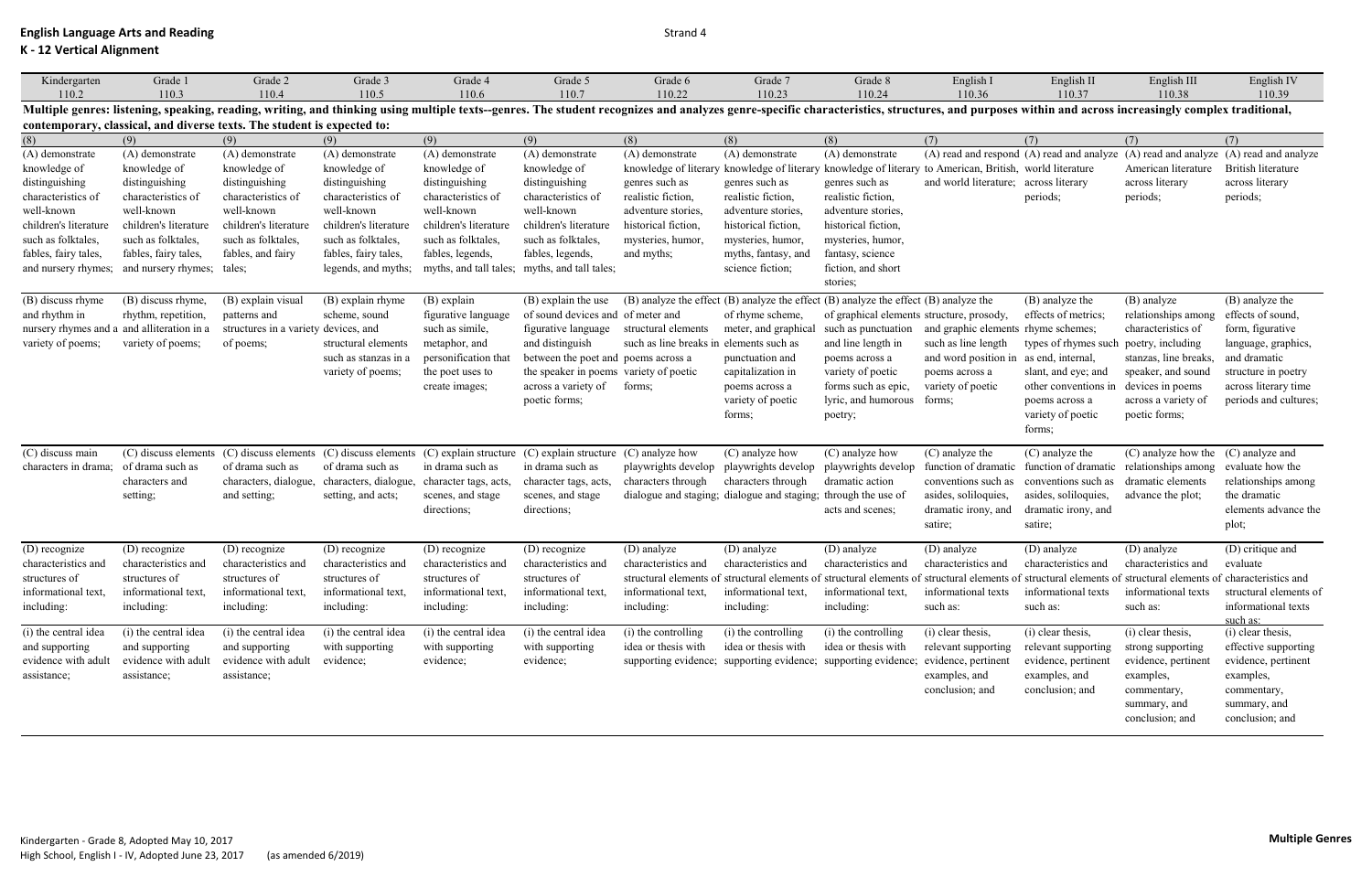| Kindergarten                                | Grade 1                                       | Grade 2                                  | Grade 3                       | Grade 4                                   | Grade 5                | Grade 6               | Grade 7                                     | Grade 8                                                       | English I             | English II                                                          | English III                                                       | English IV             |
|---------------------------------------------|-----------------------------------------------|------------------------------------------|-------------------------------|-------------------------------------------|------------------------|-----------------------|---------------------------------------------|---------------------------------------------------------------|-----------------------|---------------------------------------------------------------------|-------------------------------------------------------------------|------------------------|
| 110.2                                       | 110.3                                         | 110.4                                    | 110.5                         | 110.6                                     | 110.7                  | 110.22                | 110.23                                      | 110.24                                                        | 110.36                | 110.37                                                              | 110.38                                                            | 110.39                 |
| (ii) titles and simple                      | (ii) features and                             | (ii) features and                        | (ii) features such as         | (ii) features such as                     | (ii) features such as  | (ii) features such as | (ii) features such as                       | (ii) features such as                                         |                       |                                                                     |                                                                   |                        |
| graphics to gain                            | simple graphics to                            | graphics to locate                       | sections, tables,             | pronunciation guides                      | insets, timelines, and | introduction,         | references or                               | footnotes, endnotes,                                          |                       |                                                                     |                                                                   |                        |
| information; and                            | locate or gain                                | and gain information; graphs, timelines, |                               | and diagrams to                           | sidebars to support    | foreword, preface,    | acknowledgements;                           | and citations; and                                            |                       |                                                                     |                                                                   |                        |
|                                             | information; and                              | and                                      | bullets, numbers, and support |                                           | understanding; and     | references, or        | and                                         |                                                               |                       |                                                                     |                                                                   |                        |
|                                             |                                               |                                          | bold and italicized           | understanding; and                        |                        | acknowledgements      |                                             |                                                               |                       |                                                                     |                                                                   |                        |
|                                             |                                               |                                          | font to support               |                                           |                        | to gain background    |                                             |                                                               |                       |                                                                     |                                                                   |                        |
|                                             |                                               |                                          | understanding; and            |                                           |                        | information; and      |                                             |                                                               |                       |                                                                     |                                                                   |                        |
| (iii) the steps in a                        | (iii) organizational                          | (iii) organizational                     | (iii) organizational          | (iii) organizational                      | (iii) organizational   | (iii) organizational  | (iii) organizational                        | (iii) multiple                                                | (ii) multiple         | (ii) the relationship                                               | (ii) the relationship                                             | (ii) the relationship  |
| sequence with adult                         | patterns such as                              | patterns such as                         | patterns such as              | patterns such as                          | patterns such as       | patterns such as      | patterns that support                       | organizational                                                | organizational        | between                                                             | between                                                           | between                |
| assistance;                                 | chronological order                           | chronological order                      | cause and effect and          | compare and                               | logical order and      | definition,           | multiple topics,                            |                                                               |                       | patterns within a text patterns within a text organizational design | organizational design organizational design                       |                        |
|                                             | and description with                          | and cause and effect                     | problem and                   | contrast;                                 | order of importance;   | classification,       | categories, and                             | to develop the thesis; to develop the thesis; and thesis;     |                       |                                                                     | and author's purpose; and author's purpose;                       |                        |
|                                             | adult assistance;                             | stated explicitly;                       | solution;                     |                                           |                        | advantage, and        | subcategories;                              |                                                               |                       |                                                                     |                                                                   |                        |
|                                             |                                               |                                          |                               |                                           |                        | disadvantage;         |                                             |                                                               |                       |                                                                     |                                                                   |                        |
| (E) recognize                               | (E) recognize                                 | (E) recognize                            | (E) recognize                 | (E) recognize                             | (E) recognize          | (E) analyze           | (E) analyze                                 | (E) analyze                                                   | (E) analyze           | (E) analyze                                                         | (E) analyze                                                       | (E) critique and       |
| characteristics of                          | characteristics of                            | characteristics of                       | characteristics and           | characteristics and                       | characteristics and    | characteristics and   | characteristics and                         | characteristics and                                           | characteristics and   | characteristics and                                                 | characteristics and                                               | evaluate               |
| persuasive text with                        | persuasive text with                          | persuasive text,                         | structures of                 | structures of                             | structures of          | structures of         | structures of                               | structures of                                                 | structural elements o |                                                                     | structural elements of structural elements of characteristics and |                        |
|                                             | adult assistance and adult assistance and     | including:                               | argumentative text            | argumentative text                        | argumentative text     | argumentative text    | argumentative text                          | argumentative text                                            | argumentative texts   | argumentative texts                                                 | argumentative texts                                               | structural elements of |
|                                             | state what the author state what the author   |                                          | by:                           | by:                                       | by:                    | by:                   | by:                                         | by:                                                           | such as:              | such as:                                                            | such as:                                                          | argumentative texts    |
| is trying to persuade is trying to persuade |                                               |                                          |                               |                                           |                        |                       |                                             |                                                               |                       |                                                                     |                                                                   | such as:               |
|                                             | the reader to think or the reader to think or |                                          |                               |                                           |                        |                       |                                             |                                                               |                       |                                                                     |                                                                   |                        |
| do; and                                     | do; and                                       |                                          |                               |                                           |                        |                       |                                             |                                                               |                       |                                                                     |                                                                   |                        |
|                                             |                                               | (i) stating what the                     | (i) identifying the           | (i) identifying the                       | (i) identifying the    | (i) identifying the   | (i) identifying the                         | (i) identifying the                                           | (i) clear arguable    | (i) clear arguable                                                  | (i) clear arguable                                                | (i) clear arguable     |
|                                             |                                               | author is trying to                      | claim;                        | claim;                                    | claim;                 | claim;                | claim;                                      | claim and analyzing                                           | claim, appeals, and   | claim, appeals, and                                                 | thesis, appeals,                                                  | thesis, appeals,       |
|                                             |                                               | persuade the reader                      |                               |                                           |                        |                       |                                             | the argument;                                                 | convincing            | convincing                                                          | structure of the                                                  | structure of the       |
|                                             |                                               | to think or do; and                      |                               |                                           |                        |                       |                                             |                                                               | conclusion;           | conclusion;                                                         | argument,                                                         | argument,              |
|                                             |                                               |                                          |                               |                                           |                        |                       |                                             |                                                               |                       |                                                                     | convincing                                                        | convincing             |
|                                             |                                               |                                          |                               |                                           |                        |                       |                                             |                                                               |                       |                                                                     | conclusion, and cal                                               | conclusion, and call   |
|                                             |                                               |                                          |                               |                                           |                        |                       |                                             |                                                               |                       |                                                                     | to action;                                                        | to action;             |
|                                             |                                               | (ii) distinguishing                      | (ii) distinguishing           | (ii) explaining how                       | (ii) explaining how    | (ii) explaining how   | (ii) explaining how                         | (ii) identifying and                                          | (ii) various types of | (ii) various types of                                               | (ii) various types o                                              | (ii) various types of  |
|                                             |                                               | facts from opinion;                      | facts from opinion;           | the author has used                       | the author has used    | the author uses       | the author uses                             | explaining the                                                | evidence and          | evidence and                                                        | evidence and                                                      | evidence and           |
|                                             |                                               | and                                      | and                           | facts for an                              | facts for or against   | various types of      | various types of                            | counter argument;                                             | treatment of          | treatment of                                                        | treatment of                                                      | treatment of           |
|                                             |                                               |                                          |                               | argument; and                             | an argument; and       | evidence to support   | evidence and                                | and                                                           | counterarguments,     | counterarguments,                                                   | counterarguments                                                  | counterarguments,      |
|                                             |                                               |                                          |                               |                                           |                        | the argument;         | consideration of                            |                                                               | including             | including                                                           | including                                                         | including              |
|                                             |                                               |                                          |                               |                                           |                        |                       | alternatives to                             |                                                               | concessions and       | concessions and                                                     | concessions and                                                   | concessions and        |
|                                             |                                               |                                          |                               |                                           |                        |                       | support the<br>argument; and                |                                                               | rebuttals; and        | rebuttals; and                                                      | rebuttals; and                                                    | rebuttals; and         |
|                                             |                                               |                                          | (iii) identifying the         | (iii) identifying the                     | (iii) identifying the  | (iii) identifying the | $\overline{(\mathsf{iii})}$ identifying the | (iii) identifying the                                         | (iii) identifiable    | (iii) identifiable                                                  | (iii) identifiable                                                | (iii) identifiable     |
|                                             |                                               |                                          |                               | intended audience or intended audience or | intended audience or   | intended audience or  |                                             | intended audience or intended audience or audience or reader; |                       | audience or reader;                                                 | audience or reader;                                               | audience or reader;    |
|                                             |                                               |                                          | reader; and                   | reader; and                               | reader; and            | reader; and           | reader; and                                 | reader; and                                                   | and                   | and                                                                 | and                                                               | and                    |
| (F) recognize                               | $(F)$ recognize                               | (F) recognize                            | (F) recognize                 | (F) recognize                             | (F) recognize          | (F) analyze           | (F) analyze                                 | (F) analyze                                                   | (F) analyze           | (F) analyze                                                         | (F) analyze the                                                   | (F) critique and       |
| characteristics of                          | characteristics of                            | characteristics of                       | characteristics of            | characteristics of                        | characteristics of     | characteristics of    | characteristics of                          | characteristics of                                            | characteristics of    | characteristics of                                                  | effectiveness of                                                  | evaluate the           |
| multimodal and                              | multimodal and                                | multimodal and                           | multimodal and                | multimodal and                            | multimodal and         | multimodal and        | multimodal and                              | multimodal and                                                | multimodal and        | multimodal and                                                      | characteristics of                                                | effectiveness of       |
| digital texts.                              | digital texts.                                | digital texts.                           | digital texts.                | digital texts.                            | digital texts.         | digital texts.        | digital texts.                              | digital texts.                                                | digital texts.        | digital texts.                                                      | multimodal and                                                    | characteristics of     |
|                                             |                                               |                                          |                               |                                           |                        |                       |                                             |                                                               |                       |                                                                     | digital texts.                                                    | multimodal and         |
|                                             |                                               |                                          |                               |                                           |                        |                       |                                             |                                                               |                       |                                                                     |                                                                   | digital texts.         |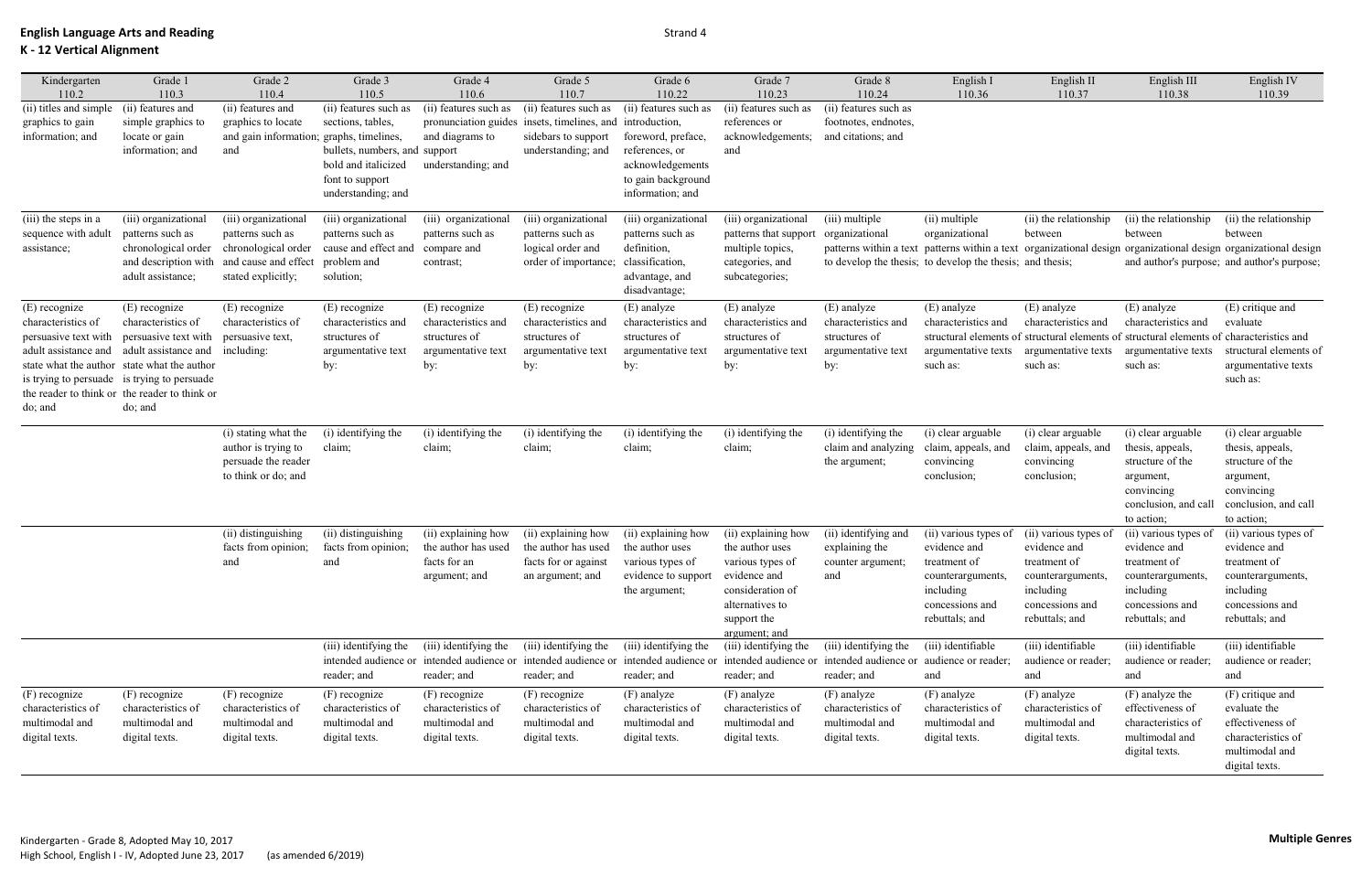| Kindergarten<br>110.2                                                                                                                                                | Grade 1<br>110.3                                                                                    | Grade 2<br>110.4                                                                        | Grade 3<br>110.5                                                                                                                        | Grade 4<br>110.6                                                                                                                                                                                                     | Grade 5<br>110.7                                                                                                                                                                             | Grade 6<br>110.22                                                                                                   | Grade 7<br>110.23                                                                                                                                                                                                                                                                               | Grade 8<br>110.24                                                                                     | English I<br>110.36                                                                                                                                                                                 | English II<br>110.37                                                                                                                                              | English III<br>110.38                                                                                                                | English IV<br>110.39                                                                                                                                                                         |
|----------------------------------------------------------------------------------------------------------------------------------------------------------------------|-----------------------------------------------------------------------------------------------------|-----------------------------------------------------------------------------------------|-----------------------------------------------------------------------------------------------------------------------------------------|----------------------------------------------------------------------------------------------------------------------------------------------------------------------------------------------------------------------|----------------------------------------------------------------------------------------------------------------------------------------------------------------------------------------------|---------------------------------------------------------------------------------------------------------------------|-------------------------------------------------------------------------------------------------------------------------------------------------------------------------------------------------------------------------------------------------------------------------------------------------|-------------------------------------------------------------------------------------------------------|-----------------------------------------------------------------------------------------------------------------------------------------------------------------------------------------------------|-------------------------------------------------------------------------------------------------------------------------------------------------------------------|--------------------------------------------------------------------------------------------------------------------------------------|----------------------------------------------------------------------------------------------------------------------------------------------------------------------------------------------|
| (9)                                                                                                                                                                  | (10)                                                                                                | (10)                                                                                    | (10)                                                                                                                                    | (10)                                                                                                                                                                                                                 | (10)                                                                                                                                                                                         | (9)                                                                                                                 | (9)                                                                                                                                                                                                                                                                                             | (9)                                                                                                   | (8)                                                                                                                                                                                                 | (8)                                                                                                                                                               | (8)                                                                                                                                  | (8)                                                                                                                                                                                          |
| (A) discuss with adult (A) discuss the<br>assistance the<br>author's purpose for<br>writing text;                                                                    | author's purpose for<br>writing text;                                                               | (A) discuss the<br>author's purpose for<br>writing text;                                | $(A)$ explain the<br>author's purpose and<br>message within a<br>text;                                                                  | (A) explain the<br>author's purpose and<br>message within a<br>text;                                                                                                                                                 | (A) explain the<br>author's purpose and<br>message within a<br>text;                                                                                                                         | (A) explain the<br>author's purpose and<br>message within a<br>text;                                                | $(A)$ explain the<br>author's purpose and<br>message within a<br>text;                                                                                                                                                                                                                          | (A) explain the<br>author's purpose and<br>message within a<br>text;                                  | (A) analyze the<br>author's purpose,<br>audience, and<br>message within a                                                                                                                           | (A) analyze the<br>author's purpose,<br>audience, and<br>message within a<br>text <sup>.</sup>                                                                    | (A) analyze the<br>author's purpose,<br>audience, and<br>message within a                                                            | (A) evaluate the<br>author's purpose,<br>audience, and<br>message within a<br>$text{text}$                                                                                                   |
| (B) discuss with adult (B) discuss how the<br>assistance how the<br>use of text structure<br>contributes to the<br>author's purpose;                                 | use of text structure<br>contributes to the<br>author's purpose;                                    | (B) discuss how the<br>use of text structure<br>contributes to the<br>author's purpose; | (B) explain how the<br>use of text structure<br>contributes to the<br>author's purpose;                                                 | (B) explain how the<br>use of text structure<br>contributes to the<br>author's purpose;                                                                                                                              | (B) analyze how the<br>use of text structure<br>contributes to the<br>author's purpose;                                                                                                      | (B) analyze how the<br>use of text structure<br>contributes to the<br>author's purpose;                             | (B) analyze how the<br>use of text structure<br>contributes to the<br>author's purpose;                                                                                                                                                                                                         | (B) analyze how the<br>use of text structure<br>contributes to the<br>author's purpose;               | $text{text}$<br>(B) analyze use of<br>text structure to<br>achieve the author's<br>purpose;                                                                                                         | (B) analyze use of<br>text structure to<br>achieve the author's<br>purpose;                                                                                       | text <sup>.</sup><br>(B) evaluate use of<br>text structure to<br>achieve the author's<br>purpose;                                    | (B) evaluate use of<br>text structure to<br>achieve the author's<br>purpose;                                                                                                                 |
| (C) discuss with adult (C) discuss with adult (C) discuss the<br>assistance the<br>author's use of print<br>and graphic features<br>to achieve specific<br>purposes; | assistance the<br>author's use of print<br>and graphic features<br>to achieve specific<br>purposes; | author's use of print<br>and graphic features<br>to achieve specific<br>purposes;       | (C) explain the<br>author's use of print<br>and graphic features<br>to achieve specific<br>purposes;                                    | (C) analyze the<br>author's use of print<br>and graphic features<br>to achieve specific<br>purposes;                                                                                                                 | (C) analyze the<br>author's use of print<br>and graphic features<br>to achieve specific<br>purposes;                                                                                         | (C) analyze the<br>author's use of print<br>and graphic features<br>to achieve specific<br>purposes;                | (C) analyze the<br>author's use of print<br>and graphic features<br>to achieve specific<br>purposes;                                                                                                                                                                                            | (C) analyze the<br>author's use of print<br>and graphic features<br>to achieve specific<br>purposes;  | (C) evaluate the<br>author's use of print<br>and graphic features<br>to achieve specific<br>purposes;                                                                                               | (C) evaluate the<br>author's use of print<br>and graphic features<br>to achieve specific<br>purposes;                                                             | (C) evaluate the<br>author's use of print<br>and graphic features<br>to achieve specific<br>purposes;                                | (C) evaluate the<br>author's use of print<br>and graphic features<br>to achieve specific<br>purposes;                                                                                        |
| (D) discuss with adult (D) discuss how the<br>assistance how the<br>author uses words<br>that help the reader<br>visualize; and                                      | author uses words<br>that help the reader<br>visualize; and                                         | descriptive, literal,<br>and figurative<br>language;                                    | author's use of<br>imagery, literal and<br>figurative language<br>such as simile, and<br>onomatopoeia<br>achieves specific<br>purposes; | author's use of<br>imagery, literal and<br>figurative language<br>such as simile and<br>sound devices such as metaphor, and sound<br>devices such as<br>alliteration and<br>assonance achieves<br>specific purposes; | author's use of<br>imagery, literal and<br>figurative language<br>such as simile and<br>metaphor, and sound<br>devices achieves<br>specific purposes;                                        | author's use of<br>figurative language<br>such as metaphor and<br>personification<br>achieves specific<br>purposes; | (D) discuss the use of (D) describe how the (D) describe how the (D) describe how the (D) describe how the (D) describe how the (D) describe how the (D) analyze how the<br>author's use of<br>figurative language<br>such as metaphor and<br>personification<br>achieves specific<br>purposes; | author's use of<br>figurative language<br>such as extended<br>metaphor achieves<br>specific purposes; | author's use of<br>language achieves<br>specific purposes;                                                                                                                                          | (D) analyze how the<br>author's use of<br>of readers;                                                                                                             | (D) evaluate how the (D) critique and<br>author's use of<br>language informs and language informs and author's use of<br>of readers; | evaluate how the<br>shapes the perception shapes the perception language informs and<br>shapes the perception<br>of readers;                                                                 |
| (E) listen to and<br>experience first- and<br>third-person texts.                                                                                                    | (E) listen to and<br>experience first- and<br>third-person texts.                                   | first or third person in literary devices,<br>a text; and                               | $(E)$ identify the use of $(E)$ identify the use of $(E)$ identify and<br>including first- or<br>third-person point of<br>view;         | literary devices,<br>including first- or<br>view;                                                                                                                                                                    | (E) identify and<br>understand the use of understand the use of<br>literary devices,<br>including first- or<br>third-person point of third-person point of view, to achieve a view;<br>view; | literary devices,<br>including omniscient<br>and limited point of<br>specific purpose;                              | $(E)$ identify the use of $(E)$ identify the use of $(E)$ identify and<br>literary devices,<br>including subjective literary devices,<br>and objective point of including multiple                                                                                                              | analyze the use of<br>points of view and<br>irony;                                                    | as irony and<br>specific purposes; specific purposes; achieve specific                                                                                                                              | $(E)$ analyze the use of $(E)$ analyze the use of $(E)$ evaluate the use<br>literary devices such literary devices such of literary devices<br>as irony, sarcasm, | such as paradox,<br>purposes;                                                                                                        | (E) evaluate the use<br>of literary devices<br>such as paradox,<br>oxymoron to achieve and motif to achieve satire, and allegory to satire, and allegory to<br>achieve specific<br>purposes; |
|                                                                                                                                                                      |                                                                                                     |                                                                                         | (F) discuss how the<br>author's use of<br>to voice; and                                                                                 | (F) discuss how the<br>author's use of<br>language contributes language contributes<br>to voice; and                                                                                                                 | (F) examine how the<br>author's use of<br>language contributes<br>to voice; and                                                                                                              | (F) analyze how the<br>author's use of<br>language contributes<br>to mood and voice;<br>and                         | (F) analyze how the<br>author's use of<br>to mood, voice, and<br>tone; and                                                                                                                                                                                                                      | (F) analyze how the<br>author's use of<br>to the mood, voice,<br>and tone; and                        | (F) analyze how the<br>author's diction and<br>language contributes language contributes syntax contribute to syntax contribute to syntax contribute to syntax contribute to<br>tone of a text; and | (F) analyze how the<br>author's diction and<br>tone of a text; and                                                                                                | $(F)$ evaluate how the $(F)$ evaluate how the<br>author's diction and<br>tone of a text; and                                         | author's diction and<br>the mood, voice, and the mood, voice, and the mood, voice, and the effectiveness of a<br>text; and                                                                   |

Author's purpose and craft: listening, speaking, reading, writing, and thinking using multiple texts. The student uses critical inquiry to analyze the authors' choices and how they influence and communicate meaning within **student analyzes and applies author's craft purposefully in order to develop his or her own products and performances. The student is expected to:**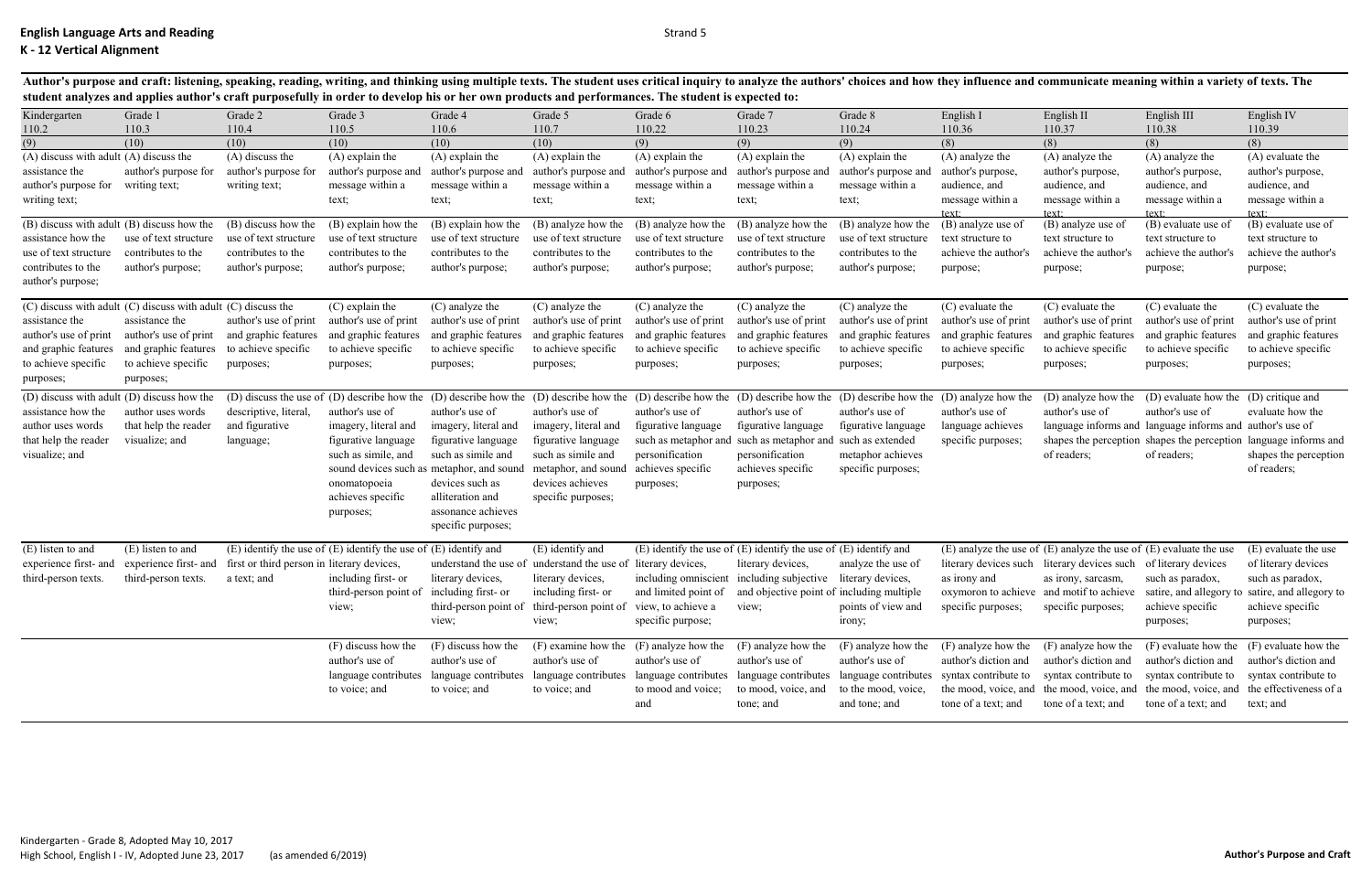| Kindergarten | Grade 1 | Grade 2            | Grade 3            | Grade 4            | Grade 5           | Grade 6            | Grade 7                                                                                                                                                 | Grade 8                                  | English I          | English II                                                                                                    | English III          | English IV            |
|--------------|---------|--------------------|--------------------|--------------------|-------------------|--------------------|---------------------------------------------------------------------------------------------------------------------------------------------------------|------------------------------------------|--------------------|---------------------------------------------------------------------------------------------------------------|----------------------|-----------------------|
| 110.2        | 110.3   | 110.4              | 110.5              | 110.6              | 110.7             | 110.22             | 110.23                                                                                                                                                  | 110.24                                   | 110.36             | 110.37                                                                                                        | 110.38               | 110.39                |
|              |         | (F) identify and   | (G) identify and   | (G) identify and   | $(G)$ explain the | $(G)$ explain the  | $(G)$ explain the                                                                                                                                       | $(G)$ explain the                        | $(G)$ explain the  | (G) analyze the                                                                                               | (G) analyze the      | (G) analyze the       |
|              |         | explain the use of | explain the use of | explain the use of |                   |                    | purpose of hyperbole, differences between purpose of rhetorical purpose of rhetorical purpose of rhetorical purpose of rhetorical effects of rhetorical |                                          |                    |                                                                                                               |                      | effects of rhetorical |
|              |         | repetition.        | hyperbole.         | anecdote.          | stereotyping, and |                    | rhetorical devices and devices such as direct devices such as                                                                                           |                                          | devices such as    | devices such as                                                                                               | devices and logical  | devices and logical   |
|              |         |                    |                    |                    | anecdote.         | logical fallacies. | address and rhetorical analogy and                                                                                                                      |                                          | understatement and | appeals, antithesis,                                                                                          | fallacies on the way | fallacies on the way  |
|              |         |                    |                    |                    |                   |                    |                                                                                                                                                         |                                          |                    | questions and logical juxtaposition and of overstatement and the parallelism, and shifts the text is read and |                      | the text is read and  |
|              |         |                    |                    |                    |                   |                    | fallacies such as                                                                                                                                       | logical fallacies such effect of logical |                    | and the effects of                                                                                            | understood.          | understood.           |
|              |         |                    |                    |                    |                   |                    | loaded language and as bandwagon                                                                                                                        |                                          | fallacies such as  | logical fallacies.                                                                                            |                      |                       |
|              |         |                    |                    |                    |                   |                    | sweeping                                                                                                                                                | appeals and circular straw man and red   |                    |                                                                                                               |                      |                       |
|              |         |                    |                    |                    |                   |                    | generalizations.                                                                                                                                        | reasoning.                               | herring arguments. |                                                                                                               |                      |                       |
|              |         |                    |                    |                    |                   |                    |                                                                                                                                                         |                                          |                    |                                                                                                               |                      |                       |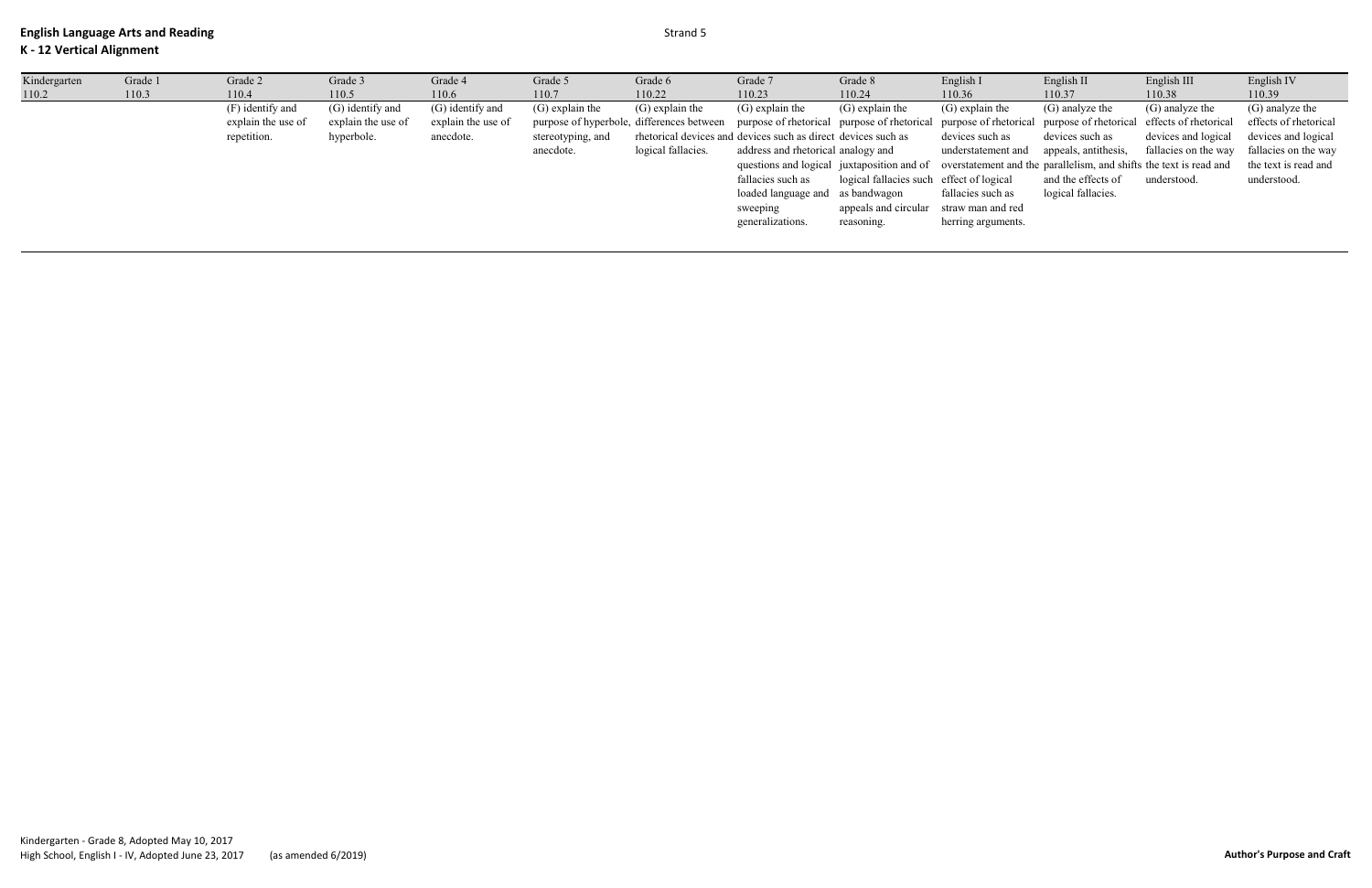|                                                                                                        |                                                                                                                                      |                                                                                                                |                                                                                                                                                                                |                                                                                                                                                                                                                                   | Composition: listening, speaking, reading, writing, and thinking using multiple texts--writing process. The student uses the writing process recursively to compose multiple texts that are legible and uses appropriate conve |                                                                                                                                                                                                                                         |                                                                                                                                                                                                                                         |                                                                                                                                                                                                                                                    |                                                                                                                                                                                                                           |                                                                                                                                                                                                                                               |                                                                                                                                                                                                                             |                                                                                                                                                                                                                             |
|--------------------------------------------------------------------------------------------------------|--------------------------------------------------------------------------------------------------------------------------------------|----------------------------------------------------------------------------------------------------------------|--------------------------------------------------------------------------------------------------------------------------------------------------------------------------------|-----------------------------------------------------------------------------------------------------------------------------------------------------------------------------------------------------------------------------------|--------------------------------------------------------------------------------------------------------------------------------------------------------------------------------------------------------------------------------|-----------------------------------------------------------------------------------------------------------------------------------------------------------------------------------------------------------------------------------------|-----------------------------------------------------------------------------------------------------------------------------------------------------------------------------------------------------------------------------------------|----------------------------------------------------------------------------------------------------------------------------------------------------------------------------------------------------------------------------------------------------|---------------------------------------------------------------------------------------------------------------------------------------------------------------------------------------------------------------------------|-----------------------------------------------------------------------------------------------------------------------------------------------------------------------------------------------------------------------------------------------|-----------------------------------------------------------------------------------------------------------------------------------------------------------------------------------------------------------------------------|-----------------------------------------------------------------------------------------------------------------------------------------------------------------------------------------------------------------------------|
| Kindergarten                                                                                           | Grade 1                                                                                                                              | Grade 2                                                                                                        | Grade 3                                                                                                                                                                        | Grade 4                                                                                                                                                                                                                           | Grade 5                                                                                                                                                                                                                        | Grade 6                                                                                                                                                                                                                                 | Grade 7                                                                                                                                                                                                                                 | Grade 8                                                                                                                                                                                                                                            | English I                                                                                                                                                                                                                 | English II                                                                                                                                                                                                                                    | English III                                                                                                                                                                                                                 | English IV                                                                                                                                                                                                                  |
| 110.2                                                                                                  | 110.3                                                                                                                                | 110.4                                                                                                          | 110.5                                                                                                                                                                          | 110.6                                                                                                                                                                                                                             | 110.7                                                                                                                                                                                                                          | 110.22                                                                                                                                                                                                                                  | 110.23                                                                                                                                                                                                                                  | 110.24                                                                                                                                                                                                                                             | 110.36                                                                                                                                                                                                                    | 110.37                                                                                                                                                                                                                                        | 110.38                                                                                                                                                                                                                      | 110.39                                                                                                                                                                                                                      |
| (10)<br>$(A)$ plan by<br>generating ideas for<br>writing through class<br>discussions and<br>drawings; | (11)<br>(A) plan a first draft<br>by generating ideas<br>for writing such as by for writing such as<br>drawing and<br>brainstorming; | (11)<br>(A) plan a first draft<br>by generating ideas<br>drawing and<br>brainstorming;                         | (11)<br>(A) plan a first draft<br>by selecting a genre<br>purpose, and<br>audience using a<br>range of strategies<br>such as<br>brainstorming,<br>freewriting, and<br>mapping; | (11)<br>(A) plan a first draft<br>by selecting a genre<br>for a particular topic, for a particular topic,<br>purpose, and<br>audience using a<br>range of strategies<br>such as<br>brainstorming,<br>freewriting, and<br>mapping; | (11)<br>(A) plan a first draft<br>by selecting a genre<br>for a particular topic,<br>purpose, and<br>audience using a<br>range of strategies<br>such as<br>brainstorming,<br>freewriting, and<br>mapping;                      | (10)<br>(A) plan a first draft<br>by selecting a genre<br>appropriate for a<br>particular topic,<br>purpose, and<br>audience using a<br>range of strategies<br>such as discussion,<br>background reading,<br>and personal<br>interests; | (10)<br>(A) plan a first draft<br>by selecting a genre<br>appropriate for a<br>particular topic,<br>purpose, and<br>audience using a<br>range of strategies<br>such as discussion,<br>background reading,<br>and personal<br>interests; | (10)<br>(A) plan a first draft<br>by selecting a genre<br>appropriate for a<br>particular topic,<br>purpose, and<br>audience using a<br>range of strategies<br>such as discussion,<br>background reading,<br>and personal<br>interests;            | (9)<br>(A) plan a piece of<br>writing appropriate<br>for various purposes<br>and audiences by<br>generating ideas<br>through a range of<br>strategies such as<br>brainstorming,<br>journaling, reading,<br>or discussing; | (9)<br>$(A)$ plan a piece of<br>writing appropriate<br>for various purposes<br>and audiences by<br>generating ideas<br>through a range of<br>strategies such as<br>brainstorming,<br>journaling, reading,<br>or discussing;                   | (9)<br>$(A)$ plan a piece of<br>writing appropriate<br>for various purposes<br>and audiences by<br>generating ideas<br>through a range of<br>strategies such as<br>brainstorming,<br>journaling, reading,<br>or discussing; | (9)<br>$(A)$ plan a piece of<br>writing appropriate<br>for various purposes<br>and audiences by<br>generating ideas<br>through a range of<br>strategies such as<br>brainstorming,<br>journaling, reading,<br>or discussing; |
| (B) develop drafts in<br>oral, pictorial, or<br>written form by<br>organizing ideas;                   | (B) develop drafts in<br>oral, pictorial, or<br>written form by:                                                                     | (B) develop drafts<br>into a focused piece<br>of writing by:                                                   | (B) develop drafts<br>into a focused,<br>structured, and<br>coherent piece of<br>writing by:                                                                                   | (B) develop drafts<br>into a focused,<br>structured, and<br>coherent piece of<br>writing by:                                                                                                                                      | (B) develop drafts<br>into a focused,<br>structured, and<br>coherent piece of<br>writing by:                                                                                                                                   | (B) develop drafts<br>into a focused,<br>structured, and<br>coherent piece of<br>writing by:                                                                                                                                            | (B) develop drafts<br>into a focused,<br>structured, and<br>coherent piece of<br>writing by:                                                                                                                                            | (B) develop drafts<br>into a focused,<br>structured, and<br>coherent piece of<br>writing by:                                                                                                                                                       | (B) develop drafts<br>into a focused,<br>structured, and<br>coherent piece of<br>writing in timed and<br>open-ended<br>situations by:                                                                                     | (B) develop drafts<br>into a focused,<br>structured, and<br>coherent piece of<br>writing in timed and<br>open-ended<br>situations by:                                                                                                         | (B) develop drafts<br>into a focused,<br>structured, and<br>coherent piece of<br>writing in timed and<br>open-ended<br>situations by:                                                                                       | (B) develop drafts<br>into a focused,<br>structured, and<br>coherent piece of<br>writing in timed and<br>open-ended<br>situations by:                                                                                       |
|                                                                                                        | (i) organizing with<br>structure; and                                                                                                | (i) organizing with<br>structure; and                                                                          | (i) organizing with<br>purposeful structure,<br>including an<br>introduction and a<br>conclusion; and                                                                          | (i) organizing with<br>purposeful structure,<br>including an<br>introduction,<br>transitions, and a<br>conclusion; and                                                                                                            | (i) organizing with<br>purposeful structure,<br>including an<br>introduction,<br>transitions, and a<br>conclusion; and                                                                                                         | (i) organizing with<br>purposeful structure,<br>including an<br>introduction,<br>transitions, coherence<br>within and across<br>paragraphs, and a<br>conclusion; and                                                                    | (i) organizing with<br>purposeful structure,<br>including an<br>introduction,<br>transitions, coherence transitions, coheren<br>within and across<br>paragraphs, and a<br>conclusion; and                                               | (i) organizing with<br>purposeful structure,<br>including an<br>introduction,<br>within and across<br>paragraphs, and a<br>conclusion; and                                                                                                         | $(i)$ using an<br>organizing structure<br>appropriate to<br>purpose, audience,<br>e topic, and context;<br>and                                                                                                            | $(i)$ using an<br>organizing structure<br>appropriate to<br>purpose, audience,<br>topic, and context;<br>and                                                                                                                                  | (i) using strategic<br>organizational<br>topic, and context;<br>and                                                                                                                                                         | (i) using strategic<br>organizational<br>structures appropriate structures appropriate<br>to purpose, audience, to purpose, audience,<br>topic, and context;<br>and                                                         |
|                                                                                                        | (ii) developing an<br>idea with specific<br>and relevant details;                                                                    | (ii) developing an<br>idea with specific<br>and relevant details;                                              | (ii) developing an<br>engaging idea with<br>relevant details;                                                                                                                  | (ii) developing an<br>engaging idea with<br>relevant details;                                                                                                                                                                     | (ii) developing an<br>engaging idea<br>reflecting depth of<br>facts and details;                                                                                                                                               | (ii) developing an<br>engaging idea<br>reflecting depth of<br>facts and details;                                                                                                                                                        | (ii) developing an<br>engaging idea<br>reflecting depth of<br>facts, details, and<br>examples;                                                                                                                                          | (ii) developing an<br>engaging idea<br>reflecting depth of<br>thought with specific thought with specific thought with specific thought with specific thought with specific thought with specific thought with<br>facts, details, and<br>examples; | (ii) developing an<br>engaging idea<br>reflecting depth of<br>details, examples,<br>and commentary;                                                                                                                       | (ii) developing an<br>engaging idea<br>reflecting depth of<br>details, examples,<br>and commentary;                                                                                                                                           | (ii) developing an<br>engaging idea<br>reflecting depth of<br>effective use of<br>rhetorical devices<br>details, examples,<br>and commentary;                                                                               | (ii) developing an<br>engaging idea<br>reflecting depth of<br>thought with<br>effective use of<br>rhetorical devices,<br>details, examples,<br>and commentary;                                                              |
| (C) revise drafts by<br>adding details in<br>pictures or words;                                        | (C) revise drafts by<br>adding details in<br>pictures or words;                                                                      | (C) revise drafts by<br>adding, deleting, or<br>rearranging words,<br>phrases, or sentences; choice by adding, | (C) revise drafts to<br>improve sentence<br>structure and word<br>for coherence and<br>clarity;                                                                                | (C) revise drafts to<br>improve sentence<br>structure and word<br>choice by adding,<br>deleting, combining, deleting, combining,<br>for coherence and<br>clarity;                                                                 | $(C)$ revise drafts to<br>improve sentence<br>structure and word<br>choice by adding,<br>deleting, combining,<br>and rearranging ideas and rearranging ideas and rearranging ideas<br>for coherence and<br>clarity;            | (C) revise drafts for<br>clarity, development,<br>organization, style,<br>word choice, and<br>sentence variety;                                                                                                                         | (C) revise drafts for<br>clarity, development,<br>organization, style,<br>word choice, and<br>sentence variety;                                                                                                                         | (C) revise drafts for<br>clarity, development, improve clarity,<br>organization, style,<br>word choice, and<br>sentence variety;                                                                                                                   | (C) revise drafts to<br>development,<br>organization, style,<br>diction, and sentence<br>effectiveness,<br>including use of<br>and placement of<br>phrases and<br>dependent clauses;                                      | $(C)$ revise drafts to<br>improve clarity,<br>development,<br>organization, style,<br>effectiveness,<br>including use of<br>parallel constructions parallel constructions sentences;<br>and placement of<br>phrases and<br>dependent clauses; | (C) revise drafts to<br>improve clarity,<br>development,<br>organization, style,<br>diction, and sentence diction, and sentence diction, and sentence<br>fluency, both within<br>and between                                | (C) revise drafts to<br>improve clarity,<br>development,<br>organization, style,<br>fluency, both within<br>and between<br>sentences;                                                                                       |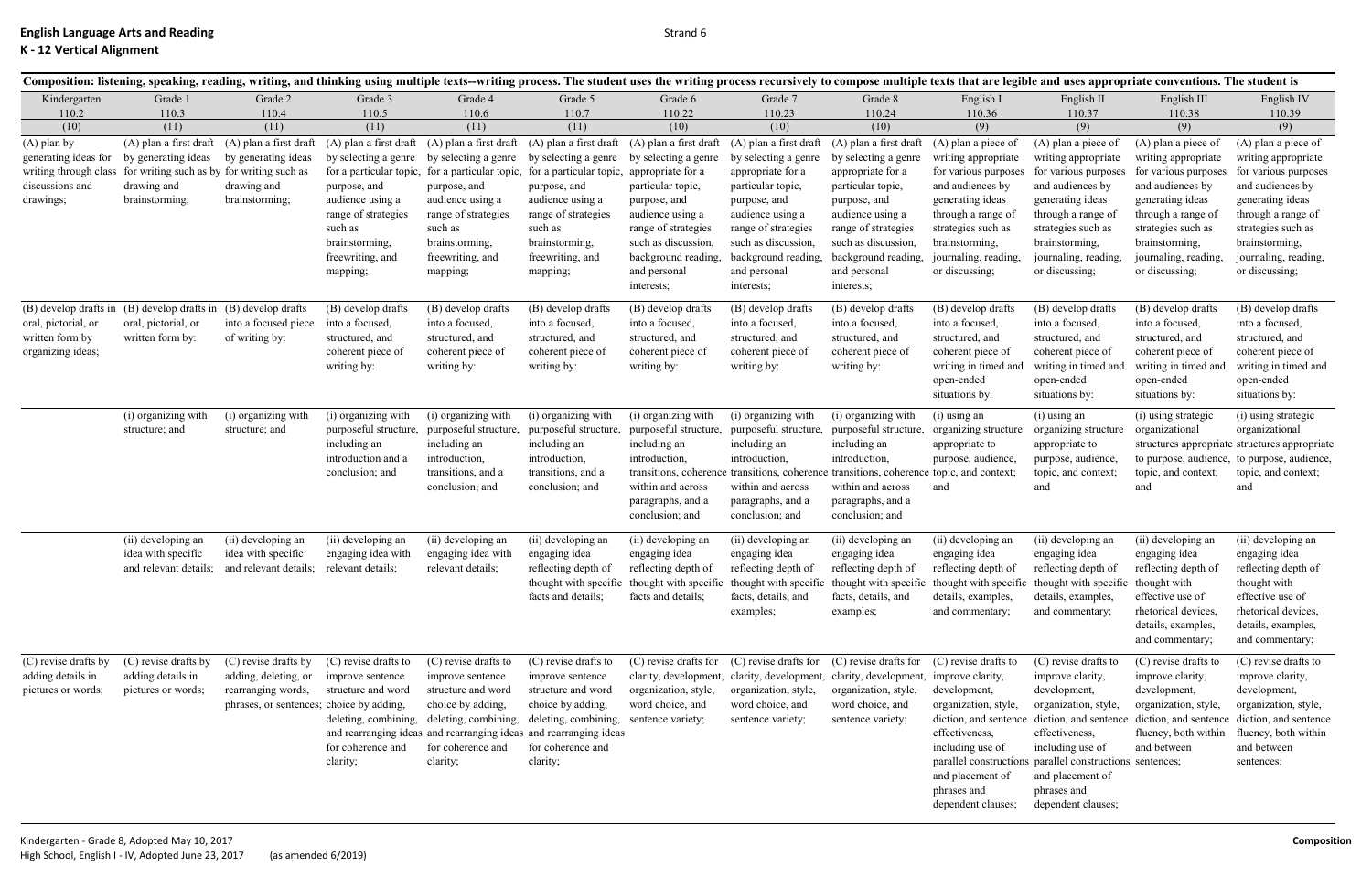| Kindergarten                            | Grade 1                 | Grade 2                                   | Grade 3                                                            | Grade 4                                                                             | Grade 5                                   | Grade 6                                   | Grade 7                                                                                                                                                                           | Grade 8                                                                         | English I                       | English II                                  | English III                         | English IV                                    |
|-----------------------------------------|-------------------------|-------------------------------------------|--------------------------------------------------------------------|-------------------------------------------------------------------------------------|-------------------------------------------|-------------------------------------------|-----------------------------------------------------------------------------------------------------------------------------------------------------------------------------------|---------------------------------------------------------------------------------|---------------------------------|---------------------------------------------|-------------------------------------|-----------------------------------------------|
| 110.2<br>(D) edit drafts with           | 110.3                   | 110.4                                     | 110.5                                                              | 110.6                                                                               | 110.7                                     | 110.22                                    | 110.23                                                                                                                                                                            | 110.24                                                                          | 110.36<br>(D) edit drafts using | 110.37                                      | 110.38                              | 110.39                                        |
| adult assistance using standard English | (D) edit drafts using   | (D) edit drafts using<br>standard English | (D) edit drafts using<br>standard English                          | (D) edit drafts using<br>standard English                                           | (D) edit drafts using<br>standard English | (D) edit drafts using<br>standard English | (D) edit drafts using<br>standard English                                                                                                                                         | (D) edit drafts using<br>standard English                                       | standard English                | (D) edit drafts using<br>standard English   | (D) edit drafts to<br>demonstrate a | (D) edit drafts to<br>demonstrate a           |
| standard English                        | conventions,            | conventions,                              | conventions,                                                       | conventions,                                                                        | conventions,                              | conventions,                              | conventions,                                                                                                                                                                      | conventions,                                                                    | conventions,                    | conventions,                                |                                     | command of standard command of standard       |
| conventions,                            | including:              | including:                                | including:                                                         | including:                                                                          | including:                                | including:                                | including:                                                                                                                                                                        | including:                                                                      | including:                      | including:                                  | English conventions                 | English conventions                           |
| including:                              |                         |                                           |                                                                    |                                                                                     |                                           |                                           |                                                                                                                                                                                   |                                                                                 |                                 |                                             |                                     | using a style guide as using a style guide as |
|                                         |                         |                                           |                                                                    |                                                                                     |                                           |                                           |                                                                                                                                                                                   |                                                                                 |                                 |                                             | appropriate; and                    | appropriate; and                              |
| (i) complete                            | (i) complete            | (i) complete                              | (i) complete simple                                                | (i) complete simple                                                                 | (i) complete simple                       |                                           |                                                                                                                                                                                   | (i) complete complex (i) complete complex (i) complete complex (i) a variety of |                                 | (i) a variety of                            |                                     |                                               |
| sentences;                              | sentences with          | sentences with                            | and compound                                                       | and compound                                                                        | and compound                              | sentences with                            | sentences with                                                                                                                                                                    | sentences with                                                                  | complete, controlled            | complete, controlled                        |                                     |                                               |
|                                         | subject-verb            | subject-verb                              | sentences with                                                     | sentences with                                                                      | sentences with                            | subject-verb                              | subject-verb                                                                                                                                                                      | subject-verb                                                                    | sentences and                   | sentences and                               |                                     |                                               |
|                                         | agreement;              | agreement;                                | subject-verb                                                       | subject-verb                                                                        | subject-verb                              | agreement and                             | agreement and                                                                                                                                                                     | agreement and                                                                   | avoidance of                    | avoidance of                                |                                     |                                               |
|                                         |                         |                                           | agreement;                                                         | agreement and                                                                       | agreement and                             | avoidance of splices,                     | avoidance of splices,                                                                                                                                                             | avoidance of splices,                                                           | unintentional splices,          | unintentional splices,                      |                                     |                                               |
|                                         |                         |                                           |                                                                    | avoidance of splices,                                                               | avoidance of splices,                     | run-ons, and                              | run-ons, and                                                                                                                                                                      | run-ons, and                                                                    | run-ons, and                    | run-ons, and                                |                                     |                                               |
|                                         |                         |                                           |                                                                    | run-ons, and                                                                        | run-ons, and                              | fragments;                                | fragments;                                                                                                                                                                        | fragments;                                                                      | fragments;                      | fragments;                                  |                                     |                                               |
|                                         |                         |                                           |                                                                    | fragments;                                                                          | fragments;                                |                                           |                                                                                                                                                                                   |                                                                                 |                                 |                                             |                                     |                                               |
| (ii) verbs;                             | (ii) past and present   |                                           | (ii) past, present, and (ii) past, present, and (ii) past tense of |                                                                                     | (ii) past tense of                        | (ii) consistent,                          | (ii) consistent,                                                                                                                                                                  | (ii) consistent,                                                                | (ii) consistent,                | (ii) consistent,                            |                                     |                                               |
|                                         | verb tense;             | future verb tense;                        | future verb tense;                                                 | irregular verbs;                                                                    | irregular verbs;                          | appropriate use of                        | appropriate use of                                                                                                                                                                | appropriate use of                                                              | appropriate use of              | appropriate use of                          |                                     |                                               |
|                                         |                         |                                           |                                                                    |                                                                                     |                                           | verb tenses;                              | verb tenses;                                                                                                                                                                      | verb tenses and                                                                 |                                 | verb tense and active verb tense and active |                                     |                                               |
|                                         |                         |                                           |                                                                    |                                                                                     |                                           |                                           |                                                                                                                                                                                   | active and passive<br>voice;                                                    | and passive voice;              | and passive voice;                          |                                     |                                               |
| (iii) singular and                      | (iii) singular, plural, | (iii) singular, plural,                   | (iii) singular, plural,                                            | (iii) singular, plural,                                                             | (iii) collective nouns;                   |                                           |                                                                                                                                                                                   |                                                                                 |                                 |                                             |                                     |                                               |
| plural nouns;                           | common, and proper      | common, and proper                        |                                                                    | common, and proper common, and proper                                               |                                           |                                           |                                                                                                                                                                                   |                                                                                 |                                 |                                             |                                     |                                               |
|                                         | nouns;                  | nouns;                                    | nouns;                                                             | nouns;                                                                              |                                           |                                           |                                                                                                                                                                                   |                                                                                 |                                 |                                             |                                     |                                               |
| (iv) adjectives,                        | (iv) adjectives,        | (iv) adjectives,                          | (iv) adjectives,                                                   | (iv) adjectives,                                                                    | (iv) adjectives,                          |                                           |                                                                                                                                                                                   |                                                                                 |                                 |                                             |                                     |                                               |
| including articles;                     | including articles;     | including articles;                       | including their                                                    | including their                                                                     | including their                           |                                           |                                                                                                                                                                                   |                                                                                 |                                 |                                             |                                     |                                               |
|                                         |                         |                                           | comparative and                                                    | comparative and                                                                     | comparative and                           |                                           |                                                                                                                                                                                   |                                                                                 |                                 |                                             |                                     |                                               |
|                                         |                         |                                           | superlative forms:                                                 | superlative forms;                                                                  | superlative forms;                        |                                           |                                                                                                                                                                                   |                                                                                 |                                 |                                             |                                     |                                               |
|                                         | (v) adverbs that        | (v) adverbs that<br>convey time and       | (v) adverbs that                                                   | (v) adverbs that                                                                    | $(v)$ conjunctive                         | (iii) conjunctive<br>adverbs;             | (iii) conjunctive<br>adverbs;                                                                                                                                                     |                                                                                 |                                 |                                             |                                     |                                               |
|                                         | convey time;            | adverbs that convey                       | convey time and<br>adverbs that convey                             | convey frequency<br>and adverbs that                                                | adverbs;                                  |                                           |                                                                                                                                                                                   |                                                                                 |                                 |                                             |                                     |                                               |
|                                         |                         | place;                                    | manner;                                                            | convey degree;                                                                      |                                           |                                           |                                                                                                                                                                                   |                                                                                 |                                 |                                             |                                     |                                               |
| (v) prepositions;                       | (vi) prepositions;      |                                           |                                                                    |                                                                                     |                                           |                                           | (vi) prepositions and (vi) prepositions and (vi) prepositions and (vi) prepositions and (iv) prepositions and (iv) prepositions and (iii) prepositions and (iii) prepositions and |                                                                                 |                                 |                                             |                                     |                                               |
|                                         |                         | prepositional                             | prepositional                                                      | prepositional                                                                       |                                           |                                           | prepositional phrases prepositional phrases prepositional phrases prepositional phrases                                                                                           |                                                                                 |                                 |                                             |                                     |                                               |
|                                         |                         | phrases;                                  | phrases;                                                           | phrases;                                                                            | and their influence                       | and their influence                       | and their influence                                                                                                                                                               | and their influence                                                             |                                 |                                             |                                     |                                               |
|                                         |                         |                                           |                                                                    |                                                                                     | on subject-verb                           | on subject-verb                           | on subject-verb                                                                                                                                                                   | on subject-verb                                                                 |                                 |                                             |                                     |                                               |
|                                         |                         |                                           |                                                                    |                                                                                     | agreement;                                | agreement;                                | agreement;                                                                                                                                                                        | agreement;                                                                      |                                 |                                             |                                     |                                               |
| (vi) pronouns,                          | (vii) pronouns,         | (vii) pronouns,                           | (vii) pronouns,                                                    | (vii) pronouns,                                                                     | (vii) pronouns,                           | (v) pronouns,                             | (v) pronoun-                                                                                                                                                                      | $(iv)$ pronoun-                                                                 | $(iii)$ pronoun-                | (iii) pronoun-                              |                                     |                                               |
| including subjective,                   | including subjective,   | including subjective,                     | including subjective, including reflexive;                         |                                                                                     | including indefinite;                     | including relative;                       | antecedent                                                                                                                                                                        | antecedent                                                                      | antecedent                      | antecedent                                  |                                     |                                               |
| objective, and                          | objective, and          | objective, and                            | objective, and                                                     |                                                                                     |                                           |                                           | agreement;                                                                                                                                                                        | agreement;                                                                      | agreement;                      | agreement;                                  |                                     |                                               |
| possessive cases;                       | possessive cases;       | possessive cases;                         | possessive cases;                                                  |                                                                                     |                                           |                                           |                                                                                                                                                                                   |                                                                                 |                                 |                                             |                                     |                                               |
|                                         |                         | (viii) coordinating                       | (viii) coordinating                                                | (viii) coordinating                                                                 | (viii) subordinating                      | (vi) subordinating                        | (vi) subordinating                                                                                                                                                                |                                                                                 |                                 |                                             |                                     |                                               |
|                                         |                         |                                           |                                                                    | conjunctions to form conjunctions to form conjunctions to form conjunctions to form |                                           |                                           | conjunctions to form conjunctions to form                                                                                                                                         |                                                                                 |                                 |                                             |                                     |                                               |
|                                         |                         | compound subjects                         | compound subjects,                                                 | compound subjects,                                                                  | complex sentences;                        | complex sentences                         | complex sentences                                                                                                                                                                 |                                                                                 |                                 |                                             |                                     |                                               |
|                                         |                         | and predicates;                           | predicates, and                                                    | predicates, and                                                                     |                                           | and correlative                           | and correlative                                                                                                                                                                   |                                                                                 |                                 |                                             |                                     |                                               |
|                                         |                         |                                           | sentences;                                                         | sentences;                                                                          |                                           | conjunctions such as                      | conjunctions such as                                                                                                                                                              |                                                                                 |                                 |                                             |                                     |                                               |
|                                         |                         |                                           |                                                                    |                                                                                     |                                           | either/or and<br>neither/nor;             | either/or and<br>neither/nor;                                                                                                                                                     |                                                                                 |                                 |                                             |                                     |                                               |
|                                         |                         |                                           |                                                                    |                                                                                     |                                           |                                           |                                                                                                                                                                                   |                                                                                 |                                 |                                             |                                     |                                               |
|                                         |                         |                                           |                                                                    |                                                                                     |                                           |                                           |                                                                                                                                                                                   |                                                                                 |                                 |                                             |                                     |                                               |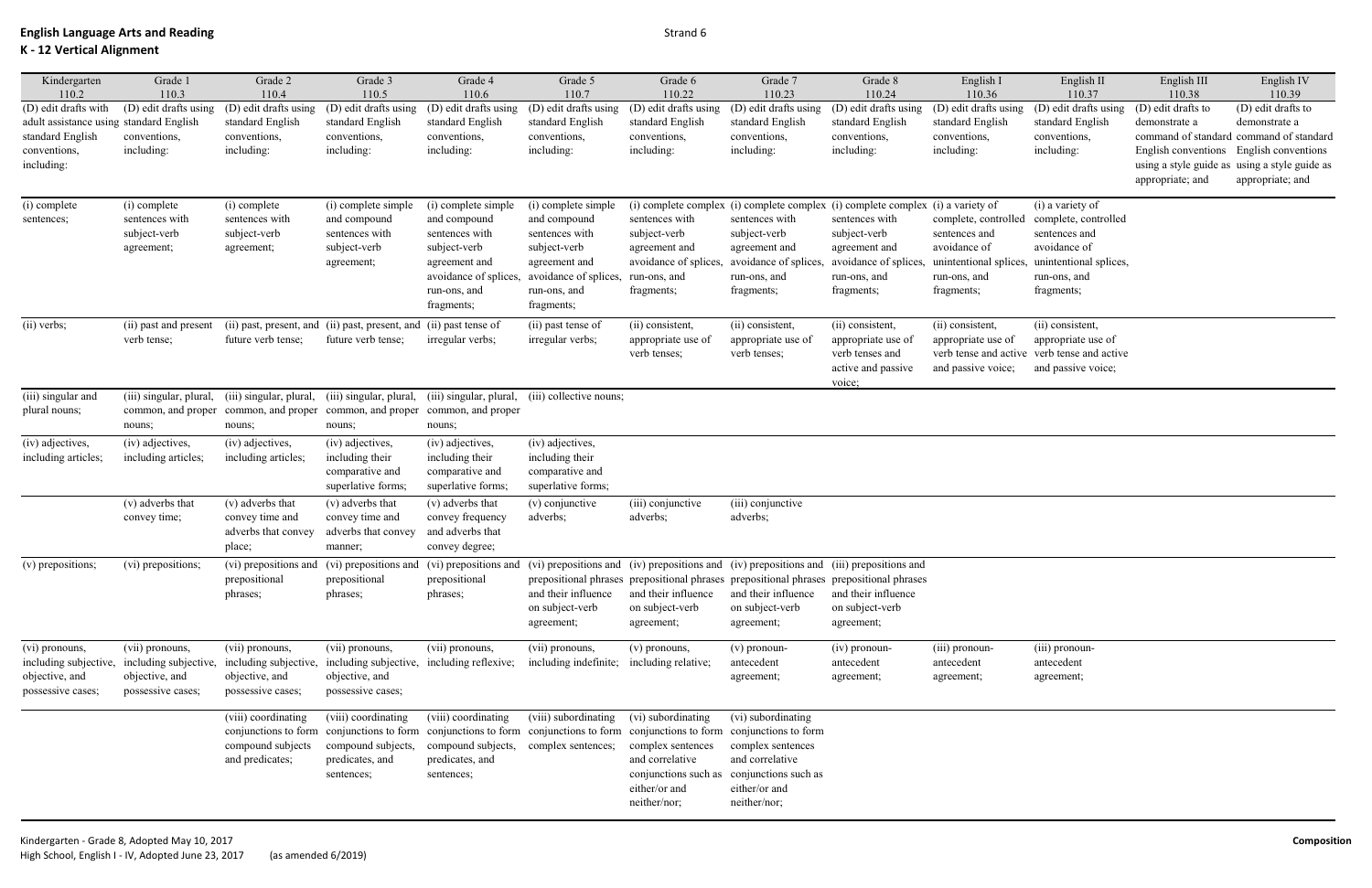| Kindergarten<br>110.2                                                        | Grade 1<br>110.3                                                                                                                         | Grade 2<br>110.4                                                                                                                                        | Grade 3<br>110.5                                                                                                                                             | Grade 4<br>110.6                                                                                                                                                                                                                                                                                                                                                                                                                                                             | Grade 5<br>110.7                                                                                                                                                                                | Grade 6<br>110.22                                                                                                                                            | Grade 7<br>110.23                                                                                           | Grade 8<br>110.24                                                                                                                                                       | English I<br>110.36                                                                     | English II<br>110.37                                                                                                                                                                                                                                                | English III<br>110.38             | English IV<br>110.39              |
|------------------------------------------------------------------------------|------------------------------------------------------------------------------------------------------------------------------------------|---------------------------------------------------------------------------------------------------------------------------------------------------------|--------------------------------------------------------------------------------------------------------------------------------------------------------------|------------------------------------------------------------------------------------------------------------------------------------------------------------------------------------------------------------------------------------------------------------------------------------------------------------------------------------------------------------------------------------------------------------------------------------------------------------------------------|-------------------------------------------------------------------------------------------------------------------------------------------------------------------------------------------------|--------------------------------------------------------------------------------------------------------------------------------------------------------------|-------------------------------------------------------------------------------------------------------------|-------------------------------------------------------------------------------------------------------------------------------------------------------------------------|-----------------------------------------------------------------------------------------|---------------------------------------------------------------------------------------------------------------------------------------------------------------------------------------------------------------------------------------------------------------------|-----------------------------------|-----------------------------------|
| (vii) capitalization of<br>the first letter in a<br>sentence and name;       | (viii) capitalization<br>for the beginning of<br>sentences and the<br>pronoun "I";                                                       | (ix) capitalization of<br>months, days of the<br>week, and the<br>salutation and<br>conclusion of a letter; and places;                                 | (ix) capitalization of<br>official titles of<br>people, holidays, and events, and<br>geographical names                                                      | (ix) capitalization of<br>historical periods,<br>documents; titles of<br>books; stories and<br>essays; and<br>languages, races, and<br>nationalities;                                                                                                                                                                                                                                                                                                                        | (ix) capitalization of<br>abbreviations,<br>initials, acronyms,<br>and organizations;                                                                                                           | (vii) capitalization of (vii) correct<br>proper nouns,<br>including<br>abbreviations,<br>initials, acronyms,<br>and organizations;                           | capitalization;                                                                                             | $(v)$ correct<br>capitalization;                                                                                                                                        | (iv) correct<br>capitalization;                                                         | iv) correct<br>capitalization;                                                                                                                                                                                                                                      |                                   |                                   |
| (viii) punctuation<br>marks at the end of<br>declarative<br>sentences; and   | (ix) punctuation<br>marks at the end of<br>declarative,<br>exclamatory, and<br>interrogative<br>sentences; and                           | $(x)$ end punctuation,<br>apostrophes in<br>contractions, and<br>commas with items in contractions and<br>a series and in dates; possessives and<br>and | $(x)$ punctuation<br>marks, including<br>apostrophes in<br>commas in<br>compound sentences quotation marks in<br>and items in a series; dialogue; and<br>and | $(x)$ punctuation<br>marks, including<br>apostrophes in<br>possessives, comma<br>in compound<br>sentences, and                                                                                                                                                                                                                                                                                                                                                               | $(x)$ italics and<br>underlining for titles<br>and emphasis and<br>punctuation marks,<br>including quotation<br>marks in dialogue<br>and commas in<br>compound and<br>complex sentences;<br>and | (viii) punctuation<br>marks, including<br>commas in complex<br>sentences,<br>transitions, and<br>introductory<br>elements; and                               | (viii) punctuation,<br>including commas to<br>set off words,<br>phrases, and clauses<br>and semicolons; and | (vi) punctuation,<br>including commas in including commas,<br>nonrestrictive<br>phrases and clauses,<br>semicolons, colons,<br>and parentheses; and as appropriate; and | (v) punctuation,<br>semicolons, colons,<br>and dashes to set off<br>phrases and clauses | (v) punctuation,<br>including commas,<br>semicolons, colons,<br>dashes, and<br>parentheses to set off<br>phrases and clauses<br>as appropriate; and                                                                                                                 |                                   |                                   |
| of words with grade- words with grade-<br>appropriate<br>and rules and high- | $(ix)$ correct spelling $(x)$ correct spelling of $(xi)$ correct spelling<br>appropriate<br>and rules and high-<br>adult assistance; and | appropriate<br>and rules and high- and rules and high- and rules and high-                                                                              | (xi) correct spelling<br>appropriate                                                                                                                         | (xi) correct spelling<br>of words with grade- of words with grade- of words with grade- of words with grade- including commonly including commonly including commonly and<br>appropriate<br>orthographic patterns orthographic patterns orthographic patterns orthographic patterns orthographic patterns as its/it's,<br>frequency words; and frequency words with frequency words; and frequency words; and frequency words; and frequency words; and there/their/they're, | (xi) correct spelling<br>appropriate<br>and rules and high-                                                                                                                                     | (ix) correct spelling, (ix) correct spelling, (vii) correct spelling, (vi) correct spelling;<br>confused terms such<br>affect/effect,<br>and to/two/too; and | confused terms such<br>as its/it's,<br>affect/effect,<br>there/their/they're,<br>and to/two/too; and        | confused terms such<br>as its/it's,<br>affect/effect,<br>there/their/they're,<br>and to/two/too; and                                                                    |                                                                                         | (vi) correct spelling;<br>and                                                                                                                                                                                                                                       |                                   |                                   |
| (E) share writing.                                                           | writing.                                                                                                                                 | (E) publish and share (E) publish and share (E) publish written<br>writing.                                                                             | audiences.                                                                                                                                                   | (E) publish written<br>audiences.                                                                                                                                                                                                                                                                                                                                                                                                                                            | (E) publish written<br>audiences.                                                                                                                                                               | (E) publish written<br>audiences.                                                                                                                            | (E) publish written<br>audiences.                                                                           | (E) publish written<br>audiences.                                                                                                                                       | (E) publish written<br>audiences.                                                       | (E) publish written<br>work for appropriate work for appropriate work for appropriate work for appropriate work for appropriate work for appropriate work for appropriate work for appropriate work for appropriate work for appropriate work for app<br>audiences. | (E) publish written<br>audiences. | (E) publish written<br>audiences. |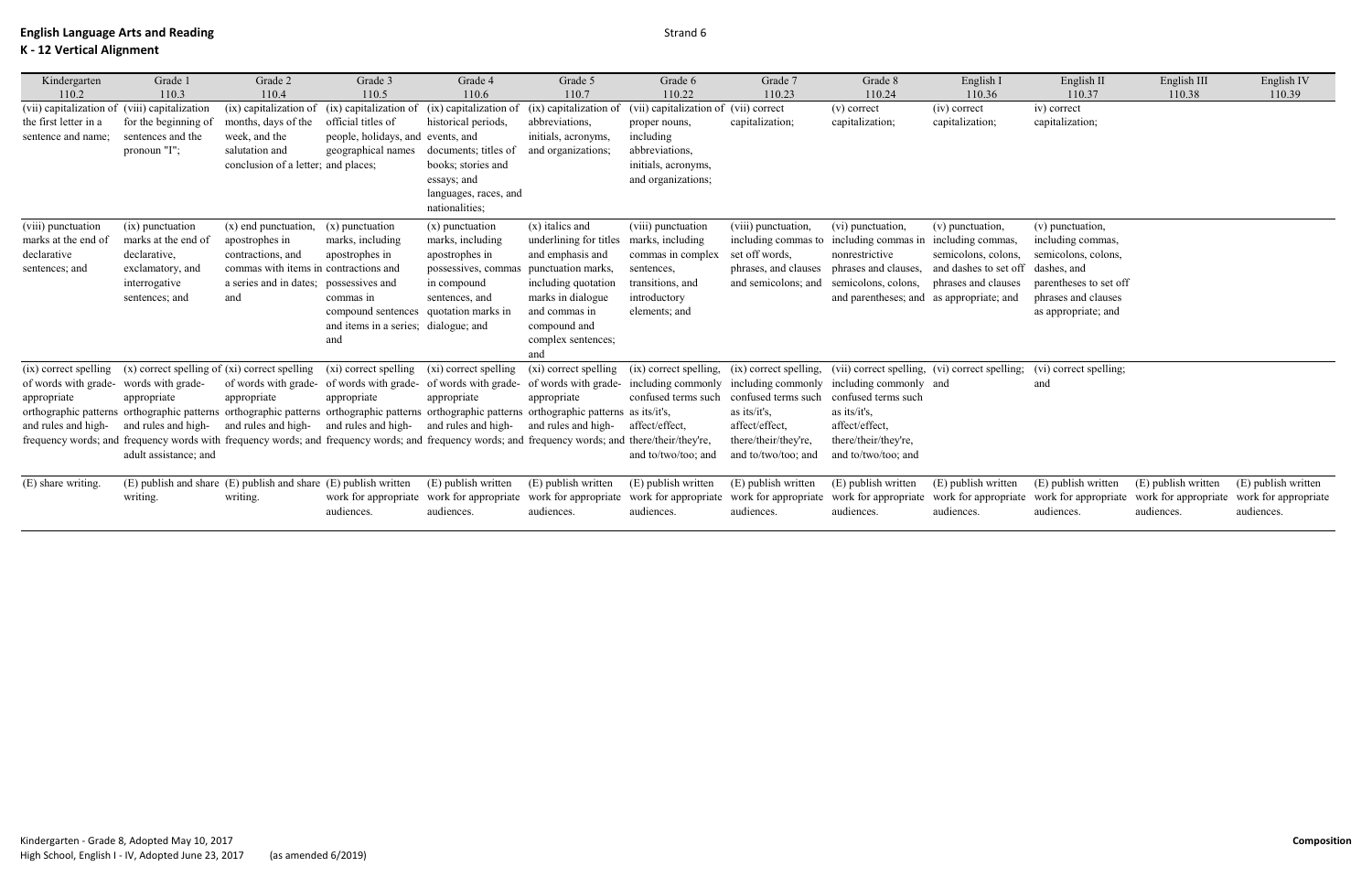## **K - 12 Vertical Alignment**

| Kindergarten                                                                          | Grade 1                                                                                      | Grade 2                                                                                                                                                                                                                             | Grade 3                                                                                                                     | Grade 4                                                                                                              | Grade 5                                                                                                                                                                                                                                                                                                                                                                                                                                                                                                                                                   | Grade 6                                                                                                     | Grade 7                                                                                                                                                  | Grade 8                                                                                                                                                                                                                                                                                                                                     | English I                                                                              | English II                                                                                      | English III                                                                                 | English IV                                                                                                                                                                                                |
|---------------------------------------------------------------------------------------|----------------------------------------------------------------------------------------------|-------------------------------------------------------------------------------------------------------------------------------------------------------------------------------------------------------------------------------------|-----------------------------------------------------------------------------------------------------------------------------|----------------------------------------------------------------------------------------------------------------------|-----------------------------------------------------------------------------------------------------------------------------------------------------------------------------------------------------------------------------------------------------------------------------------------------------------------------------------------------------------------------------------------------------------------------------------------------------------------------------------------------------------------------------------------------------------|-------------------------------------------------------------------------------------------------------------|----------------------------------------------------------------------------------------------------------------------------------------------------------|---------------------------------------------------------------------------------------------------------------------------------------------------------------------------------------------------------------------------------------------------------------------------------------------------------------------------------------------|----------------------------------------------------------------------------------------|-------------------------------------------------------------------------------------------------|---------------------------------------------------------------------------------------------|-----------------------------------------------------------------------------------------------------------------------------------------------------------------------------------------------------------|
| 110.2                                                                                 | 110.3                                                                                        | 110.4<br>Composition: listening, speaking, reading, writing, and thinking using multiple texts--genres. The student uses genre characteristics and craft to compose multiple texts that are meaningful. The student is expected to: | 110.5                                                                                                                       | 110.6                                                                                                                | 110.7                                                                                                                                                                                                                                                                                                                                                                                                                                                                                                                                                     | 110.22                                                                                                      | 110.23                                                                                                                                                   | 110.24                                                                                                                                                                                                                                                                                                                                      | 110.36                                                                                 | 110.37                                                                                          | 110.38                                                                                      | 110.39                                                                                                                                                                                                    |
| (11)                                                                                  | (12)                                                                                         | (12)                                                                                                                                                                                                                                | (12)                                                                                                                        | (12)                                                                                                                 | (12)                                                                                                                                                                                                                                                                                                                                                                                                                                                                                                                                                      | (11)                                                                                                        | (11)                                                                                                                                                     | (11)                                                                                                                                                                                                                                                                                                                                        | (10)                                                                                   | (10)                                                                                            | (10)                                                                                        | (10)                                                                                                                                                                                                      |
| (A) dictate or<br>compose literary<br>texts, including<br>personal narratives;<br>and | (A) dictate or<br>compose literary<br>texts, including<br>personal narratives<br>and poetry; | (A) compose literary<br>texts, including<br>personal narratives<br>and poetry;                                                                                                                                                      | (A) compose literary<br>texts, including<br>personal narratives<br>and poetry, using<br>genre characteristics<br>and craft; | narratives and poetry narratives, fiction,<br>using genre<br>characteristics and<br>craft;                           | (A) compose literary (A) compose literary (A) compose literary (A) compose literary (A) compose literary (A) compose literary (A) compose literary (A) compose literary (A) compose literary (A) compose literary (A) compose<br>texts such as personal texts such as personal texts such as personal texts such as personal texts such as personal texts such as fiction<br>and poetry using<br>genre characteristics<br>and craft;                                                                                                                      | narratives, fiction,<br>and poetry using<br>genre characteristics<br>and craft;                             | narratives, fiction,<br>and poetry using<br>genre characteristics<br>and craft;                                                                          | narratives, fiction,<br>and poetry using<br>genre characteristics and craft;<br>and craft;                                                                                                                                                                                                                                                  | and poetry using<br>genre characteristics                                              | texts such as fiction<br>and poetry using<br>genre characteristics<br>and craft;                | texts such as fiction<br>and poetry using<br>genre characteristics<br>and craft;            | texts such as fiction<br>and poetry using<br>genre characteristics<br>and craft;                                                                                                                          |
| (B) dictate or<br>compose<br>informational texts.                                     | (B) dictate or<br>compose<br>informational texts,<br>including procedural<br>texts; and      | (B) compose<br>informational texts,<br>including procedural including brief<br>texts and reports; and compositions that                                                                                                             | (B) compose<br>informational texts,<br>convey information<br>and craft;                                                     | (B) compose<br>informational texts,<br>including brief<br>compositions that<br>convey information<br>and craft;      | (B) compose<br>informational texts,<br>including brief<br>compositions that<br>convey information<br>about a topic, using a about a topic, using a about a topic, using a about a topic, using a about a topic, using a about a topic, using a genre characteristics genre characteristics<br>clear central idea and clear central idea and clear central idea and clear controlling idea clear controlling idea clear controlling idea and craft;<br>genre characteristics genre characteristics genre characteristics or thesis statement<br>and craft; | (B) compose<br>informational texts,<br>including multi-<br>and genre<br>characteristics and<br>craft;       | (B) compose<br>informational texts,<br>including multi-<br>or thesis statement<br>and genre<br>characteristics and<br>craft;                             | (B) compose<br>informational texts,<br>including multi-<br>paragraph essays that paragraph essays that paragraph essays that essays, reports, and<br>convey information convey information convey information personal essays using personal essays using resumes, and<br>or thesis statement<br>and genre<br>characteristics and<br>craft; | (B) compose<br>informational texts<br>such as explanatory                              | (B) compose<br>informational texts<br>such as explanatory<br>essays, reports, and<br>and craft; | (B) compose<br>informational texts<br>such as explanatory<br>essays, reports,<br>and craft; | (B) compose<br>informational texts<br>such as explanatory<br>essays, reports,<br>resumes, and<br>personal essays using personal essays using<br>genre characteristics genre characteristics<br>and craft; |
|                                                                                       |                                                                                              |                                                                                                                                                                                                                                     | (C) compose<br>argumentative texts,<br>including opinion<br>essays, using genre<br>characteristics and<br>craft; and        | (C) compose<br>argumentative texts,<br>including opinion<br>essays, using genre<br>characteristics and<br>craft; and | (C) compose<br>argumentative texts,<br>including opinion<br>essays, using genre<br>characteristics and<br>craft; and                                                                                                                                                                                                                                                                                                                                                                                                                                      | (C) compose multi-<br>paragraph<br>argumentative texts<br>using genre<br>characteristics and<br>craft; and  | (C) compose multi-<br>paragraph<br>argumentative texts<br>using genre<br>characteristics and<br>craft; and                                               | (C) compose multi-<br>paragraph<br>argumentative texts<br>using genre<br>characteristics and<br>craft; and                                                                                                                                                                                                                                  | (C) compose<br>argumentative texts<br>using genre<br>characteristics and<br>craft; and | (C) compose<br>argumentative texts<br>using genre<br>characteristics and<br>craft; and          | (C) compose<br>argumentative texts<br>using genre<br>characteristics and<br>craft;          | (C) compose<br>argumentative texts<br>using genre<br>characteristics and<br>craft;                                                                                                                        |
|                                                                                       | (C) dictate or<br>compose<br>as thank you notes or letters.<br>letters.                      | (C) compose<br>correspondence such as thank you notes or as thank you notes or requests information. requests information. reflects an opinion,                                                                                     | (D) compose<br>correspondence such correspondence such correspondence that correspondence that<br>letters.                  | (D) compose                                                                                                          | (D) compose                                                                                                                                                                                                                                                                                                                                                                                                                                                                                                                                               | (D) compose<br>correspondence that<br>or requests<br>information in a<br>business or friendly<br>structure. | (D) compose<br>correspondence that<br>reflects an opinion,<br>or requests<br>information in a<br>business or friendly business or friendly<br>structure. | (D) compose<br>correspondence that<br>reflects an opinion,<br>registers a complaint, registers a complaint, registers a complaint, friendly structure.<br>or requests<br>information in a<br>structure.                                                                                                                                     | (D) compose<br>correspondence in a<br>professional or                                  | (D) compose<br>correspondence in a<br>professional or<br>friendly structure.                    | (D) compose<br>correspondence in a<br>professional or<br>friendly structure;                | (D) compose<br>correspondence in a<br>professional or<br>friendly structure;                                                                                                                              |
|                                                                                       |                                                                                              |                                                                                                                                                                                                                                     |                                                                                                                             |                                                                                                                      |                                                                                                                                                                                                                                                                                                                                                                                                                                                                                                                                                           |                                                                                                             |                                                                                                                                                          |                                                                                                                                                                                                                                                                                                                                             |                                                                                        |                                                                                                 | analysis using genre analysis using genre<br>characteristics and<br>craft; and              | (E) compose literary (E) compose literary<br>characteristics and<br>craft; and                                                                                                                            |
|                                                                                       |                                                                                              |                                                                                                                                                                                                                                     |                                                                                                                             |                                                                                                                      |                                                                                                                                                                                                                                                                                                                                                                                                                                                                                                                                                           |                                                                                                             |                                                                                                                                                          |                                                                                                                                                                                                                                                                                                                                             |                                                                                        |                                                                                                 | (F) compose<br>rhetorical analysis<br>using genre<br>characteristics and<br>craft.          | (F) compose<br>rhetorical analysis<br>using genre<br>characteristics and<br>craft.                                                                                                                        |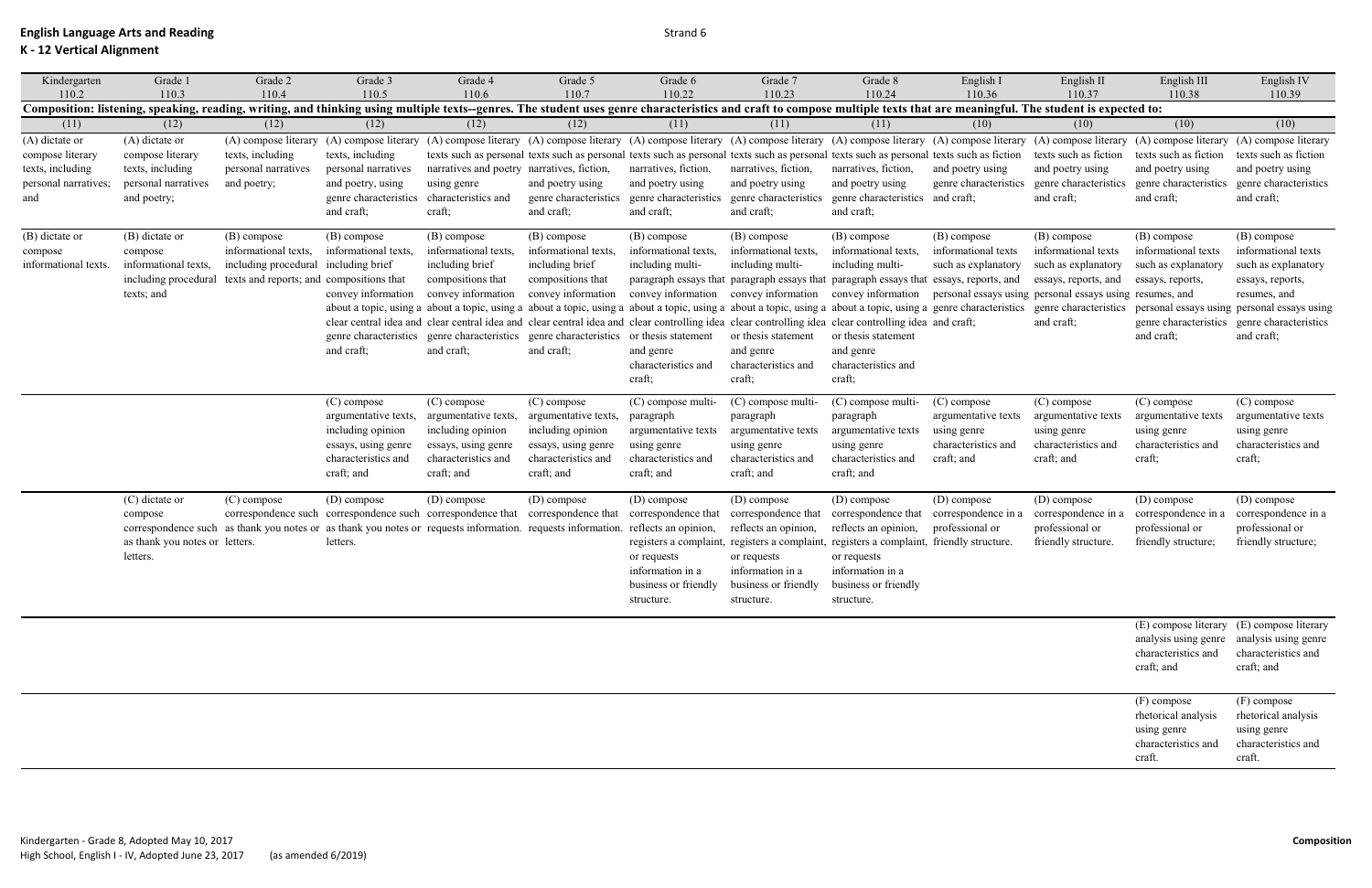|                                                                                                 |                                                                                                                                                                                                  |                                                                                                                    |                                                                                                              |                                                                                                                | Inquiry and research: listening, speaking, reading, writing, and thinking using multiple texts. The student engages in both short-term and sustained recursive inquiry processes for a variety of purposes. The student is exp |                                                                                                       |                                                                                                                               |                                                                                                                                                                                                                                                                                                                                                 |                                                                                                                       |                                                                                                                       |                                                                                                                       |                                                                                                                                   |
|-------------------------------------------------------------------------------------------------|--------------------------------------------------------------------------------------------------------------------------------------------------------------------------------------------------|--------------------------------------------------------------------------------------------------------------------|--------------------------------------------------------------------------------------------------------------|----------------------------------------------------------------------------------------------------------------|--------------------------------------------------------------------------------------------------------------------------------------------------------------------------------------------------------------------------------|-------------------------------------------------------------------------------------------------------|-------------------------------------------------------------------------------------------------------------------------------|-------------------------------------------------------------------------------------------------------------------------------------------------------------------------------------------------------------------------------------------------------------------------------------------------------------------------------------------------|-----------------------------------------------------------------------------------------------------------------------|-----------------------------------------------------------------------------------------------------------------------|-----------------------------------------------------------------------------------------------------------------------|-----------------------------------------------------------------------------------------------------------------------------------|
| Kindergarten<br>110.2<br>(12)                                                                   | Grade 1<br>110.3<br>(13)                                                                                                                                                                         | Grade 2<br>110.4<br>(13)                                                                                           | Grade 3<br>110.5<br>(13)                                                                                     | Grade 4<br>110.6<br>(13)                                                                                       | Grade 5<br>110.7<br>(13)                                                                                                                                                                                                       | Grade 6<br>110.22<br>(12)                                                                             | Grade 7<br>110.23<br>(12)                                                                                                     | Grade 8<br>110.24<br>(12)                                                                                                                                                                                                                                                                                                                       | English I<br>110.36<br>(11)                                                                                           | English II<br>110.37<br>(11)                                                                                          | English III<br>110.38<br>(11)                                                                                         | English IV<br>110.39<br>(11)                                                                                                      |
| (A) generate<br>questions for formal                                                            | (A) generate<br>questions for formal<br>and informal inquiry and informal inquiry and informal inquiry<br>with adult assistance; with adult assistance; with adult assistance; informal inquiry; | (A) generate<br>questions for formal                                                                               | (A) generate<br>questions on a topic<br>for formal and                                                       | (A) generate and<br>clarify questions on<br>topic for formal and<br>informal inquiry;                          | (A) generate and<br>a clarify questions on a<br>topic for formal and<br>informal inquiry;                                                                                                                                      | guided questions for<br>formal and informal<br>inquiry;                                               | formal and informal<br>inquiry;                                                                                               | (A) generate student- (A) generate student- (A) generate student- (A) develop<br>selected and teacher- selected and teacher- selected and teacher- questions for formal<br>guided questions for guided questions for and informal inquiry; and informal inquiry; and informal inquiry; and informal inquiry;<br>formal and informal<br>inquiry; |                                                                                                                       | $(A)$ develop<br>questions for formal                                                                                 | $(A)$ develop<br>questions for formal                                                                                 | (A) develop<br>questions for formal                                                                                               |
|                                                                                                 |                                                                                                                                                                                                  |                                                                                                                    |                                                                                                              |                                                                                                                |                                                                                                                                                                                                                                |                                                                                                       |                                                                                                                               |                                                                                                                                                                                                                                                                                                                                                 | (B) critique the<br>research process at<br>each step to<br>implement changes<br>as needs occur and<br>are identified; | (B) critique the<br>research process at<br>each step to<br>implement changes<br>as needs occur and<br>are identified; | (B) critique the<br>research process at<br>each step to<br>implement changes<br>as needs occur and<br>are identified; | $(B)$ critique the<br>research process at<br>each step to<br>implement changes<br>as needs occur and<br>are identified;           |
| (B) develop and<br>follow a research<br>plan with adult<br>assistance;                          | (B) develop and<br>follow a research<br>plan with adult<br>assistance;                                                                                                                           | (B) develop and<br>follow a research<br>plan with adult<br>assistance;                                             | (B) develop and<br>follow a research<br>plan with adult<br>assistance;                                       | (B) develop and<br>follow a research<br>plan with adult<br>assistance;                                         | (B) develop and<br>follow a research<br>plan with adult<br>assistance;                                                                                                                                                         | (B) develop and<br>revise a plan;                                                                     | (B) develop and<br>revise a plan;                                                                                             | (B) develop and<br>revise a plan;                                                                                                                                                                                                                                                                                                               | (C) develop and<br>revise a plan;                                                                                     | (C) develop and<br>revise a plan;                                                                                     | (C) develop and<br>revise a plan;                                                                                     | (C) develop and<br>revise a plan;                                                                                                 |
|                                                                                                 |                                                                                                                                                                                                  |                                                                                                                    |                                                                                                              |                                                                                                                |                                                                                                                                                                                                                                | $(C)$ refine the major<br>research question, if<br>the answers to a<br>secondary set of<br>questions; | (C) refine the major<br>the answers to a<br>secondary set of<br>questions;                                                    | $(C)$ refine the major<br>research question, if research question, if research question as research question as<br>necessary, guided by necessary, guided by necessary, guided by necessary to refocus<br>the answers to a<br>secondary set of<br>questions;                                                                                    | the research plan;                                                                                                    | necessary to refocus<br>the research plan;                                                                            | research question as research question as<br>necessary to refocus<br>the research plan;                               | (D) modify the major (D) modify the major (D) modify the major (D) modify the major<br>necessary to refocus<br>the research plan; |
| (C) gather<br>information from a<br>variety of sources<br>with adult assistance; information to | (C) identify and<br>gather relevant<br>sources and<br>with adult assistance;                                                                                                                     | (C) identify and<br>gather relevant<br>sources and<br>information to<br>answer the questions answer the questions; | (C) identify and<br>gather relevant<br>information from a<br>variety of sources;                             | (C) identify and<br>gather relevant<br>information from a<br>variety of sources;                               | (C) identify and<br>gather relevant<br>information from a<br>variety of sources;                                                                                                                                               | (D) identify and<br>gather relevant<br>information from a<br>variety of sources;                      | (D) identify and<br>gather relevant<br>information from a<br>variety of sources;                                              | (D) identify and<br>gather relevant<br>information from a<br>variety of sources;                                                                                                                                                                                                                                                                | (E) locate relevant<br>sources;                                                                                       | (E) locate relevant<br>sources;                                                                                       | (E) locate relevan<br>sources;                                                                                        | (E) locate relevant<br>sources;                                                                                                   |
|                                                                                                 |                                                                                                                                                                                                  | (D) identify primary (D) identify primary (D) identify primary (D) understand<br>and secondary<br>sources;         | and secondary<br>sources;                                                                                    | and secondary<br>sources;                                                                                      | and secondary<br>sources;                                                                                                                                                                                                      | (E) differentiate<br>secondary sources;                                                               | (E) differentiate<br>credibility of primary between primary and between primary and between primary and<br>secondary sources; | (E) differentiate<br>secondary sources;                                                                                                                                                                                                                                                                                                         |                                                                                                                       |                                                                                                                       |                                                                                                                       |                                                                                                                                   |
| (D) demonstrate<br>understanding of<br>and                                                      | (D) demonstrate<br>understanding of<br>information gathered information gathered<br>with adult assistance; with adult assistance;<br>and                                                         | (E) demonstrate<br>understanding of                                                                                | (E) demonstrate<br>understanding of                                                                          | (E) demonstrate<br>understanding of                                                                            | (E) demonstrate<br>understanding of<br>information gathered; information gathered; information gathered; information gathered; variety of sources;                                                                             | (F) synthesize<br>information from a                                                                  | (F) synthesize<br>information from a<br>variety of sources;                                                                   | (F) synthesize<br>information from a<br>variety of sources;                                                                                                                                                                                                                                                                                     | (F) synthesize<br>information from a<br>variety of sources;                                                           | (F) synthesize<br>information from a<br>variety of sources;                                                           | (F) synthesize<br>information from a<br>variety of sources;                                                           | (F) synthesize<br>information from a<br>variety of sources;                                                                       |
|                                                                                                 |                                                                                                                                                                                                  |                                                                                                                    | (F) recognize the<br>difference between<br>paraphrasing and<br>plagiarism when<br>using source<br>materials; | $(F)$ recognize the<br>difference between<br>paraphrasing and<br>plagiarism when<br>using source<br>materials; | (F) differentiate<br>between<br>paraphrasing and<br>plagiarism when<br>using source<br>materials;                                                                                                                              | (G) differentiate<br>between<br>paraphrasing and<br>plagiarism when<br>using source<br>materials;     | (G) differentiate<br>between<br>paraphrasing and<br>plagiarism when<br>using source<br>materials;                             | (G) differentiate<br>between<br>paraphrasing and<br>plagiarism when<br>using source<br>materials;                                                                                                                                                                                                                                               |                                                                                                                       |                                                                                                                       |                                                                                                                       |                                                                                                                                   |